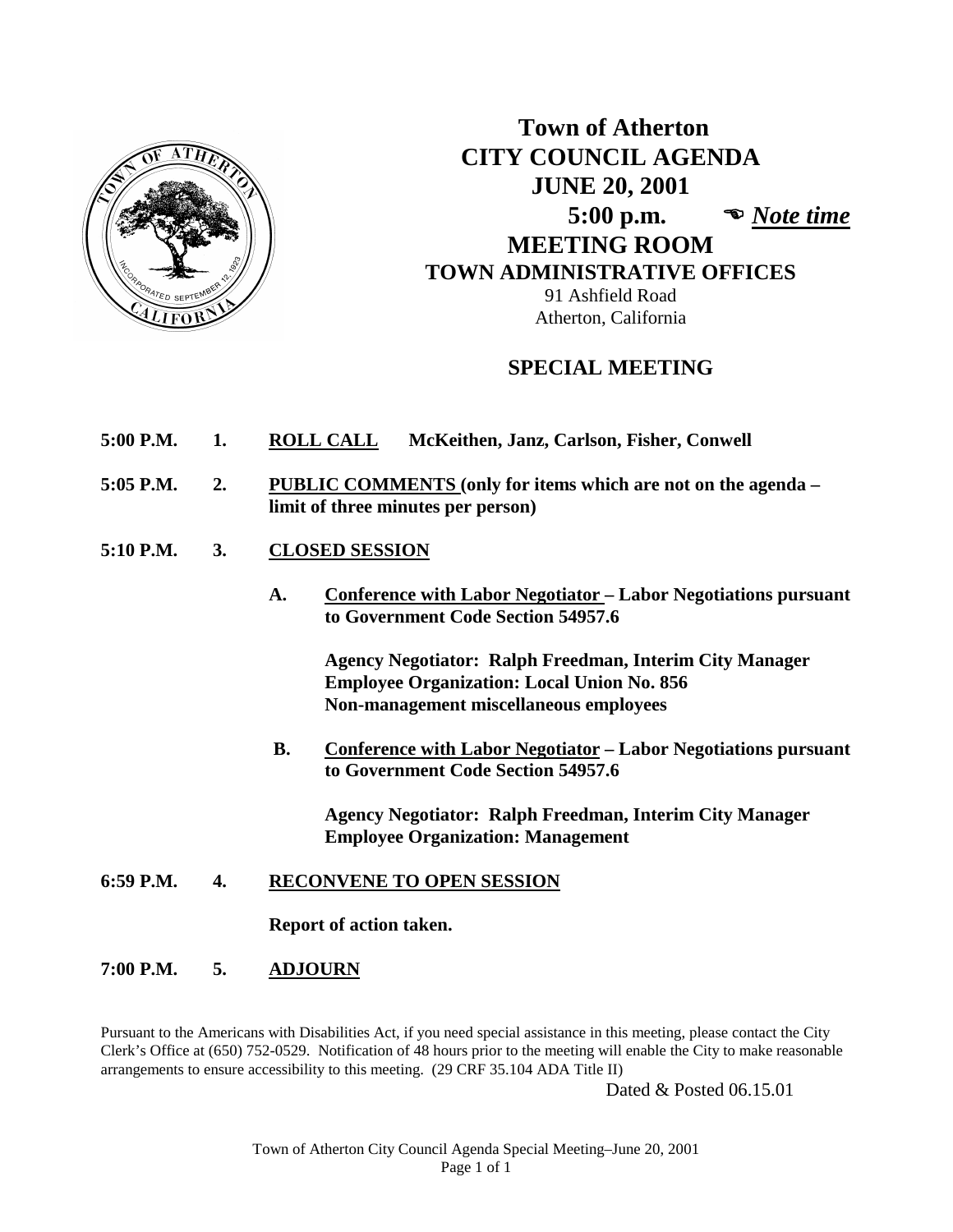

 **Town of Atherton CITY COUNCIL/ATHERTON CHANNEL DRAINAGE DISTRICT Agenda June 20, 2001 7:00 p.m. TOWN COUNCIL CHAMBERS** 94 Ashfield Road Atherton, California

# **REGULAR MEETING**

- **7:00 P.M. 1. ROLL CALL McKeithen, Janz, Carlson, Fisher, Conwell**
- **7:05 P.M. 2. CITY ATTORNEY REPORT ON CLOSED SESSION**
- **7:15 P.M. 3. COUNCIL REPORTS**
- **7:25 P.M. 4. PUBLIC COMMENTS (only for items which are not on the agenda limit of three minutes per person)**
- **7:35 P.M. 5. CITY MANAGER REPORT**
- **7:45 P.M. 6. DEPARTMENT HEADS' REPORTS**
- **7:50 P.M. 7. CITY ATTORNEY REPORT**
- **7:55 P.M. 8. COMMUNITY ORGANIZATION ROUNDTABLE REPORT (Directed by Resolution No. 99-6)**
- **8:00 P.M. CONSENT CALENDAR (Items 9 16)** 
	- **9. MINUTES OF SPECIAL MEETINGS OF MAY 7, 2001, MAY 9, 2001, MAY 16, 17, 18, 19, AND 24, 2001, AND REGULAR MEETING OF MAY 16, 2001**
	- **10. BILLS AND CLAIMS FOR MAY 11, 2001 THROUGH JUNE 15, 2001**
	- **11. ADOPTION OF ORDINANCE NO. 524, PERTAINING TO THE TIMING OF LANDSCAPE SCREENING REQUIREMENTS ON APPROVED PROJECTS**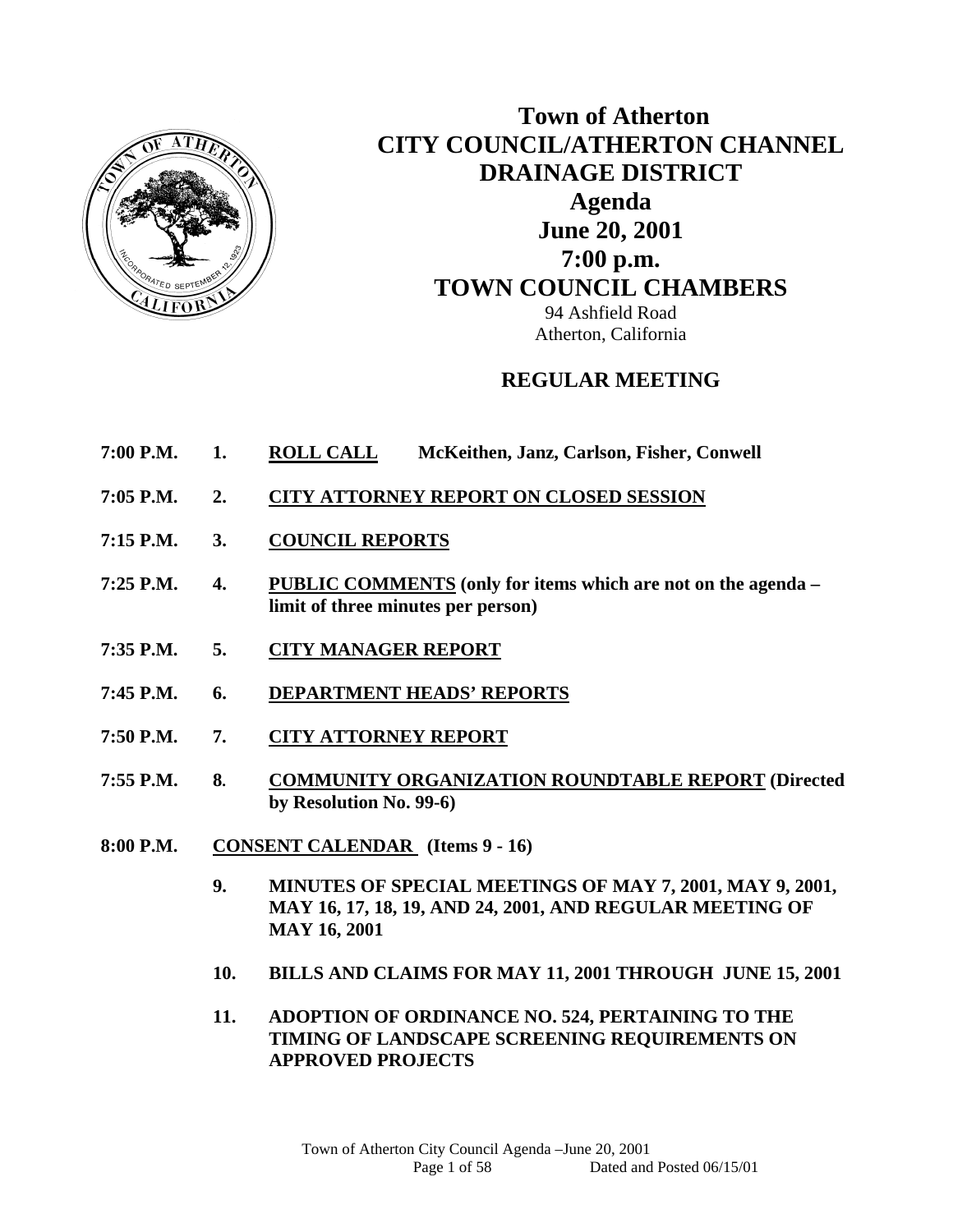- **12. APPROVAL OF DESIGN CONTRACT FOR MIDDLEFIELD ROAD REHABILITATION**
- **13. APPROVAL OF PLANS AND SPECIFICATIONS AND AWARD OF CONTRACT FOR 2001 CRACK SEALING PROJECT**
- **14. APPROVAL OF POST OFFICE CONTRACT**
- **15. APPROVAL OF AGREEMENT FOR ENVIRONMENTAL HEALTH STORMWATER FEES**
- **16. APPROVAL OF AGREEMENT FOR JOINT ARTS PROGRAM WITH MENLO SCHOOL**
- **8:15 P.M. PUBLIC HEARINGS (Items 17 and 18)** 
	- **17. ADOPTION OF URGENCY ORDINANCE NO. \_\_\_\_, IMPOSING AN EXTENSION ON A MORATORIUM ON CONSTRUCTION OF BASEMENTS**
	- **18. PUBLIC HEARING FOR FISCAL YEAR 2001/02 BUDGET**

#### **REGULAR AGENDA (Item 19)**

- **9:45 P.M. 19. CONSIDER MODIFICATION TO ALARM FEES FOR FISCAL YEAR 2001/02**
- **10:15 P.M. 20. PUBLIC COMMENTS**
- **10:30 P.M. 21. ADJOURN**



*Please contact the City Clerk's Office at 650.752.0529 with any questions* 

Pursuant to the Americans with Disabilities Act, if you need special assistance in this meeting, please contact the City Clerk's Office at (650) 752-0529. Notification of 48 hours prior to the meeting will enable the City to make reasonable arrangements to ensure accessibility to this meeting. (29 CRF 35.104 ADA Title II)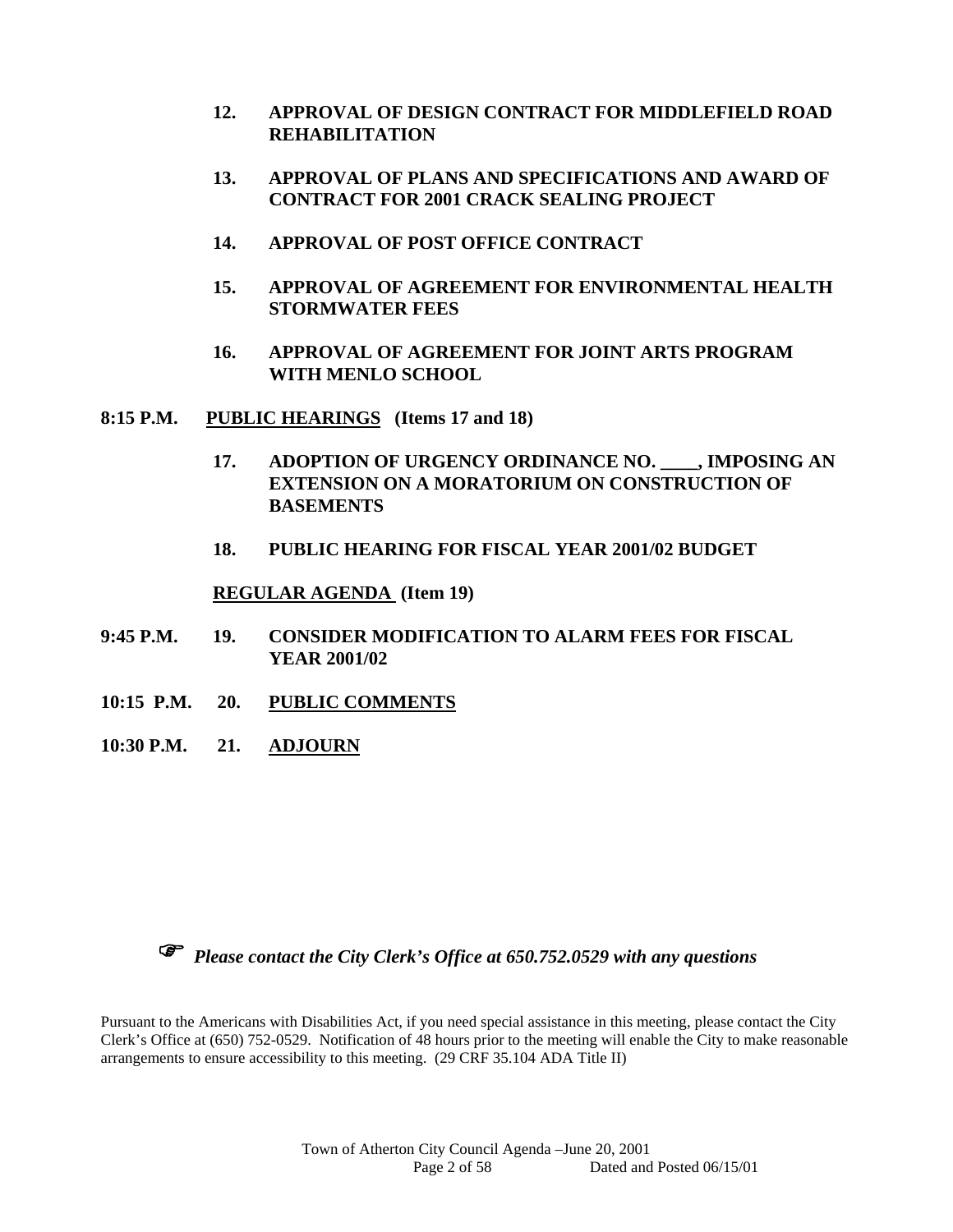

**Minutes JOINT CITY COUNCIL/PLANNING COMMISSION/GENERAL PLAN COMMITTEE MEETING Monday, May 7, 2001 12:00 p.m. SACRED HEART SCHOOLS CONFERENCE ROOM, MAIN BUILDING 150 Valparaiso Avenue, Atherton** 

# **Special Meeting**

**1. ROLL CALL A. Carlson, Conwell, Fisher, Acheson, Andrews, Hau, Lively, Watts, Liebes** 

- **2. PUBLIC COMMENTS**. **There were no public comments.**
- **3. DISCUSSION**

**Discussion was held with Sacred Heart Schools Administration regarding site planning. Representatives from Sacred Heart conducted the group on a tour of the campus.** 

# **4. ADJOURN**

 **The meeting adjourned at 2:00 p.m.** 

**\_\_\_\_\_\_\_\_\_\_\_\_\_\_\_\_\_\_\_\_\_\_\_ Dianne M. Fisher, Mayor**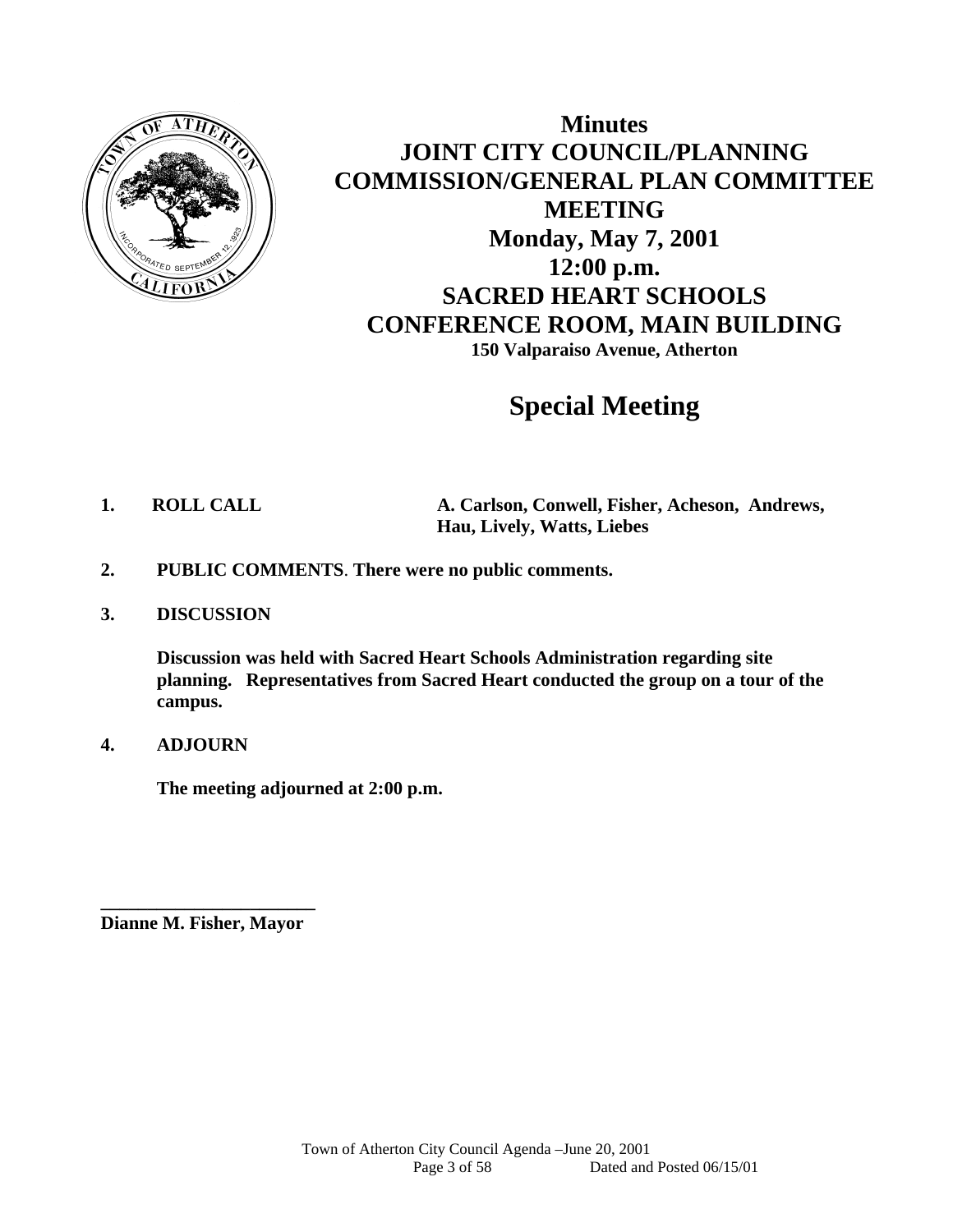

**Minutes CITY COUNCIL MEETING May 9, 2001 7:00 P.M. Town Council Chambers**  94 Ashfield Road Atherton, California

# **Special Meeting**

**Mayor Fisher called the meeting to order at 7:12 p.m.** 

**1. ROLL CALL** 

 **PRESENT: Kathy McKeithen James R. Janz Alan B. Carlson Dianne M. Fisher William R. Conwell** 

**Interim City Manager Ralph Freedman and City Attorney Marc Hynes were also present.** 

**The Interim City Manager asked that Item No. 9 on the agenda be withdrawn at the request of the Playground Committee. This item will be returned to the Council on the June 13th meeting after further review by the Park and Recreation Commission.** 

**City Attorney Marc Hynes reported the results of the Closed Session held at 6:30 p.m. as follows:** 

- **Directions were given to the City Attorney relative to the city manager recruitment interviews. Background investigations of the finalist candidates will be conducted by Avery and Associates. A consultant from Avery and Associates will attend the May 16th Council meeting and provide written reports on the background investigations to the Council.**
- **Interviews of the finalist candidates will be held on Thursday, May 17th at 8:30 a.m. by the City Council, on Friday, May 18th at 7:30 a.m. by the Resident Screening Committee, and again on Saturday, May 19th at 8:30 a.m. by the City Council.**

**The City Attorney discussed the reasons for using the Safe Harbor designations for closed session agendas. State Statute sets out the exact wording for closed session items which ensures compliance with the Ralph M. Brown Act.**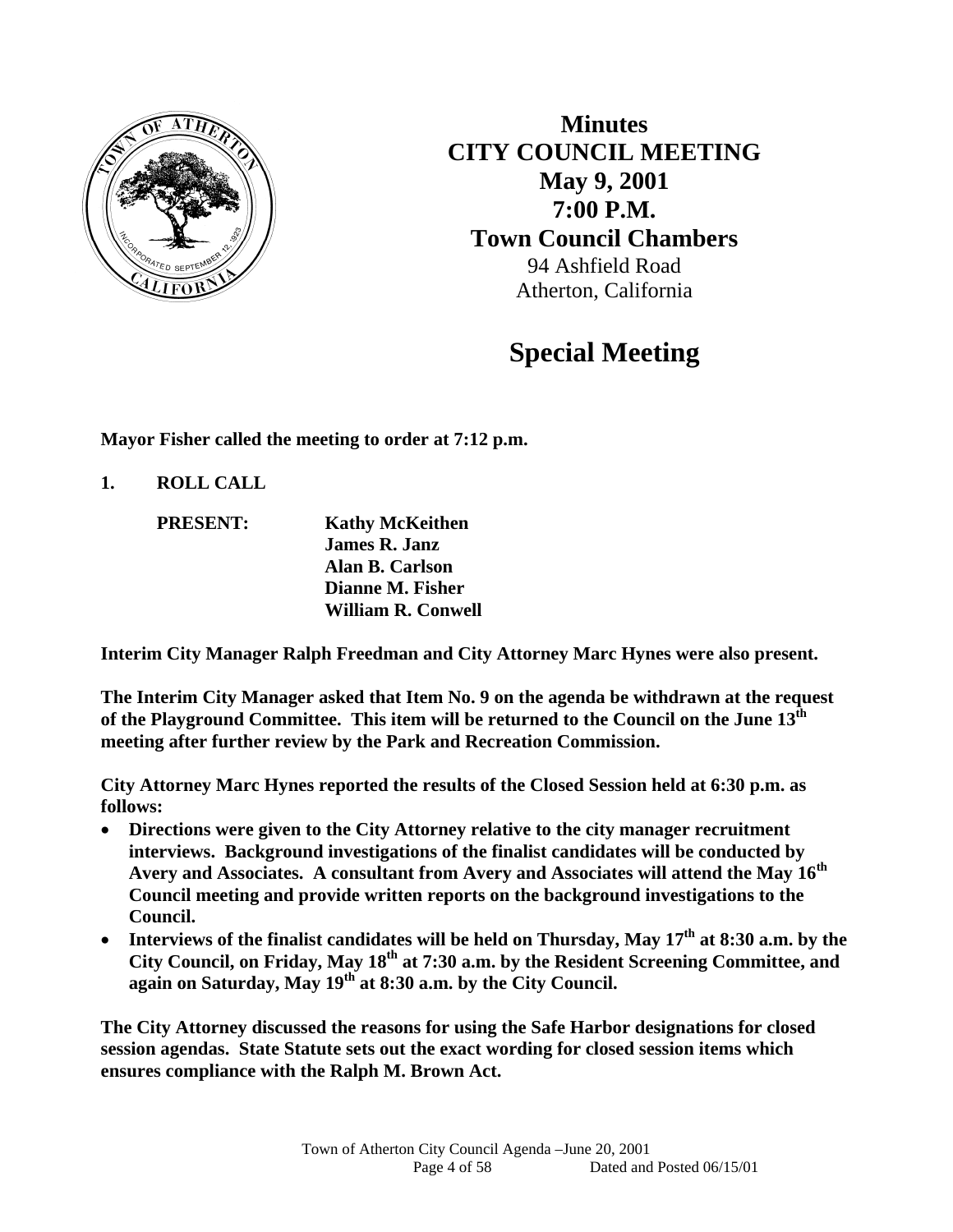**Mayor Fisher asked that an item be added to the agenda for reporting of closed session items by the City Attorney.** 

**Council Members Conwell and McKeithen asked that information on items to be addressed by the City Council in closed session be provided to the Council with the agenda packets.** 

# **2. PUBLIC COMMENTS**

 **The following members of the audience spoke:** 

- **John Sisson, Resident Screening Committee**
- **Jim Dobbie, 124 James Avenue**
- **John Ruggeiro, 10 Stockbridge Avenue**

**In response to comments by John Sisson, the following motion was made.** 

**MOTION – to add Item 10A to the agenda, Direction to the Resident Screening Committee.** 

**M/S Carlson/McKeithen Ayes: 5 Noes: 0 Absent: 0 Abstain: 0** 

# **3. CITY COUNCIL REPORTS**

- **Council Member Conwell reported on the Airport Roundtable meeting. The proposed airport runways were discussed. He also reported that the aircraft noise monitor will not be installed in Atherton until next year.**
- **Vice Mayor Carlson reported that the Screening Committee has met and created a list of residents recommended for Town Commissions and Committees. He also reported on the progress of the City Manager search.**
- **Council Member McKeithen asked for updated sheets from the Koff Study to include PERS contributions made by the Town on behalf of the employees. She also commented that the survey in the Athertonian had no Council input. She asked that in the future the Council be consulted as to survey questions. She requested that the City Attorney provide a draft letter by the next Council meeting regarding the expenditure of Channel District funds.**
- **Mayor Fisher reported that the Waste Reduction Committee met last week, and no action was taken. She read a letter from a resident commending Town employee Mike Wasserman.**

# **4. CITY MANAGER REPORT**

 **Interim City Manager Ralph Freedman reported on the following:** 

- **The Town will receive an allocation of approximately \$21,000 from a State Bond measure for park funding in the next fiscal year.**
- **Chaplain Program a memo was provided to the Council on the cost of this service and the benefits of the program.**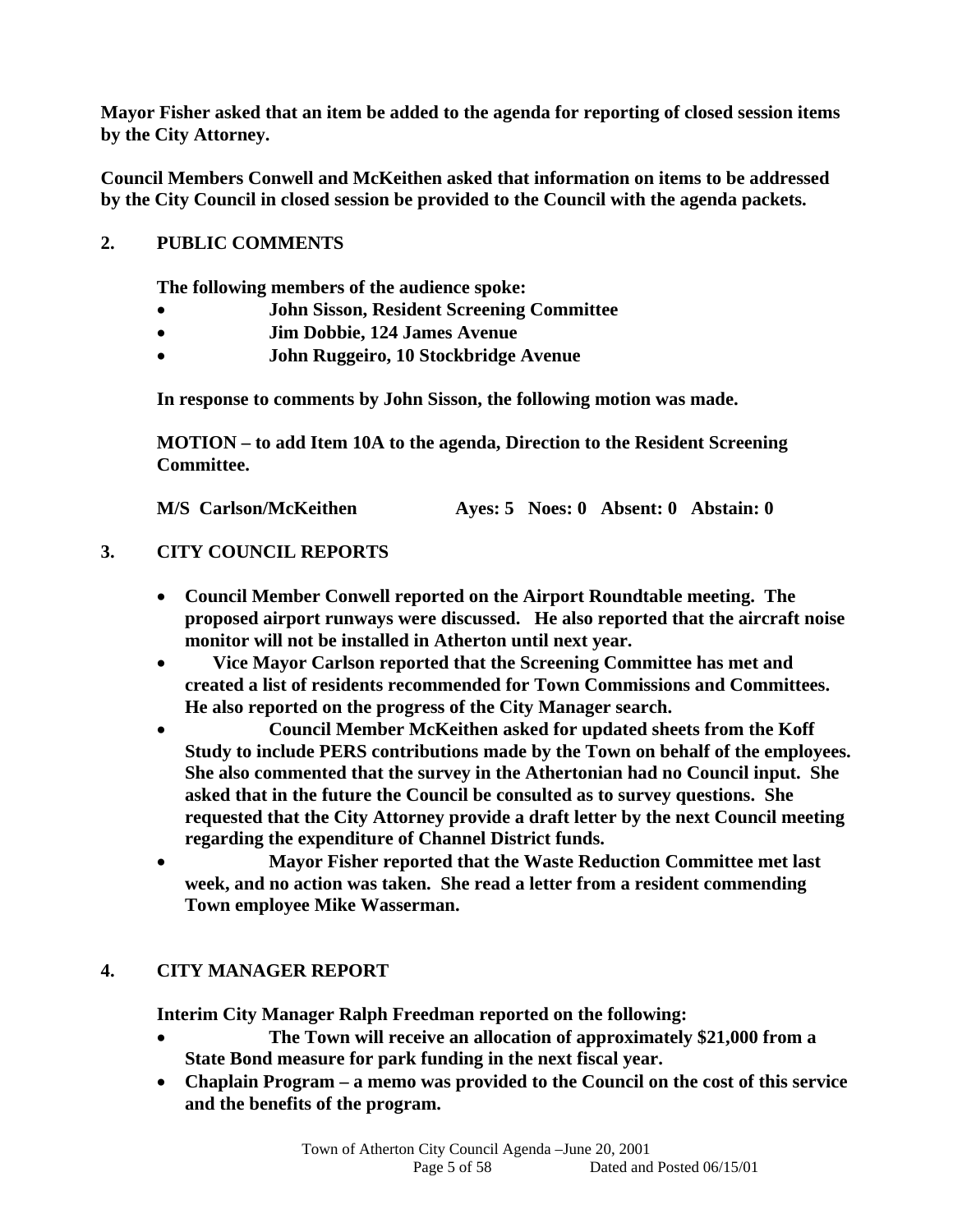- **LAFCO budget changes in State law require that the agencies involved be assessed for the cost of operations. Atherton's share will be \$675 for the fiscal year.**
- **ABAG Power Pool the electric program will be suspended because of the recent energy problems within the State. ABAG has recommended that cities budget for a 50% rate increase in electric utility costs for FY 2001/2002.**
- **San Mateo County City Selection Committee a representative from the**  Council will need to attend a special meeting of the Committee on May 18<sup>th</sup>. At **that meeting representatives will be selected from the county municipalities to serve on various area agencies.**
- **Housing Element under State law, the Town is required to adopt a new housing element by the end of this calendar year. Town Planner Neal Martin will come to the first Council meeting in July to discuss this issue. The cost of updating the housing element will be approximately \$10,000 to \$12,000.**
- **A request by the Committee for the Parcel Tax for a banner to be posted on Middlefield Road reminding residents to vote in the June 5 election has been approved.**

# **CONSENT CALENDAR**

**Council Member McKeithen asked that all three items be removed from the Consent Calendar and placed at the end of the agenda.** 

# **REGULAR AGENDA**

# **8. APPOINTMENTS TO TOWN COMMISSIONS AND COMMITTEES**

 **MOTION – to approve the recommendations of the Screening Committee and appoint the following residents to Town Commissions and Committees:** 

| <b>Marion Oster</b>      | <b>Planning Commission</b>              |
|--------------------------|-----------------------------------------|
| <b>Joan Sanders</b>      | <b>General Plan Committee</b>           |
| <b>Alex (Sandy) Kaye</b> | <b>General Plan Committee</b>           |
| <b>Jim Dobbie</b>        | <b>General Plan Committee</b>           |
| <b>Jean Schaaf</b>       | <b>Arts Committee</b>                   |
| <b>Henry Cartan</b>      | <b>Parks and Recreation Commission</b>  |
| <b>Jeanne Wangsness</b>  | <b>Parks and Recreation Commission</b>  |
| <b>Alan Kertz</b>        | <b>Audit Committee</b>                  |
| <b>Robert O'Donnell</b>  | <b>Audit Committee</b>                  |
| <b>Maureen Dickey</b>    | <b>Mid-Peninsula Access Corporation</b> |

 **M/S Carlson/McKeithen Ayes: 5 Noes: 0 Absent: 0 Abstain: 0** 

# **9. CONSIDER MODIFICATIONS TO HOLBROOK-PALMER PARK PLAYGROUND PROJECT**

 **This item was removed from the agenda.**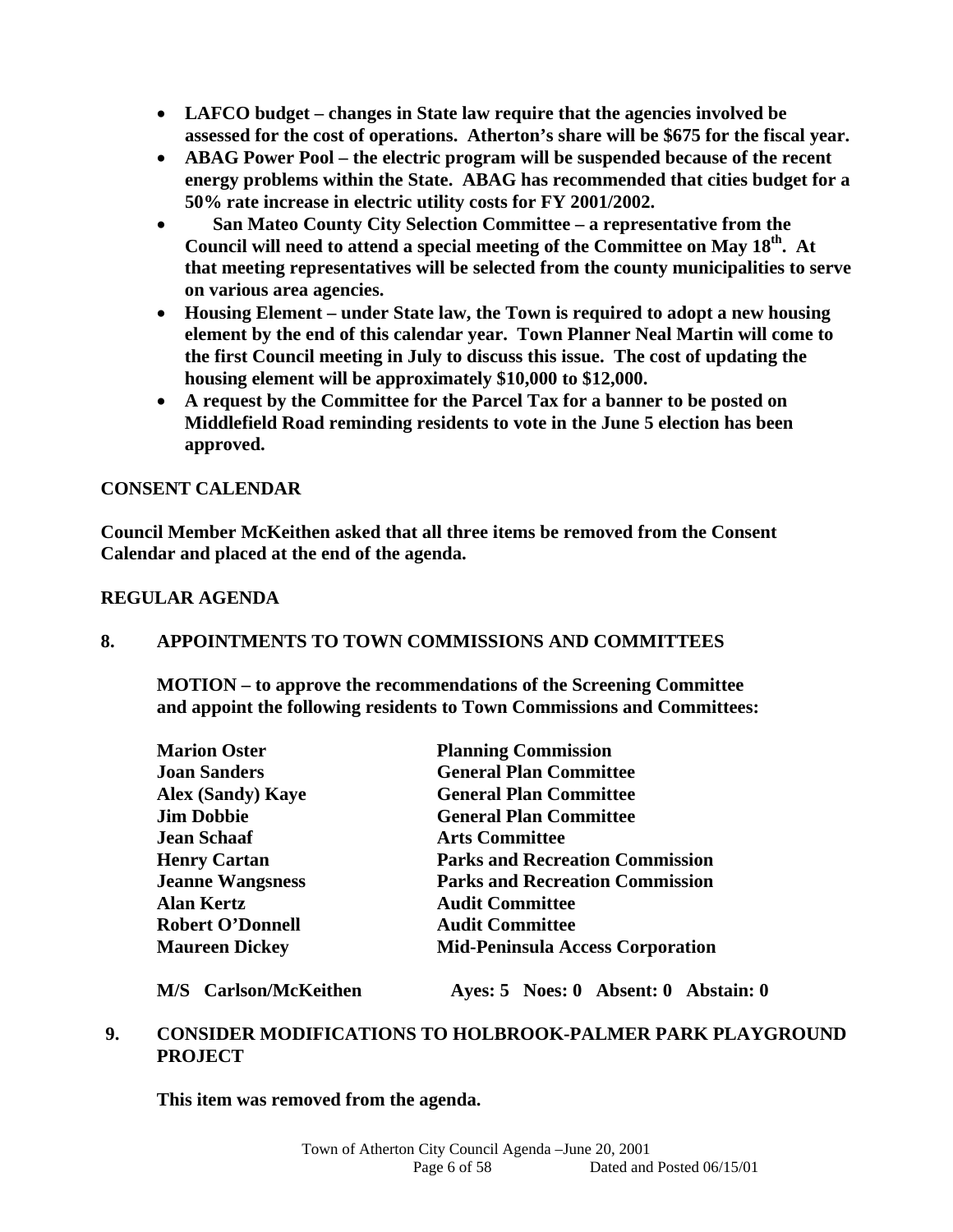# **10. DISCUSSION AND POSSIBLE ACTION – FISCAL YEAR 2001/02 BUDGET AND ALARM FEES**

 **Interim City Manager Ralph Freedman presented General Fund expenditure projections for Fiscal Years 2000-01 and 2001-02. Budget figures were based upon calculations excluding any revenue from the proposed parcel tax. The following members of the audience spoke:** 

 **Jim Dobbie, 124 James Avenue Marion Oster, 38 Flood Circle Bob Jenkins, 36 Irving Avenue Jean Schaaf, 29 Stockbridge Avenue** 

**Discussion ensued regarding continuing the charges for alarm fees if the parcel tax passes. The Hillsborough alarm program was discussed. Council directed Staff to evaluate methods of charging equitably for alarm fees or false alarm fees, and to bring revenue projections back to the next meeting showing the difference in the revenue stream if alarm fees are eliminated. Staff will also analyze previous years' revenues when only fees for false alarms were charged.** 

#### **10A. DIRECTION TO RESIDENT SCREENING COMMITTEE**

 **John Sisson, from the Resident Screening Committee, had questions regarding the process of the interviews of the City Manager candidates. He asked if the Resident Committee will receive the finalist candidates' resumes prior to the interview date, and if the background investigations will be made available to the Committee.** 

**MOTION – to have the City Attorney send, along with his letter to the members of the Resident Screening Committee outlining the interview process, a confidentiality agreement to be signed by the each member of the Committee prior to receiving the resumes and background information of the finalist candidates. The background information to be delivered to the Committee members by the Police Department the evening of the meeting on May 16, 2001. Also moved that the background information documents be numbered, and that at the end of the interview session on Friday, they be returned to the City Attorney.** 

**M/S McKeithen/Carlson Ayes: 5 Noes: 0 Abstain: 0 Absent: 0** 

**The following three items were removed from the Consent Calendar and placed on the Regular Agenda:** 

**5. ADOPTION OF RESOLUTION NO. 01-06 RECOMMENDING THAT THE SAN MATEO COUNTY FLOOD CONTROL DISTRICT IMPOSE CHARGES FOR FUNDING THE 2001/02 COUNTYWIDE NATIONAL POLLUTION DISCHARGE ELIMINATION SYSTEM (NPDES) GENERAL PROGRAM**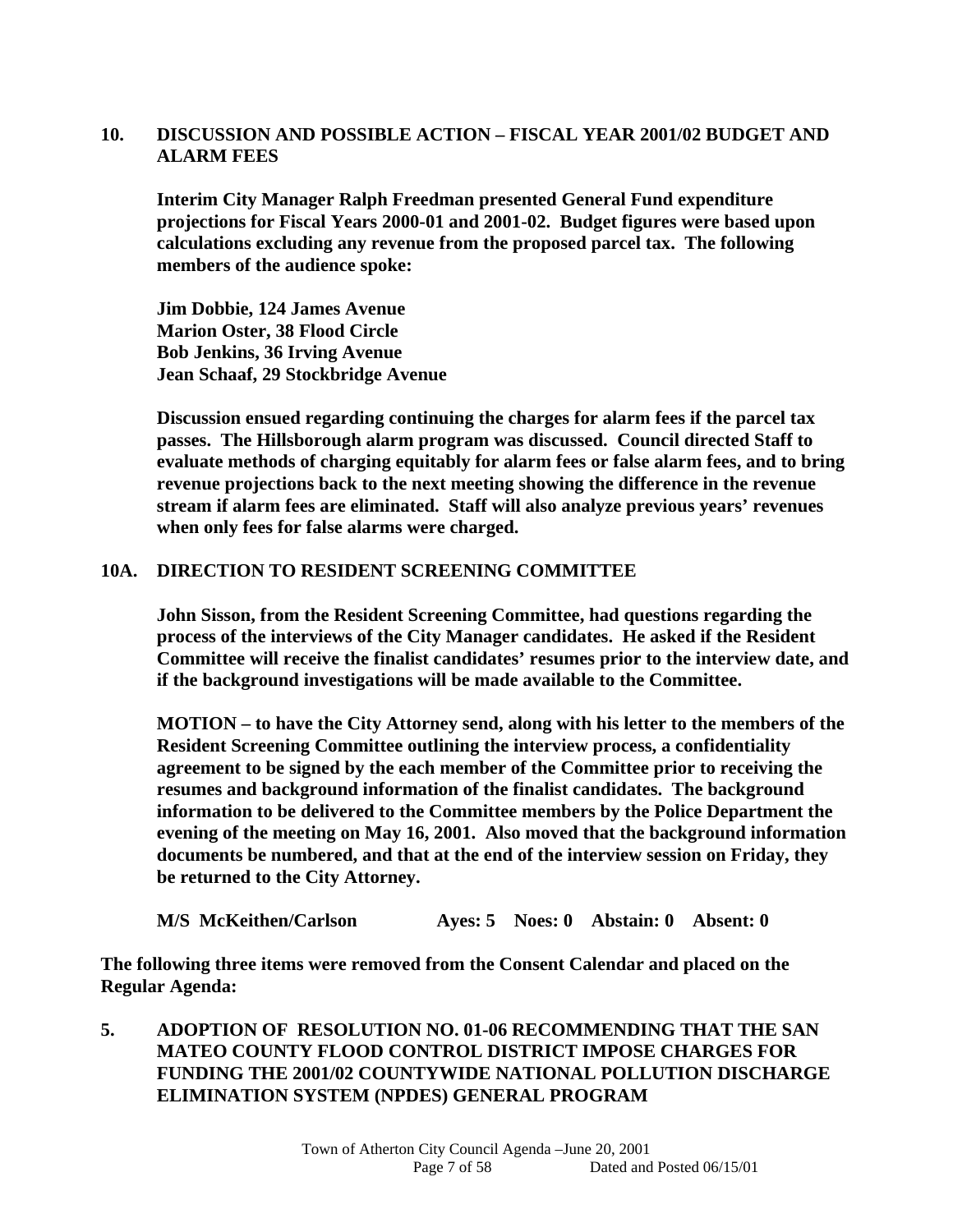**Council Member McKeithen had a question regarding the budget figure in the staff report as compared to the figure in the proposed resolution. The Interim City Manager stated that the staff report figure was the latest the CCAG board had received, and the resolution can easily be amended if necessary.** 

**6. ADOPTION OF RESOLUTION NO. 01-07 RECOMMENDING THAT THE SAN MATEO COUNTY FLOOD CONTROL DISTRICT IMPOSE ADDITIONAL CHARGES FOR FUNDING THE EXPANDED SCOPE OF WORK OF THE 2001/02 COUNTYWIDE NATIONAL POLLUTION DISCHARGE ELIMINATION SYSTEM (NPDES) GENERAL PROGRAM** 

 **Council Member McKeithen asked why the assessment amount stated in the staff report is different from the proposed resolution. The Interim City Manager stated the total assessment for single family residence is \$5.38. She also asked what the legal fees and election costs were as stated in the staff report. Interim City Manager Ralph Freedman stated that the election costs are for a mail-in ballot.** 

**7. ADOPTION OF RESOLUTION NO. 01-08, AUTHORIZING THE ACCEPTANCE OF SECURITIES DONATED TO THE TOWN OF ATHERTON** 

 **This resolution is proposed to allow an account to be set up with Morgan Stanley in the Town's name to allow people to make tax-deductible donations to the Playground Project. The Playground Committee is not a 5013C corporation. Instructions will be given to Morgan Stanley to liquidate securities on the date they are received. A separate fund will be set up by the Town to receive donated monies with interest to be posted to the fund.** 

**MOTION – to approve Resolution No. 01-06 and Resolution No. 01-07, with changes to the NPDES resolutions if necessary, and to approve Resolution No. 01-08, authorizing the Town to accept securities donated for the Playground Project.** 

 **M/S Conwell/Carlson Ayes: 5 Noes: 0 Absent: 0 Abstain: 0** 

#### **11. PUBLIC COMMENTS**

**There were no public comments at this time.** 

#### **12. ADJOURN**

 **The meeting adjourned at 10:05 p.m.** 

**Respectfully submitted,** 

**Sharon Barker, City Clerk** 

**\_\_\_\_\_\_\_\_\_\_\_\_\_\_\_\_\_\_\_\_\_\_\_\_\_\_\_\_\_\_**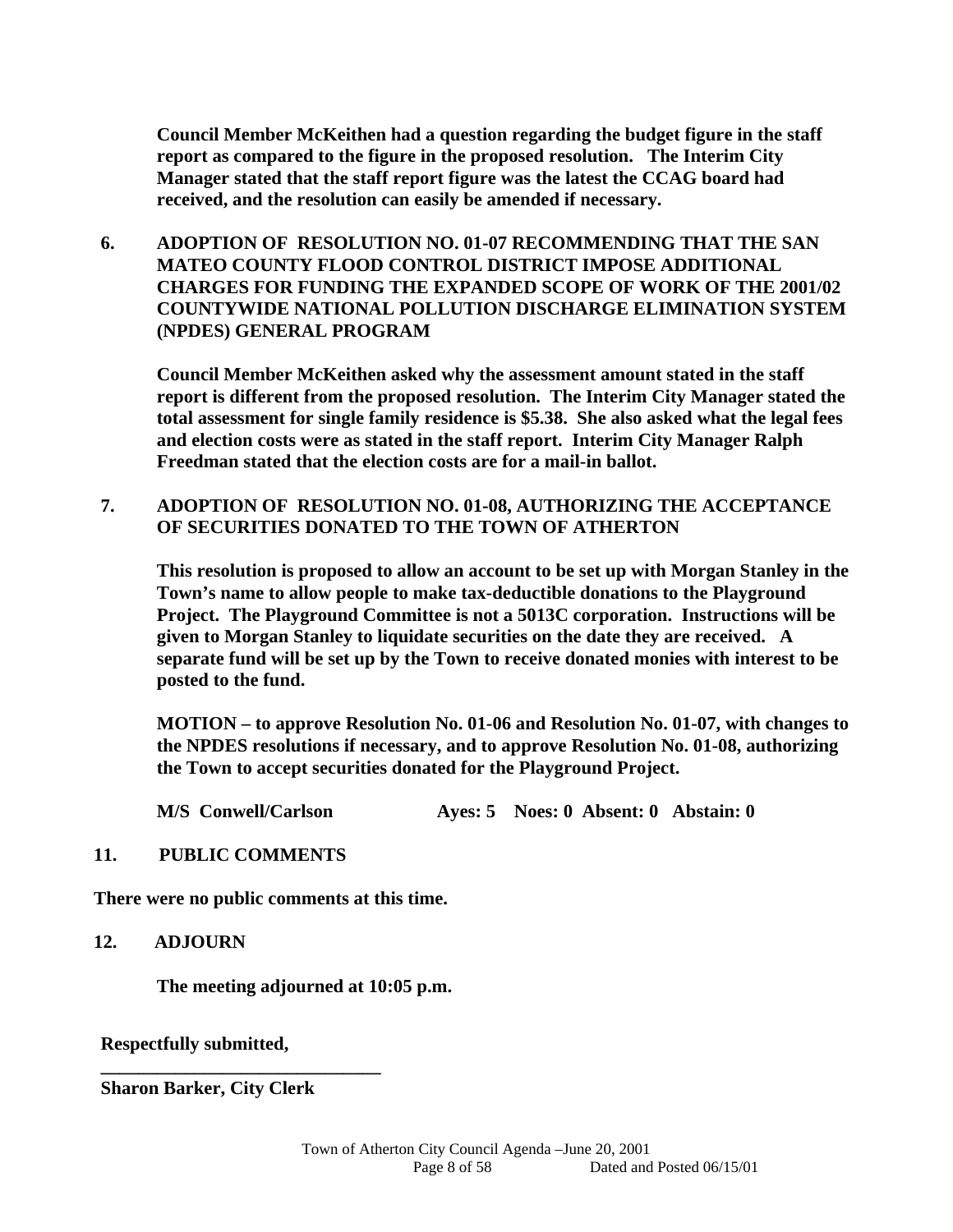

# **Minutes CITY COUNCIL MEETING MAY 9, 2001 6:30 p.m. MEETING ROOM TOWN ADMINISTRATIVE OFFICES**  91 Ashfield Road Atherton, California

# **SPECIAL MEETING**

**Mayor Fisher called the meeting to order at 6:30 p.m.** 

**1. ROLL CALL** 

 **PRESENT: Kathy McKeithen James R. Janz Alan B. Carlson Dianne M. Fisher William R. Conwell** 

**City Attorney Marc Hynes was also present.** 

**2. PUBLIC COMMENTS** 

 **There were no comments from the public.** 

- **3. CLOSED SESSION The Council adjourned to closed session at 6:35 p.m.**
- **4. RECONVENE TO OPEN SESSION The Council reconvened to open session at 6:55 p.m. The following action was taken:** 
	- **A. Public Employment pursuant to Government Code Section 54957 Title: City Manager**

 **Directions were given to the City Attorney relative to the city manager recruitment interviews. Background investigations of the finalist candidates will be conducted by the firm of Avery and Associates. A consultant from Avery and Associates will attend the May 16th City Council meeting and provide written reports of the background investigations to the Council. Interviews of the finalist candidates will be held on Thursday, May 17th at 8:30 a.m. by the City Council, on Friday, May 18th at 7:30 a.m. by the Resident**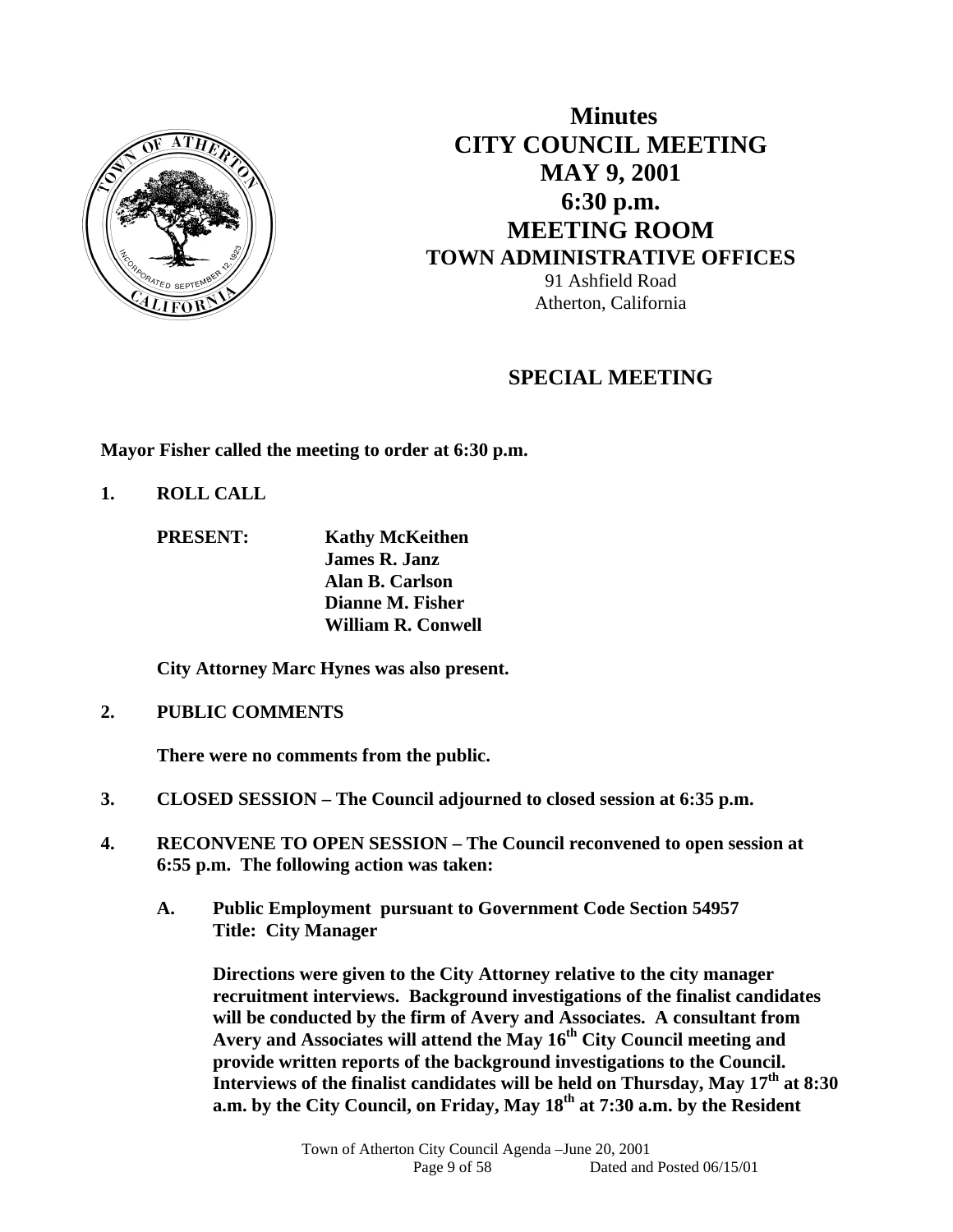**Screening Committee, and again on Saturday, May 19th at 8:30 a.m. by the City Council.** 

**5. ADJOURN** 

 **The meeting adjourned at 7:00 p.m.** 

**Respectfully submitted,** 

**Sharon Barker, City Clerk** 

**\_\_\_\_\_\_\_\_\_\_\_\_\_\_\_\_\_\_\_\_\_\_\_\_\_\_\_\_\_** 



 **Minutes CITY COUNCIL MEETING MAY 16, 2001 5:00 p.m. MEETING ROOM TOWN ADMINISTRATIVE OFFICES**  91 Ashfield Road Atherton, California

# **SPECIAL MEETING**

**Mayor Fisher called the meeting to order at 5:00 p.m.** 

# **1. ROLL CALL**

 **PRESENT: Kathy McKeithen James R. Janz Alan B. Carlson Dianne M. Fisher William R. Conwell**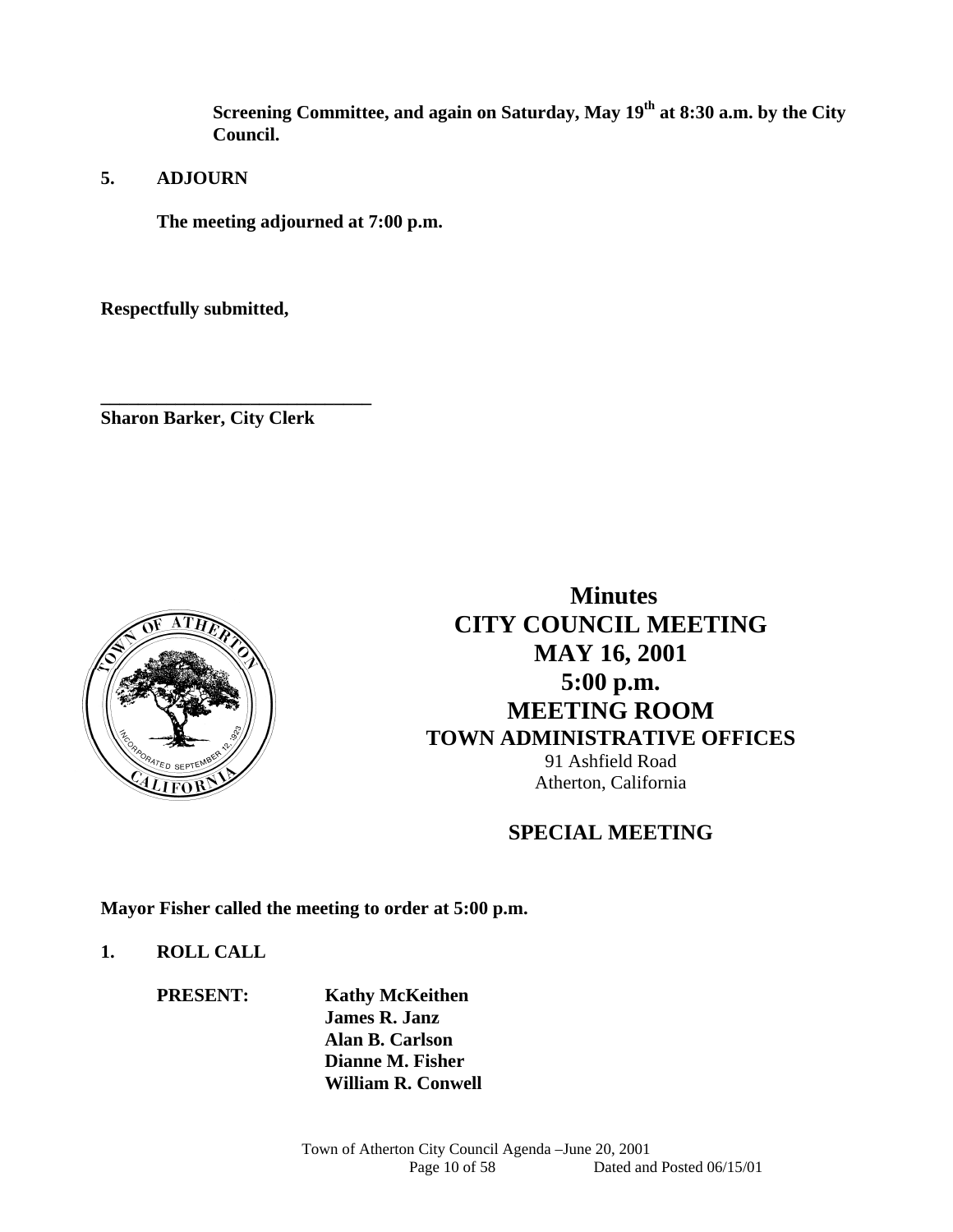**Interim City Manager Ralph Freedman and City Attorney Marc Hynes were also present.** 

- **2. PUBLIC COMMENTS There were no public comments.**
- **3. CLOSED SESSION The Council adjourned to Closed Session at 5:05 p.m.**
- **4. RECONVENE TO OPEN SESSION The Council reconvened to Open Session at 7:00 p.m. The following action was taken:** 
	- **A. Public Employment pursuant to Government Code Section 54957**

 **Title: City Manager** 

 **No action was taken.** 

 **B. Conference with Legal Counsel – Existing Litigation pursuant to Government Code Section 54956.9 Patricia O'Neal vs. Town of Atherton** 

 **Instructions were given to Legal Counsel.** 

# **5. ADJOURN**

 **The meeting adjourned at 7:05 p.m.** 

**Respectfully submitted,** 

**\_\_\_\_\_\_\_\_\_\_\_\_\_\_\_\_\_\_\_\_\_\_\_\_\_\_\_\_\_\_\_\_\_\_ Sharon Barker, City Clerk**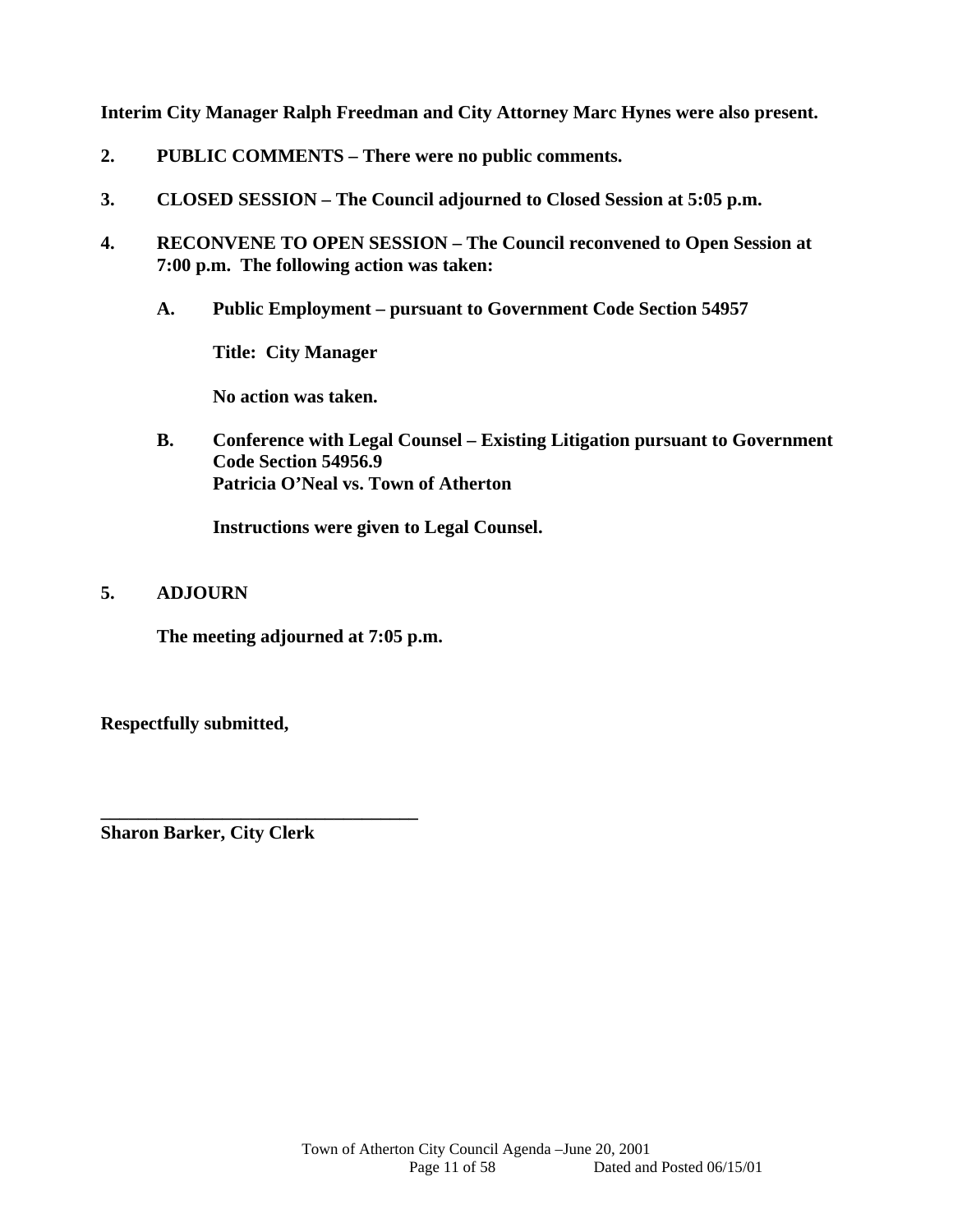

# **Minutes TOWN OF ATHERTON CITY COUNCIL/ATHERTON CHANNEL DRAINAGE DISTRICT MEETING May 16, 2001 7:00 p.m. TOWN COUNCIL CHAMBERS** 94 Ashfield Road Atherton, California

# **REGULAR MEETING**

**Mayor Fisher called the meeting to order at 7:08 p.m.** 

**1. ROLL CALL** 

 **PRESENT: Kathy McKeithen James R. Janz Alan B. Carlson Dianne M. Fisher William R. Conwell** 

**Interim City Manager Ralph Freedman and City Attorney Marc Hynes were also present. The City Attorney reported that at the closed session held at 5:00 p.m., the Council was provided with City Manager candidates' background reports from Avery and Associates. Directions were also given to Legal Counsel in the matter of Patricia O'Neal vs. the Town of Atherton.** 

# **2. PRESENTATIONS**

**A. Mayor Fisher presented Certificates of Appreciation to outgoing Commission and Committee members Lida Urbanek, General Plan Committee, and Jim Ransohoff, Planning Commission. Certificates will be mailed to Teri Watts and Linda Liebes, General Plan Committee, and Jan Zones, Arts Committee, who were not in attendance.** 

# **3. COUNCIL REPORTS**

 **Council Member Conwell reported on the Criminal Justice Council meeting. He read the mission statement of the Council and discussed the Community Court program which deals with juvenile offenders. He also reported on the CCAG**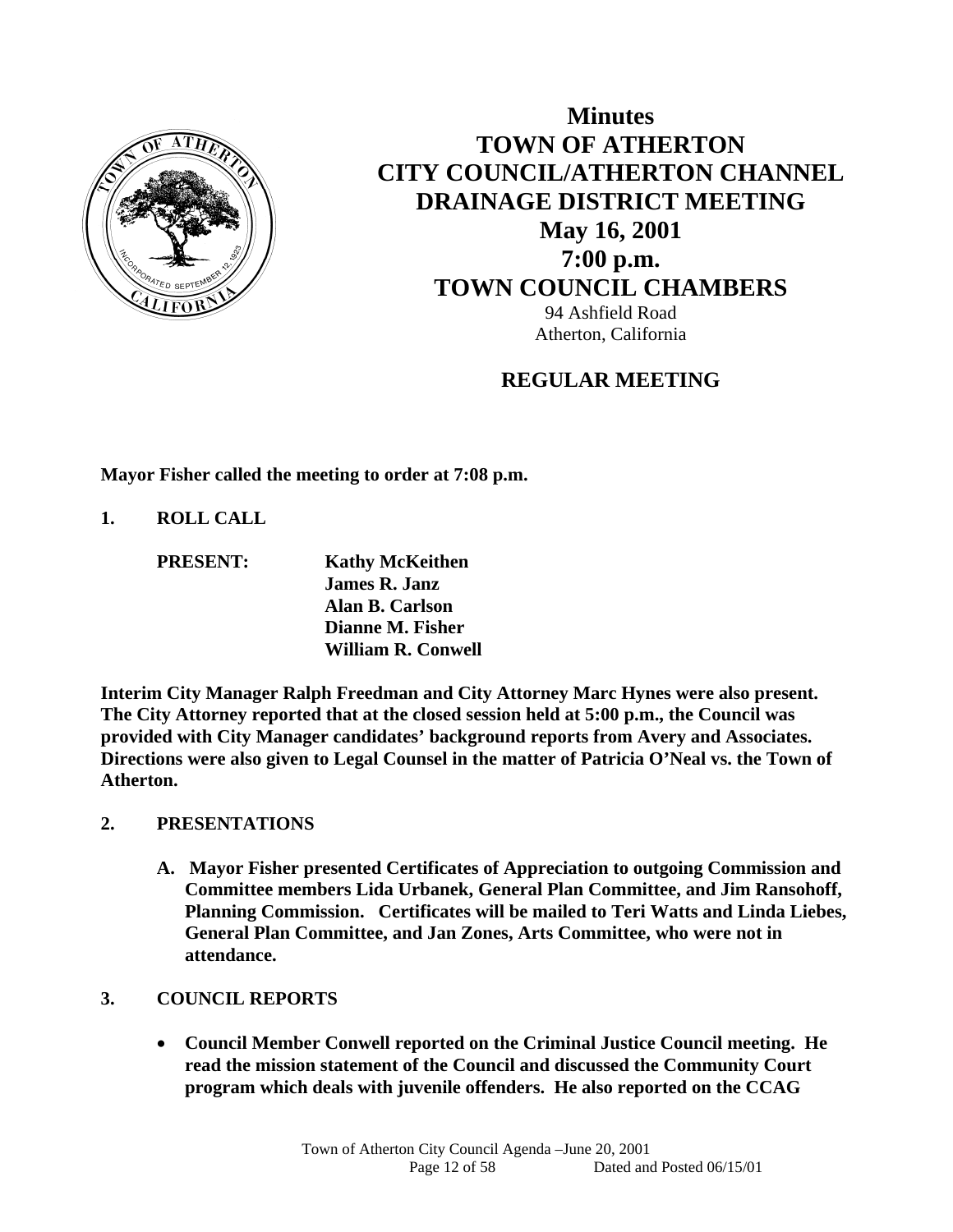**meeting where a \$3.5 billion Transportation project for the Bay Area was discussed.** 

- **Council Member McKeithen asked that a description of closed session items be sent to Council members with their meeting packets. She stated that the positions in the Koff and Associates report were not in the same order as the prior report, and asked for a staff report from the Interim City Manager on such items in the future. She requested the Channel District opinion from the City Attorney.**
- **Vice Mayor Carlson asked that an analysis of the Koff report from the Interim City Manager be presented at the next Council meeting.**
- **Mayor Fisher read a letter commending Police Officer Anthony Kockler for a presentation he made at Menlo School. She asked the Council to return to the next meeting with ideas for streamlining Council meetings.**

# **4. PUBLIC COMMENTS**

**The following members of the audience spoke: Marion Oster, Heritage Association John Ruggeiro, 10 Stockbridge Avenue John Sisson, 26 Belleau Avenue** 

- **5. CITY MANAGER REPORT This report was moved to the end of the agenda**
- **6. DEPARTMENT HEADS' REPORTS None.**

#### **7. CITY ATTORNEY REPORT**

**City Attorney Marc Hynes handed a report to the City Council on the Atherton Channel Drainage District. This issue will be taken up at the June meeting.** 

**8. COMMUNITY ORGANIZATION ROUNDTABLE REPORT – No report.** 

#### **CONSENT CALENDAR**

**MOTION – to remove all three items (Items 9 through 11) and place them at the end of the agenda, except for the minutes of the April 11, 2001 and April 18, 2001 Special meetings, which are approved.** 

**M/S Fisher/Carlson Ayes: 5 Noes: 0 Absent: 0 Abstain: 0** 

#### **PUBLIC HEARINGS**

# **12. ADOPTION OF URGENCY ORDINANCE NO. 523, IMPOSING A MORATORIUM ON CONSTRUCTION OF BASEMENTS**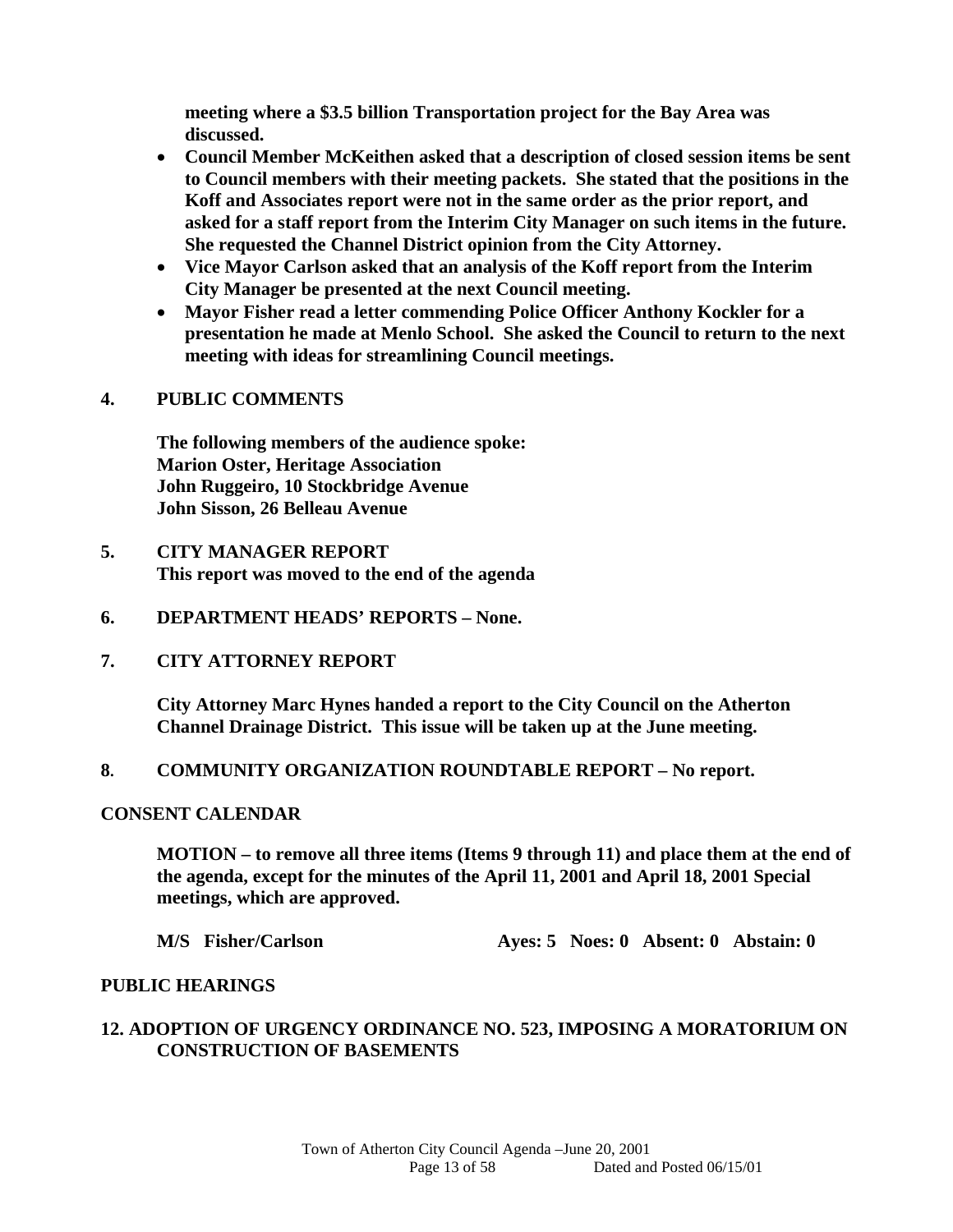**Senior Planner Lisa Costa Sanders presented this urgency ordinance which was proposed by the General Plan Committee and the Planning Commission. The ordinance would impose a moratorium on the construction of basements outside the building footprint. The ordinance requires a 4/5 vote of the Council, and would take effect immediately upon adoption. It would be in effect for forty-five days, and could be extended at a public hearing. The current ordinance allows for the construction of basements five feet from a property line. Basements constructed as such could result in the elimination of significant amounts of mature landscaping in the landscape preservation area. The Municipal Code and the General Plan require the preservation of landscaping and Heritage trees, specifically in the tree preservation area. Building Official Mike Hood answered questions on the existing restrictions, and the amount of space needed to preserve Heritage trees.** 

**Mayor Fisher opened the public hearing at 8:13 p.m. The following members of the audience spoke in favor of the urgency ordinance:** 

 **Forrest Carmichael, 85 Middlegate, representing the Gates Neighborhood Association Dick Sperisen, 76 Southgate Dave Longbine, 23 Almendral Jan Offutt, 58 Northgate Avenue Herbert Clough, 40 Deodora Drive Bill Walberg, 57 Middlegate Dale Sakai, 29 Middlegate** 

 **Mayor Fisher closed the public hearing.** 

 **Vice Mayor Carlson requested that a letter from the Gates Neighborhood Association be made a part of the minutes of this meeting. It will be attached as Exhibit "A".** 

 **Motion – to adopt Urgency Ordinance No. 523, with the following changes – Section 3 shall read "Basements shall not extend outside the footprint of the main building or accessory structure, with the exception of areas for stairways and light wells which shall be limited to the main buildable area. No basement retaining wall or retaining walls for driveways shall be located within 10' of the property line."** 

 **M/S Carlson/Janz Ayes: 5 Noes: 0 Absent: 0 Abstain: 0** 

#### **13. INTRODUCTION OF AN ORDINANCE PLACING LIMITATIONS ON BASEMENT AREAS WITHIN THE TOWN OF ATHERTON**

**Based on discussion of the urgency ordinance, the Council agreed to send the proposed ordinance back to the General Plan Committee for further review.**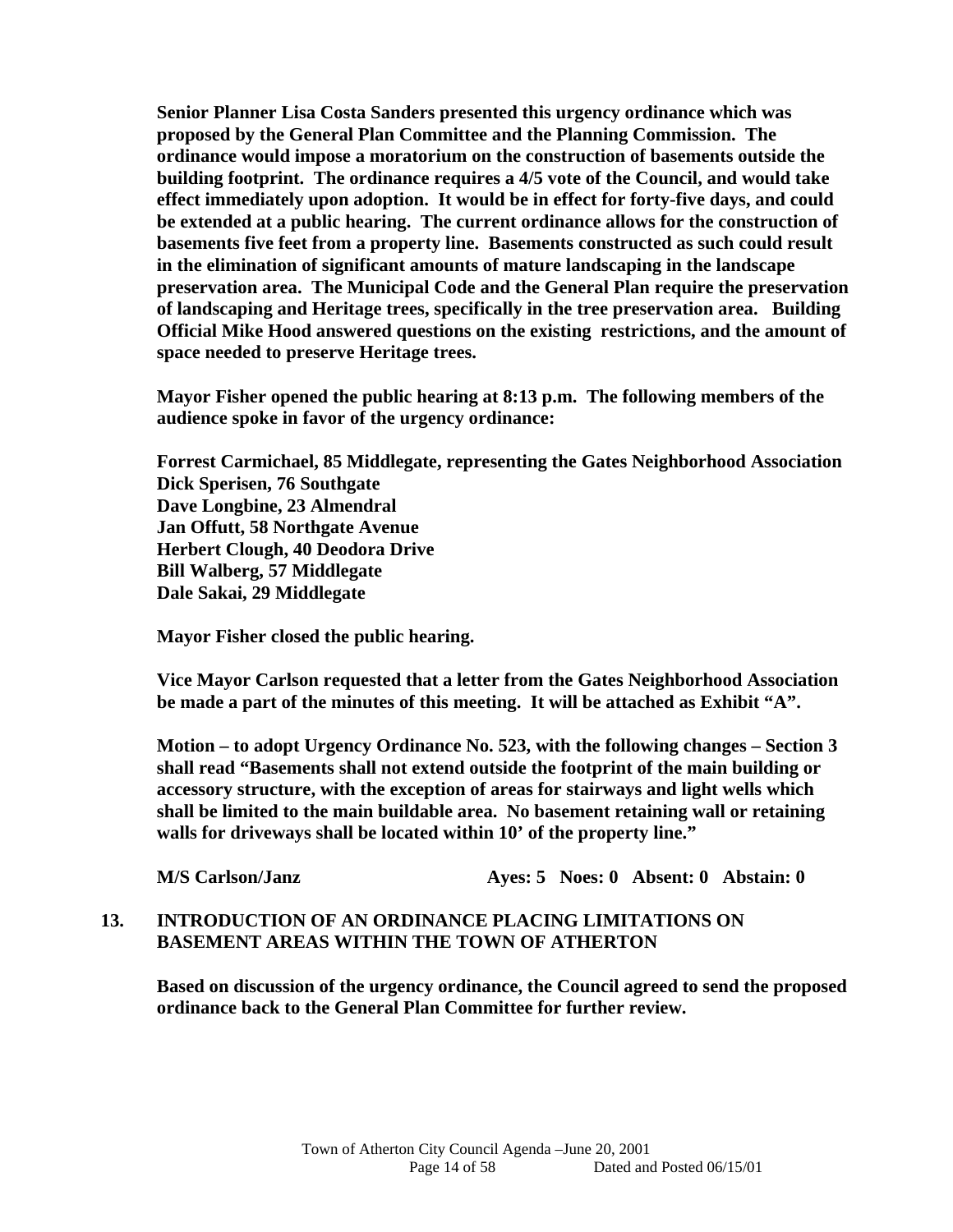**MOTION – to return the proposed ordinance to the General Plan Committee and Planning Commission for further review of the following: the allowed size of light wells (could extend to within 10 feet of the property line), distance requirements from existing Heritage trees to the basement or light well (at least 10 feet from any Heritage tree to protect from root damage), and why there is a limit to impervious surface within 10 feet of the property line.** 

**M/S Janz/McKeithen Ayes: 5 Noes: 0 Absent: 0 Abstain: 0** 

#### **14. INTRODUCTION OF ORDINANCE NO. 524, AMENDING THE LANDSCAPE SCREENING ORDINANCE**

**Senior Planner Lisa Costa Sanders discussed the proposed ordinance requiring plantings to be sized to adequately screen the proposed structure within a period of five years from the date construction begins. Discussion ensued regarding changing the time planting is required to begin when a permit is taken out. Building Official Mike Hood answered questions from the Council.** 

 **Mayor Fisher opened the public hearing. Lida Urbanek, 75 Tuscaloosa, spoke from the audience.** 

 **Mayor Fisher closed the public hearing.** 

**MOTION – to introduce Ordinance No. 524, with the change that landscape screening is required to be planted within five years from date of issuance of the building permit instead of the date that construction begins, and waive further reading.** 

 **M/S Carlson/Janz Ayes: 5 Noes: 0 Absent: 0 Abstain: 0** 

#### **15. TENTATIVE PARCEL MAP – 233 CAMINO AL LAGO (APN 070-341-150)**

**Senior Planner Lisa Costa Sanders presented the tentative parcel map for the division of one parcel into two parcels. Discussion ensued.** 

**MOTION – to approve the tentative parcel map allowing the division of one parcel into two at 233 Camino Al Lago, based on the findings of the staff report, and subject to the conditions listed in the Draft Tentative Parcel Map Certificate (Exhibit "B" of these minutes).** 

 **M/S Janz/Conwell Ayes: 5 Noes: 0 Absent: 0 Abstain: 0** 

#### **16. LOT MERGER – 366 WALSH ROAD (APN 073-202-130 AND 120)**

**Mayor opened the public hearing. There were no public comments. The public hearing was closed.**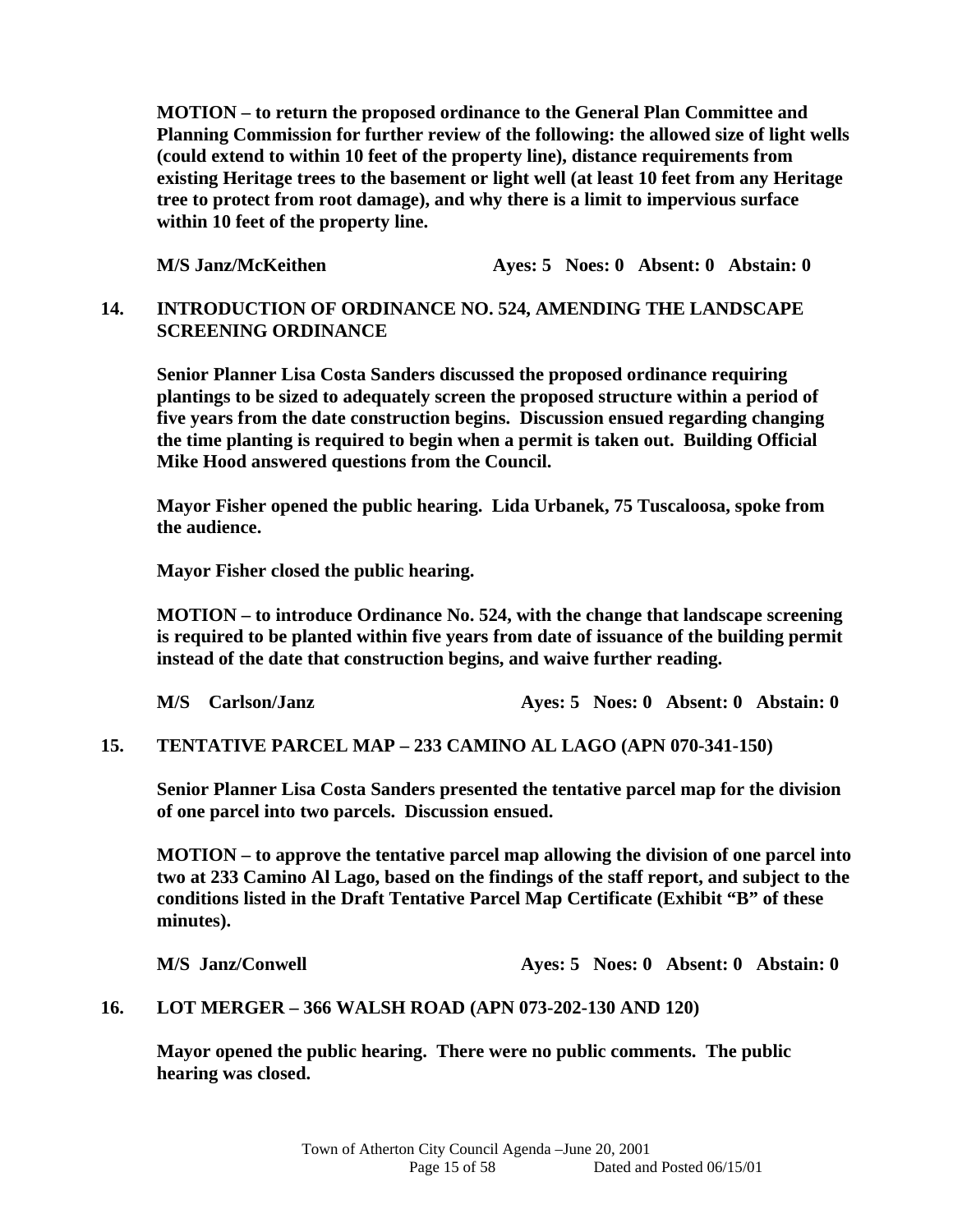**MOTION – to approve the lot merger based on the findings of the staff report and subject to the conditions listed in the Draft Lot Merger Certificate (Exhibit "C" of these minutes).** 

**M/S** Janz/Mckeithen **Ayes: 5 Noes: 0 Absent: 0 Abstain: 0** 

**REGULAR AGENDA (Items 17 through 21)** 

# **17. DISCUSSION AND POSSIBLE ACTION – ATTORNEY'S OPINION ON TAX IMPLICATIONS OF TOWN PROVIDED HOUSE FOR CITY MANAGER**

 **City Attorney Marc Hynes indicated that he will obtain a written opinion for the Council on tax implications of the Town-provided house next week. Vice Mayor Carlson asked that the Council receive the written opinion by Saturday. John Ruggeiro, 10 Stockbridge, spoke from the audience.** 

# **18. DISCUSSION AND POSSIBLE ACTION – SALARY AND BENEFITS FOR THE POSITION OF CITY MANAGER**

 **Discussion was held on restructuring the salary and benefit package and on the housing issue for the city manager. The Council considered alternatives to totally subsidizing the house, including providing a low interest loan, or providing the house but having the city manager pay for the cost of utilities and standard maintenance. John Sisson spoke from the audience.** 

# **19. APPROVAL OF AGREEMENT FOR CONSULTANT SERVICES WITH AVERY AND ASSOCIATES FOR CITY MANAGER RECRUITMENT**

 **City Attorney Marc Hynes handed out a proposal from Avery and Associates. He stated that the firm is available to perform background checks of city manager candidates, and to assist the Council through Saturday during the interviews of the city manager candidates. The agenda can be amended tomorrow by a 4/5 vote if the Council desires to consider a contract to utilize Avery's services. John Sisson spoke from the audience.** 

#### **20. DISCUSSION AND POSSIBLE ACTION – FISCAL YEAR 2001/02 BUDGET AND ALARM FEES; CONSIDERATION OF MOTION TO SUPPORT THE PARCEL TAX**

**Interim City Manager Ralph Freedman presented an overhead slide outlining the false alarm fee activity over the last four years. He presented alternatives to the current alarm fee program, including charging for all false alarms, charging an annual permit fee (based on the Hillsborough model), or blending the false alarm fees and annual permit fees. It was agreed that this item will be addressed in June after the election.**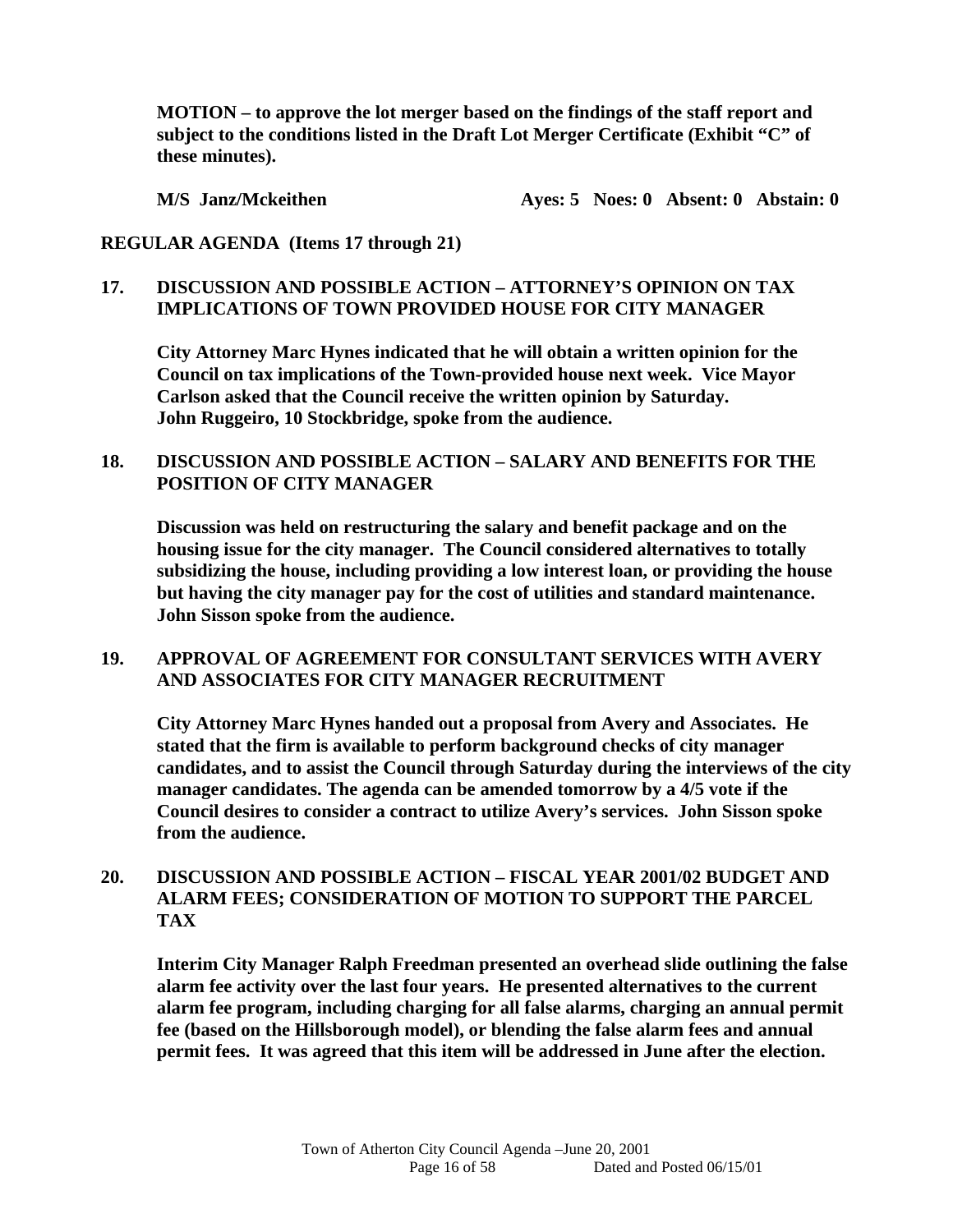**The following members of the audience spoke: Stanley Bernhard, 86 Barry Lane Bob Jenkins, 36 Irving Avenue** 

**The City Council discussed taking action to show support of the parcel tax. The Council concurred that by signing the ballot statement they have shown their support for the measure.** 

# **21. APPOINTMENT OF COUNCIL MEMBER TO SAN MATEO COUNTY CITY SELECTION COMMITTEE AND CONSIDERATION OF CITY SELECTION COMMITTEE APPOINTMENTS**

**Council Member Janz indicated his interest in representing the San Mateo Council of Cities on the ABAG board. He will have the City Clerk fax his resume to the Mayors.** 

 **MOTION – to appoint Council Member Conwell to represent the Council at the San Mateo County City Selection Committee meeting on May 18, 2001.** 

**M/S Carlson/McKeithen Ayes: 5 Noes: 0 Abstain: 0 Absent: 0** 

**The following items (Item 9, 10, and 11) were removed from the Consent Agenda:** 

#### **9. MINUTES OF SPECIAL MEETINGS OF APRIL 21, 2001, APRIL 30, 2001, AND REGULAR MEETING OF APRIL 18, 2001**

**Council Member McKeithen asked for the following changes to the minutes:** 

**April 18, 2001 Regular Meeting:** 

**Item 2C – add after the first sentence "Council Member McKeithen observed that PERS data was omitted from compensation for all Atherton employees."** 

**Item 3 – Correct first sentence after bulleted items to read "Screening Committee: Council Member McKeithen reported that Commission appointments will be recommended and agendized for a future Council meeting."** 

**Item 3 – Add to end of last sentence at top of page 3 "subsequently changed to Friday, May 18th at 7:30 a.m."** 

 **Item 17 – Change to "The meeting adjourned at 10:55 p.m. to the continued closed session regarding Public Employment, pursuant to Government Code Section 54957, Title: City Manager."**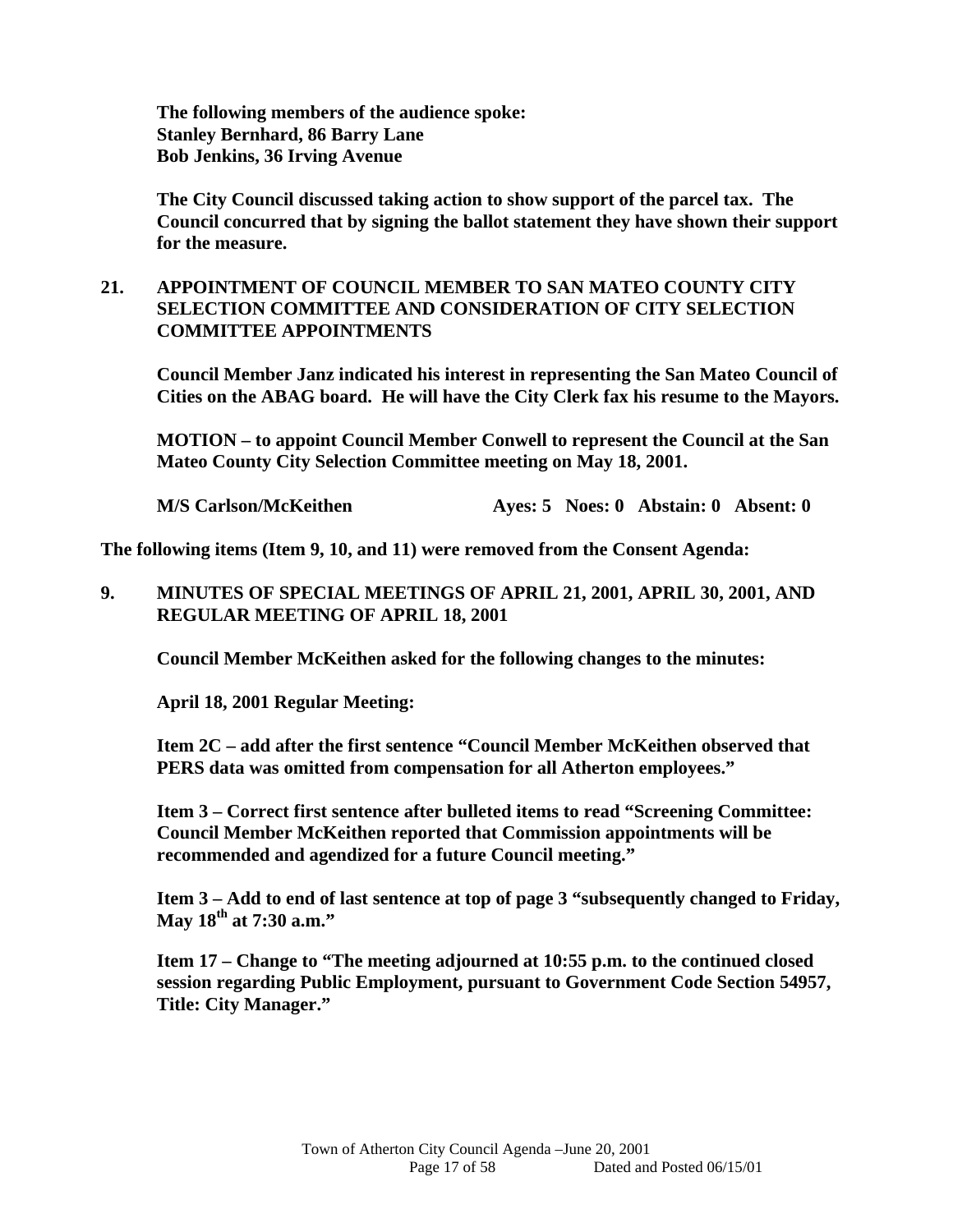**April 21, 2001 Special Meeting** 

**Item 4B. Public Employment, City Manager – Change action taken to read: " Instructions were given to legal counsel to prepare the final agreement for extension of the Interim City Manager contract".** 

 **April 30, 2001 Special Meeting** 

 **Item 4B. Public Employment, City Manager – Change beginning of motion to read "to ratify the extension of Interim City Manager Ralph Freedman…."** 

**MOTION - approve the minutes of the Regular Meeting of April 18, 2001 and the Special Meetings of April 21, 2001 and April 30, 2001 as corrected.** 

 **M/S Carlson/ McKeithen Ayes: 5 Noes: 0 Abstain: 0 Absent: 0** 

# **10. BILLS AND CLAIMS FOR APRIL 10, 2001 THROUGH MAY 10, 2001, IN THE AMOUNT OF \$582,112.13**

**Council Member McKeithen asked for information on several claims.** 

 **MOTION – to approve the bills and claims for April 10, 2001 through May 10, 2001 as submitted.** 

 **M/S Carlson/Fisher Ayes: 5 Noes: 0 Abstain: 0 Absent: 0** 

**11. APPROVAL OF PLANS AND SPECIFICATIONS, AWARD OF CONTRACT FOR 2001 PAVEMENT PATCHING PROJECT** 

 **Public Works Director Cliff Temps answered questions for Council Member McKeithen concerning the low bid. The recommended contractor is proposing an alternative process for this project.** 

 **MOTION: to approve the plans and specifications for the FY 2000/2001 Pavement Patching Project, award a contract to G. Bartolotto and Company, and authorize the City Engineer to approve extra work up to a maximum contract amount of \$275,000.** 

**M/S McKeithen/Janz Ayes: 5 Noes: 0 Abstain: 0 Absent: 0** 

- **5. City Manager Reports** 
	- **The Menlo School Working Group Committee met today. The minutes of this meeting will be sent to the Council, and will be placed on the Town website. There was unanimous consensus for the plan that was developed by the architect for the School.**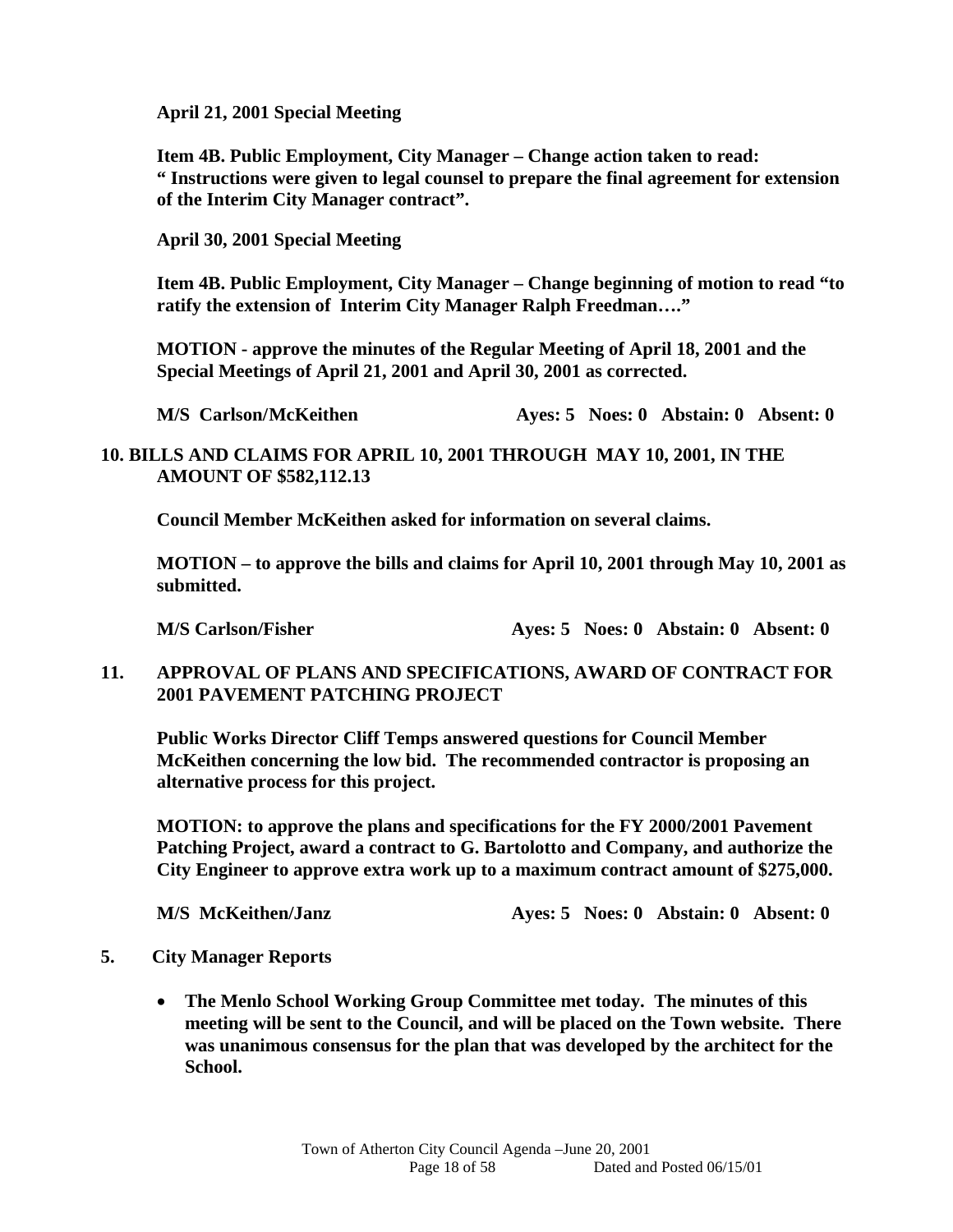- **The Audit Committee met today at 5:00 p.m. The Auditor met earlier with Interim Finance Director Bill Yeomans to address the process of closing out the fiscal year.**
- **Building Official Mike Hood will be monitoring energy usage in Town buildings.**
- **The Interim City Manager and Public Works Director will meet with Menlo Park Staff to discuss the possibility of doing a corridor study of Valparaiso Avenue.**
- **The Town is receiving the increase as a result of the Post Office contract, although the contract is not yet in place. The contract is being finalized.**

#### **22. PUBLIC COMMENTS**

 **There were no public comments at this time.** 

#### **23. ADJOURN**

**The meeting adjourned at 11:05 p.m.** 

**Respectfully submitted,** 

**Sharon Barker, City Clerk** 

**\_\_\_\_\_\_\_\_\_\_\_\_\_\_\_\_\_\_\_\_\_\_\_\_\_\_**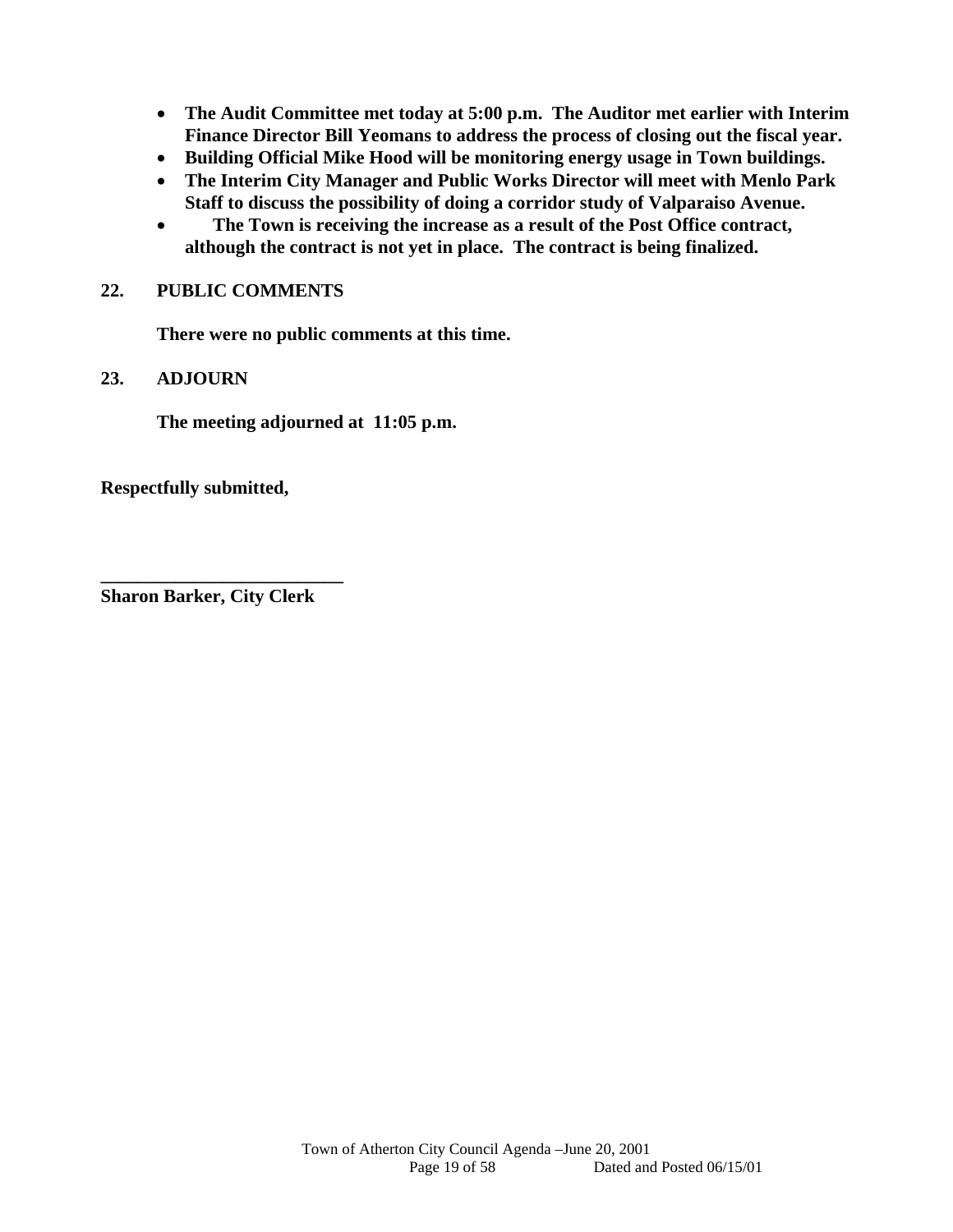

**Minutes Town of Atherton CITY COUNCIL MEETING Thursday, May 17, 2001 8:30 A.M. TOWN COUNCIL CHAMBERS**  94 Ashfield Road Atherton, California **SPECIAL MEETING** 

**Mayor Fisher called the meeting to order at 8:30 a.m.** 

**1. ROLL CALL** 

 **PRESENT: Kathy McKeithen James R. Janz Alan B. Carlson Dianne M. Fisher William R. Conwell** 

- **2. PUBLIC COMMENTS There were no public comments.**
- **3. CLOSED SESSION The Council adjourned to closed session at 8:35.**
- **4. RECONVENE TO OPEN SESSION The Council reconvened to open session at** 
	- **A. Public Employment pursuant to Government Code Section 54957**

 **Title: City Manager** 

**The Council voted unanimously to retain the firm of Avery and Associates to assist in the City Manager recruitment process.** 

**5. ADJOURN** 

 **The meeting adjourned at 3:00 p.m.** 

**Dianne M. Fisher, Mayor** 

**\_\_\_\_\_\_\_\_\_\_\_\_\_\_\_\_\_\_\_\_\_\_\_\_\_**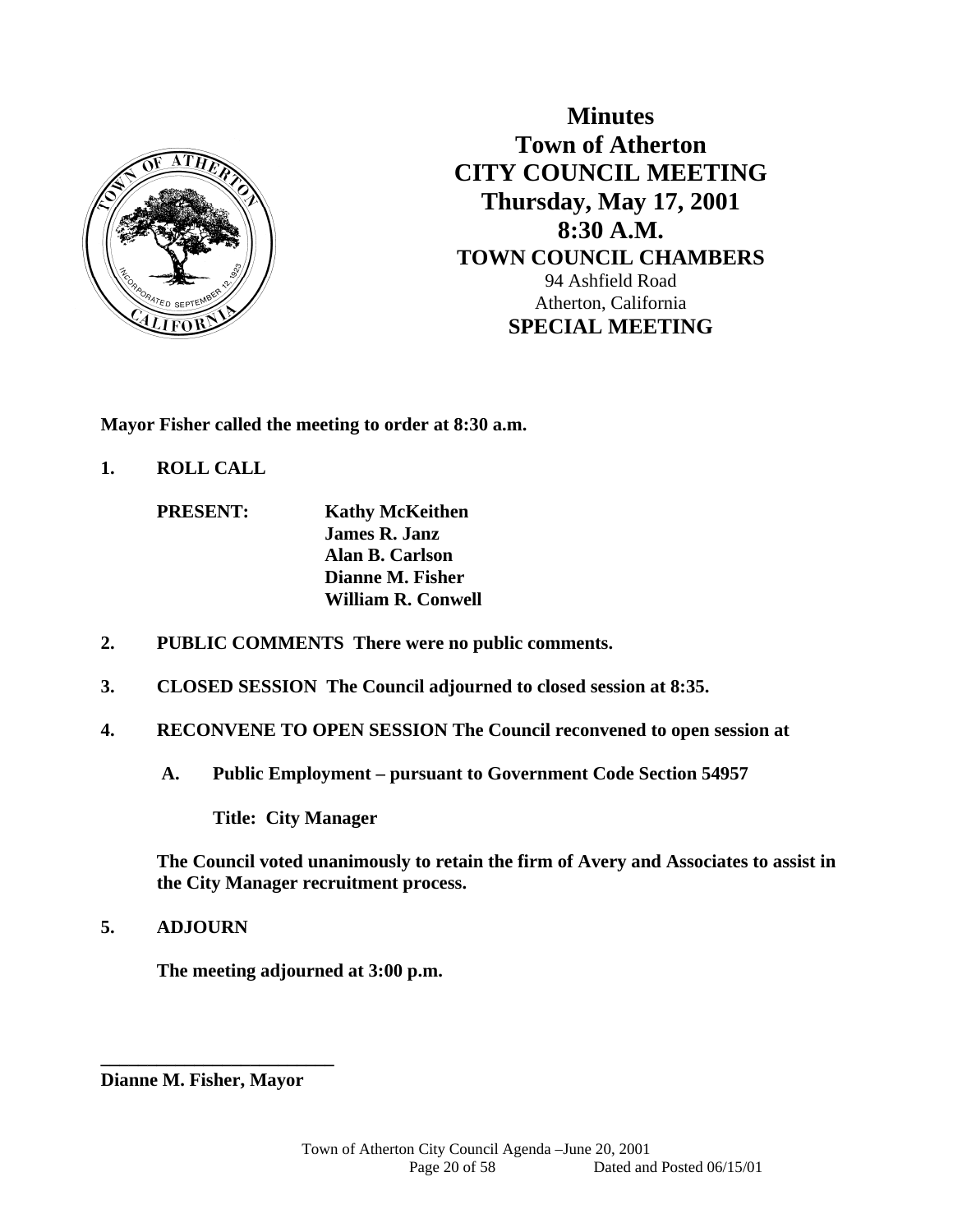

**Minutes Town of Atherton JOINT CITY MANAGER RECRUITMENT RESIDENT SCREENING COMMITTEE/ CITY COUNCIL MEETING Friday, May 18, 2001 7:30 A.M. TOWN COUNCIL CHAMBERS SPECIAL MEETING** 

**The meeting was called to order at 7:30 a.m.** 

**1. ROLL CALL** 

- **2. PUBLIC COMMENTS There were no public comments.**
- **3. CLOSED SESSION**

 **The Committee and the City Council adjourned to closed session at 7:35 a.m.** 

#### **4. RECONVENE TO OPEN SESSION**

**The meeting reconvened to open session at 1:00 p.m.** 

 **A. Public Employment – pursuant to Government Code Section 54957** 

 **Title: City Manager** 

 **No action was taken.** 

# **5. ADJOURN**

 **The meeting adjourned at 1:00 p.m.** 

**Dianne M. Fisher, Mayor** 

**\_\_\_\_\_\_\_\_\_\_\_\_\_\_\_\_\_\_\_\_\_\_\_\_** 

**PRESENT: John Sisson, John Ruggeiro, John Foster, Jon Duane, Jim Dobbie, Charles Marsala, David Dollinger, Kathy McKeithen, James R. Janz, William R. Conwell, Alan B. Carlson, Dianne M. Fisher**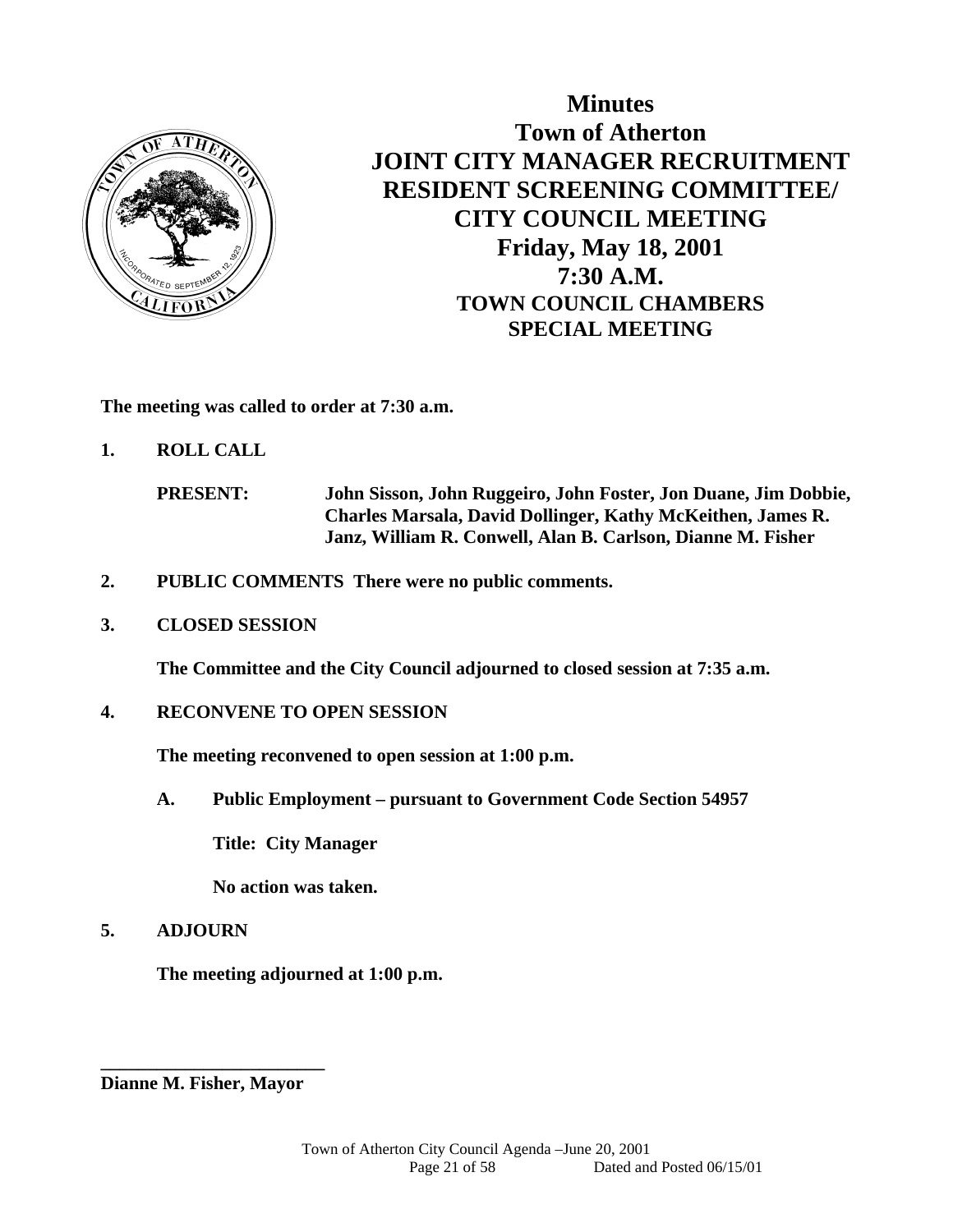

**Minutes Town of Atherton CITY COUNCIL MEETING Friday, May 18, 2001 1:15 P.M. Town Council Chambers Special Meeting** 

**Mayor Fisher called the meeting to order at 1:25 p.m.** 

- **1. ROLL CALL** 
	- **PRESENT: Kathy McKeithen James R. Janz Alan B. Carlson Dianne M. Fisher William R. Conwell**
- **2. PUBLIC COMMENTS There were no public comments.**
- **3. RATIFICATION OF AGREEMENT WITH WILLIAM AVERY ASSOCIATES FOR CONSULTING SERVICES – CITY MANAGER RECRUITMENT PROCESS**

 **MOTION – to ratify an agreement with William Avery and Associates for consulting services for the city manager recruitment process.** 

 **M/S Conwell/Janz Ayes: 5 Noes: 0 Abstain: 0 Absent: 0** 

- **4. CLOSED SESSION The Council adjourned to closed session at 1:35 p.m.**
- **5. RECONVENE TO OPEN SESSION**

 **Conference with Legal Counsel – Existing Litigation pursuant to Government Code Section 54956.9. Patricia O'Neal vs. Town of Atherton** 

 **The Council reconvened to open session at 1:50 p.m. The following action was taken:** 

 **The Council voted unanimously to retain the firm of Stubbs and Leone to defend the Town in the matter of Patricia O'Neal vs. Town of Atherton.** 

**6. ADJOURN**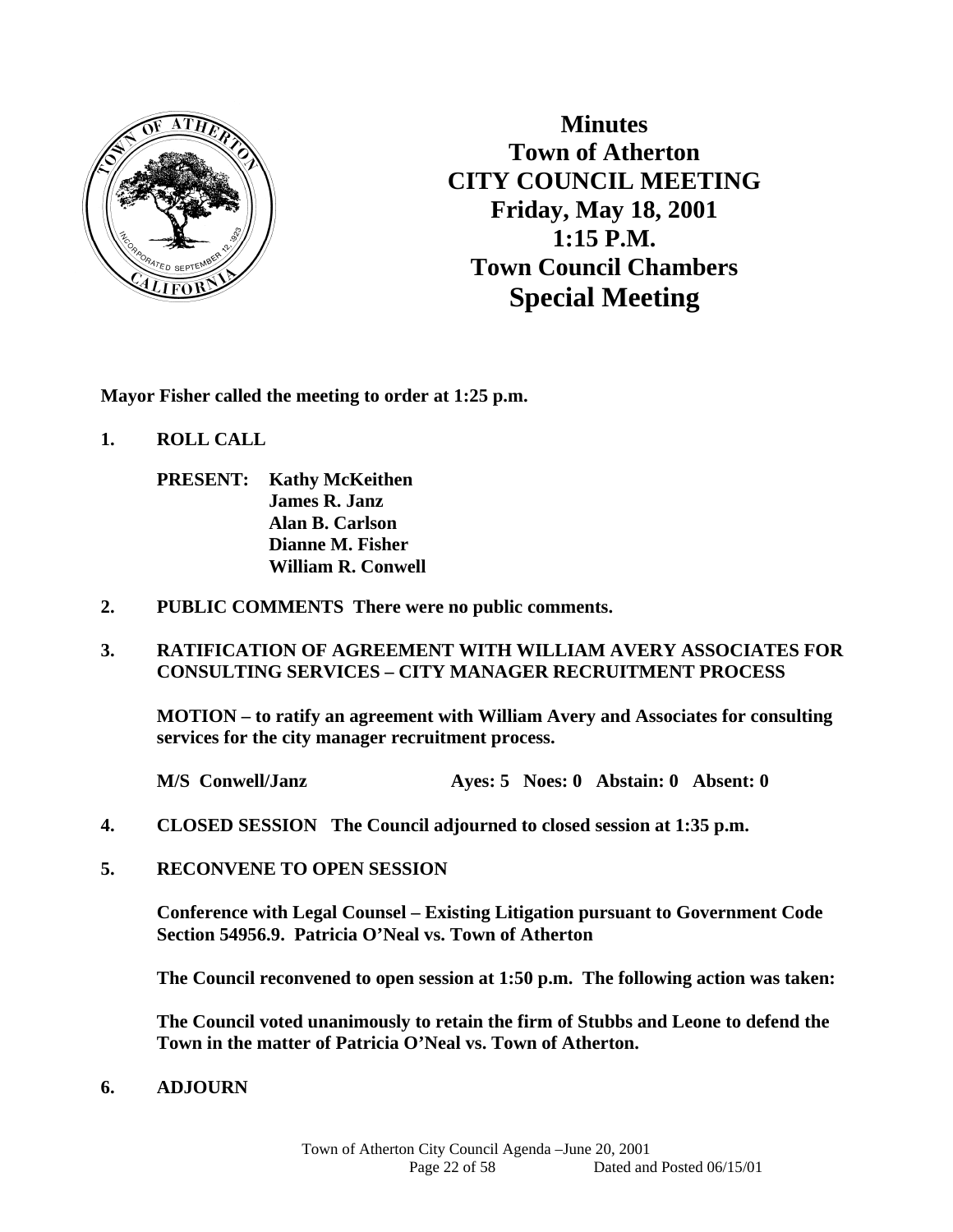**The meeting adjourned at 1:55 p.m.** 

**Dianne M. Fisher, Mayor** 

\_\_\_\_\_\_\_\_\_\_\_\_\_\_\_\_\_\_\_\_\_\_\_\_\_\_\_\_\_\_\_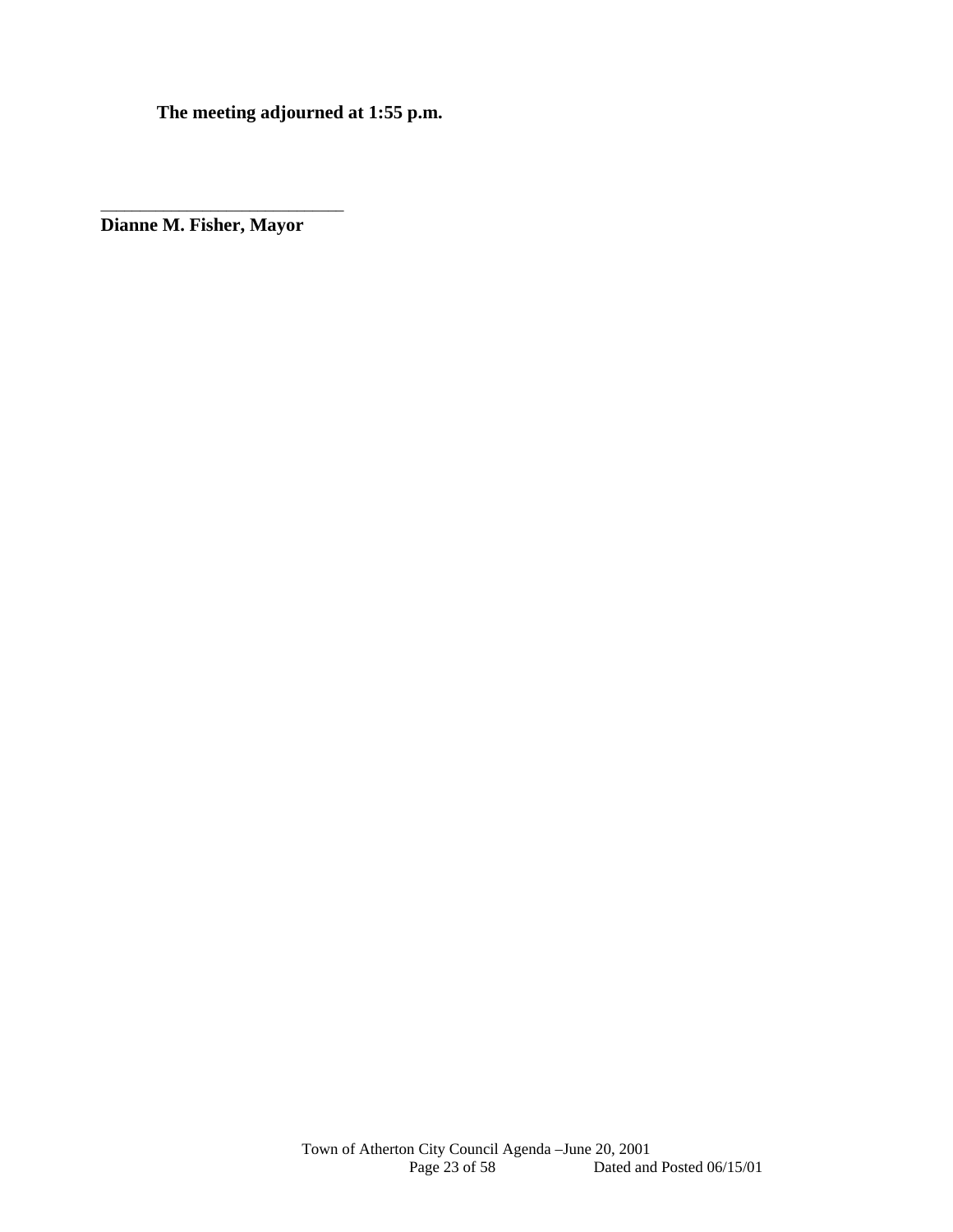

**Minutes Town of Atherton CITY COUNCIL MEETING Saturday, May 19, 2001 8:00 A.M. TOWN COUNCIL CHAMBERS SPECIAL MEETING** 

**Mayor Fisher called the meeting to order at 8:00 a.m.** 

**1. ROLL CALL** 

 **PRESENT: Kathy McKeithen James R. Janz Alan B. Carlson Dianne M. Fisher William R. Conwell** 

- **2. PUBLIC COMMENTS There were no public comments.**
- **3. CLOSED SESSION The Council adjourned to closed session at 8:05 a.m.**
- **4. RECONVENE TO OPEN SESSION The Council reconvened to open session at 4:10 p.m. The following action was taken:** 
	- **A. Public Employment pursuant to Government Code Section 54957 Title: City Manager**

 **The Council unanimously decided upon the top candidate for the position of City Manager based on final investigation by, and a report from, a Council subcommittee consisting of Mayor Fisher and Council Member McKeithen. Upon completion of contract negotiations, the Council will announce the name of the new City Manager.** 

**5. ADJOURN** 

 **The meeting adjourned at 4:15 p.m.** 

**\_\_\_\_\_\_\_\_\_\_\_\_\_\_\_\_\_\_\_\_\_\_ Dianne M. Fisher, Mayor**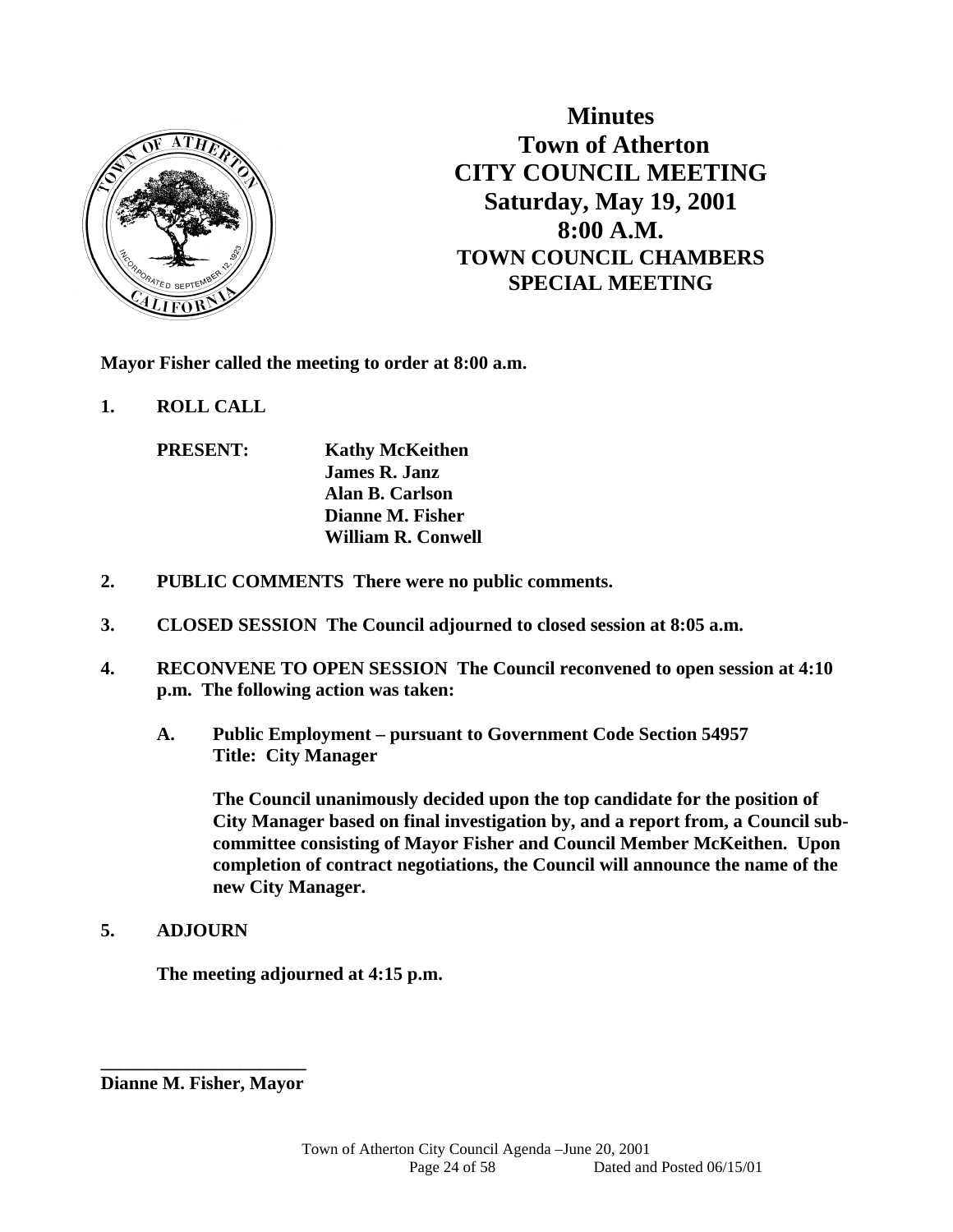

 **Minutes CITY COUNCIL MEETING THURSDAY, MAY 24, 2001 5:30 p.m. TOWN COUNCIL CHAMBERS**  94 Ashfield Road Atherton, California

# **SPECIAL MEETING**

**Mayor Fisher called the meeting to order at 5:30 p.m.** 

**1. ROLL CALL** 

 **PRESENT: Kathy McKeithen James R. Janz Alan B. Carlson Dianne M. Fisher William R. Conwell** 

- **2. PUBLIC COMMENTS There were no public comments.**
- **3. CLOSED SESSION The Council adjourned to closed session at 5:35 p.m.**
- **4. RECONVENE TO OPEN SESSION** 
	- **A. Public Employment pursuant to Government Code Section 54957 Title: City Manager**

 **The Council reconvened to open session at 7:15 p.m. The following action was taken: On motion by Council Member McKeithen, and seconded by Vice Mayor Carlson, the Council unanimously approved the employment agreement for James H. Robinson for the position of City Manager.** 

**5. ADJOURN** 

 **The meeting adjourned at 7:20 p.m.** 

**\_\_\_\_\_\_\_\_\_\_\_\_\_\_\_\_\_\_\_\_\_\_\_ Dianne M. Fisher, Mayor**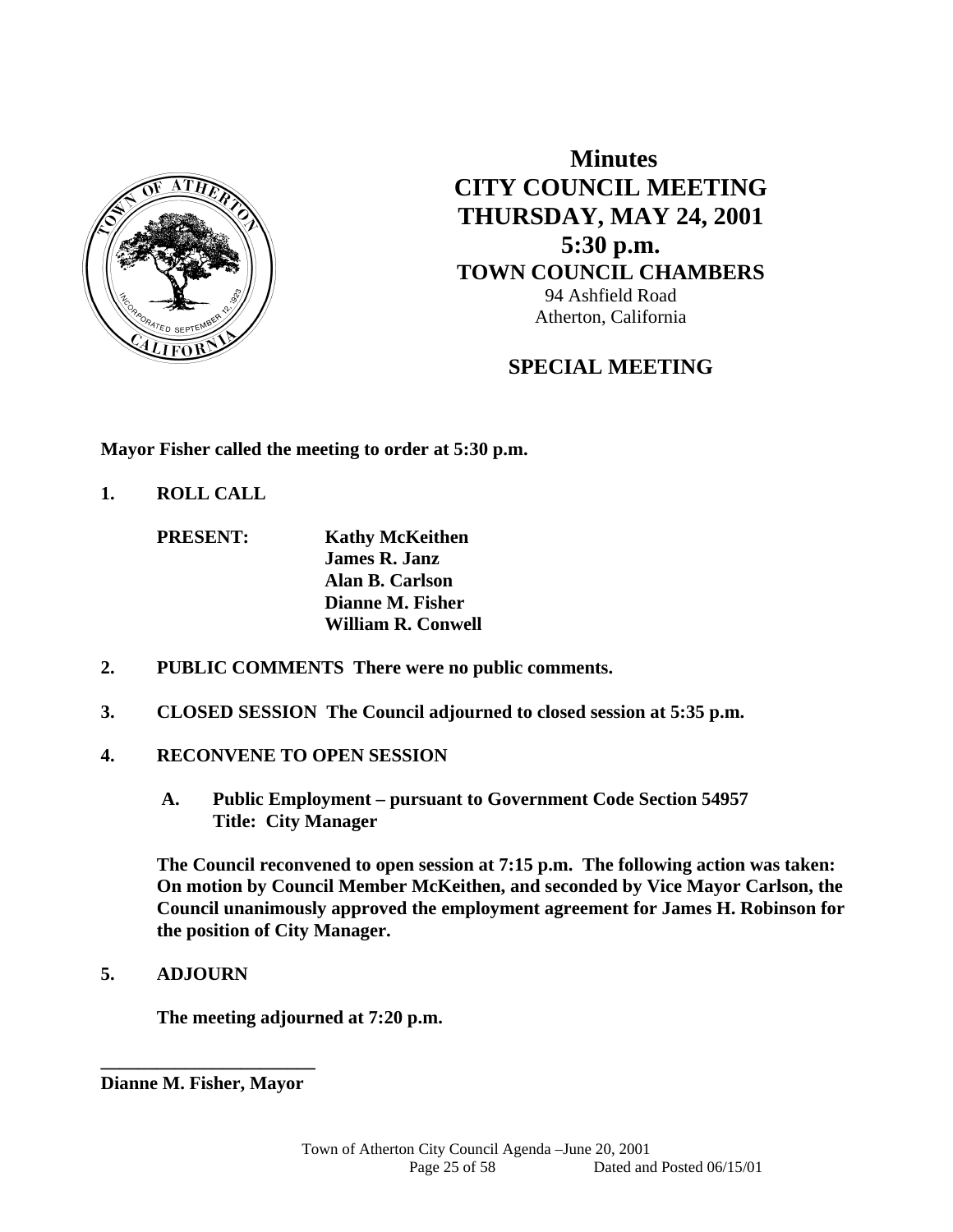**ITEM NO. 10, APPROVAL OF BILLS AND CLAIMS FOR MAY 11, 2001 THROUGH JUNE 15, 2001 WILL BE AVAILABLE MONDAY, JUNE 18, 2001.**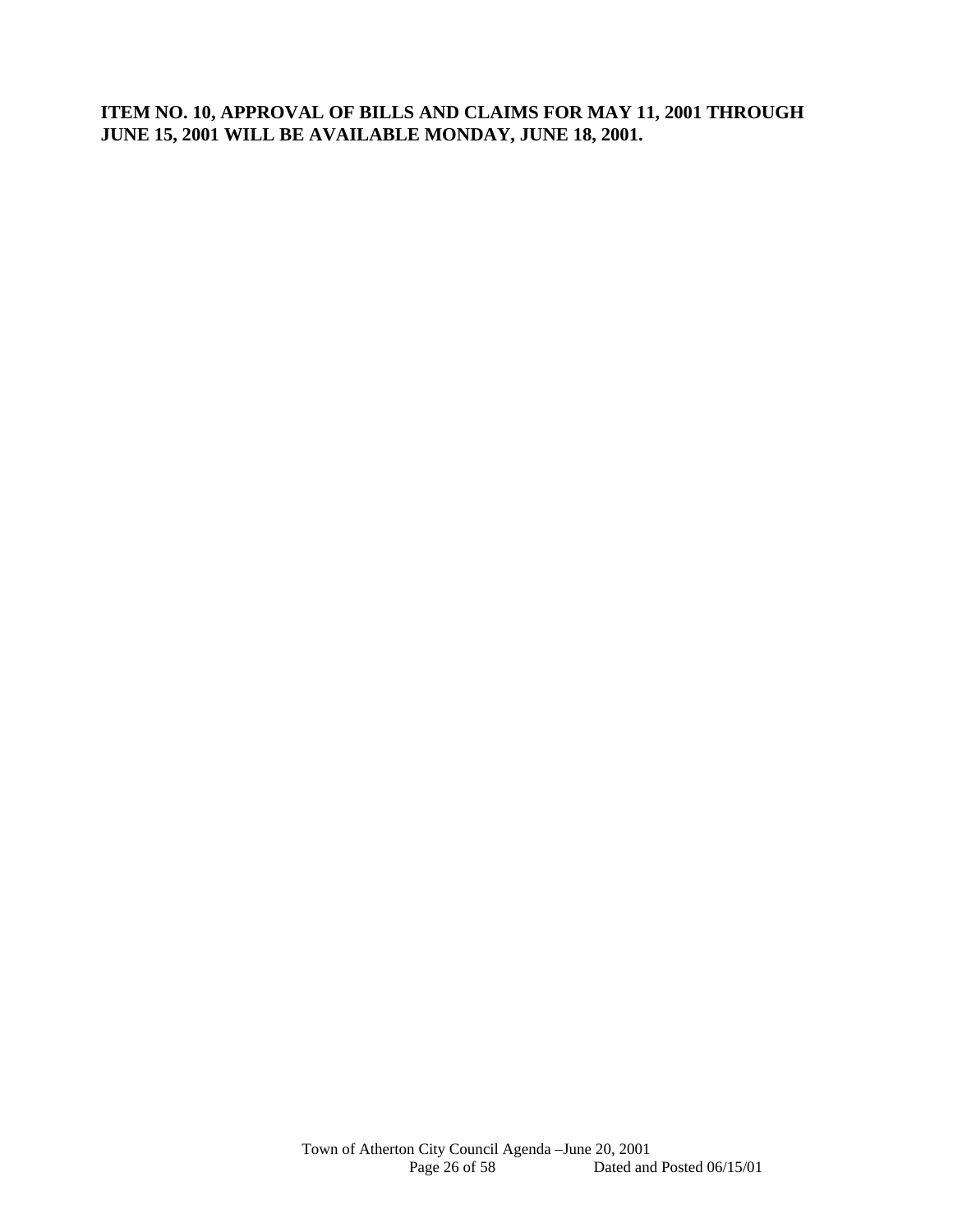**Item No. 11** 



Town of Atherton

# **CITY COUNCIL STAFF REPORT**

**TO: HONORABLE MAYOR AND CITY COUNCIL** 

**FROM: RALPH FREEDMAN, INTERIM CITY MANAGER** 

**DATE: FOR THE CITY COUNCIL MEETING OF JUNE 20, 2001** 

**SUBJECT: ADOPTION OF ORDINANCE 524, AMENDING THE ATHERTON MUNICIPAL CODE PERTAINING TO THE TIMING OF LANDSCAPE SCREENING REQUIREMENTS ON APPROVED PROJECTS WITHIN THE TOWN OF ATHERTON** 

# **RECOMMENDATION:**

**Adopt Ordinance No. 524, amending the Atherton Municipal Code pertaining to the timing of landscape screening requirements on approved projects within the Town of Atherton.** 

# **DISCUSSION:**

**This Ordinance was introduced, and first reading was held, at the regular City Council meeting on May 16, 2001. Further reading was waived. The attached Ordinance is presented for adoption by the City Council.**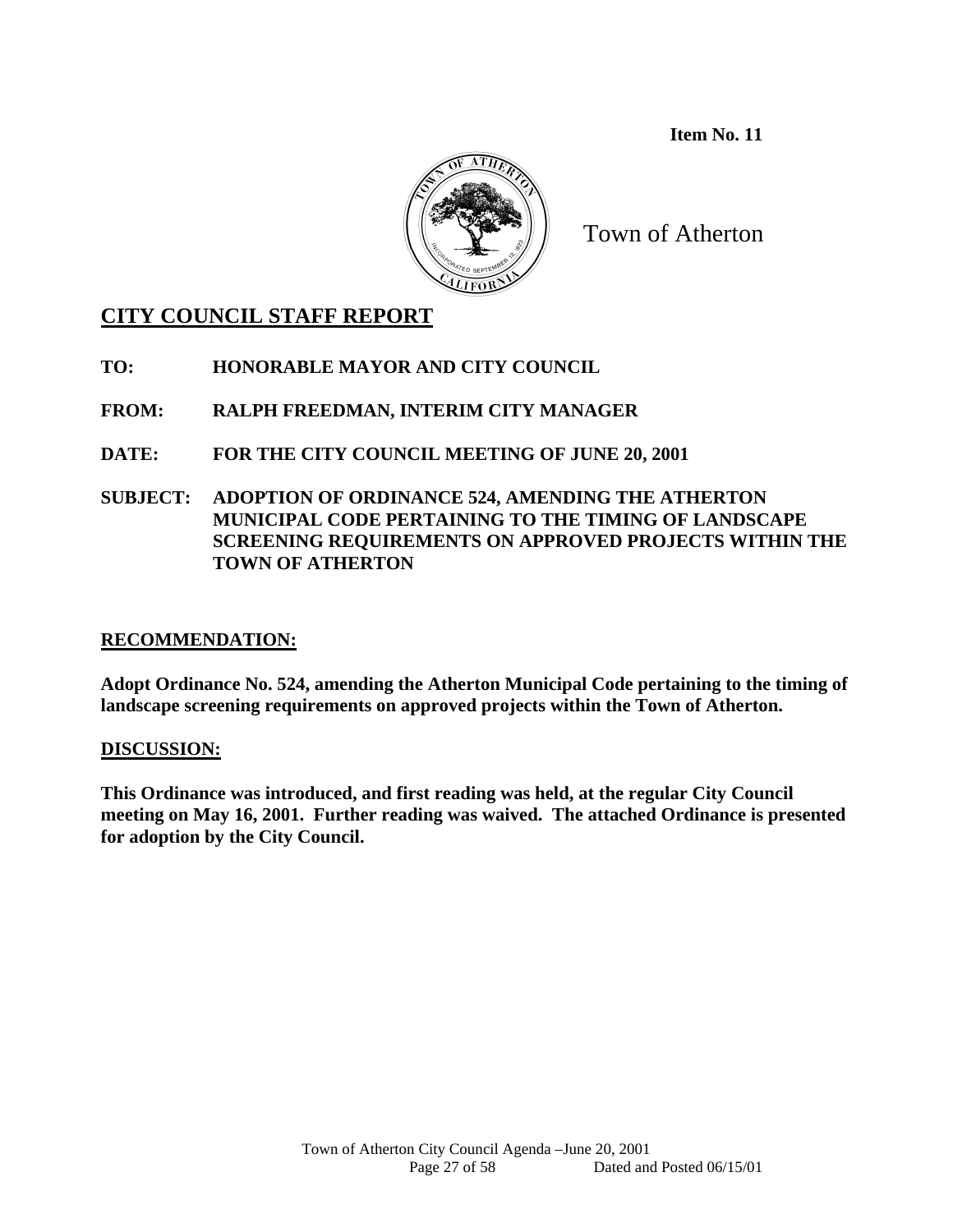#### **ORDINANCE NO. 524**

#### **AN ORDINANCE OF THE CITY COUNCIL OF THE TOWN OF ATHERTON AMENDING THE ATHERTON MUNICIPAL CODE PERTAINING TO THE TIMING OF LANDSCAPE SCREENING REQUIREMENTS ON APPROVED PROJECTS WITHIN THE TOWN OF ATHERTON**

**\_\_\_\_\_\_\_\_\_\_\_\_\_\_\_\_\_\_\_\_\_\_\_\_\_\_\_\_\_\_\_\_\_\_\_\_\_\_\_\_\_\_\_\_\_\_\_\_\_\_\_\_\_\_\_\_\_\_\_\_\_\_\_\_\_\_\_\_\_\_\_\_\_\_\_\_\_\_\_\_\_\_\_** 

The City Council of the Town of Atherton does ordain as follows:

**SECTION 1:** Section 17.50.070 of the Atherton Municipal Code is hereby amended as follows:

#### **17.50.070 Plant Coverage and tree sizes**

Plantings shall be sized to adequately screen the proposed structure within a period of five years from the date *of issuance of a building permit*. The following shall constitute minimum standards for plant coverage and tree sizes:

A. All plantings shall be of adequate size and spacing to insure compliance with the screening requirements. A site inspection shall be conducted after a completed landscape screening application has been submitted. It shall be the discretion of the building official or town representative to assess the adequacy of the proposed planting to meet the screening requirement;

B. Minimum Tree Size. All trees shall be at least twenty-four-inch box container size at the time of installation. Larger trees may be required in the sole discretion of the building official where deemed necessary to meet the objectives of this chapter. Fifteen gallon trees or shrubs may be allowed at the discretion of the building official, when it can be shown that they will achieve the desired landscape screening requirements. (Ord. 508 *§~* 7, 8, 1999: Ord. 470 § 1(F), 1992: Ord. 460 § 2 &art), 1991)

**SECTION 2:** That the City Council hereby declares that it would have passed this Ordinance sentence by sentence, paragraph by paragraph, and section by section, and does hereby declare that any provisions on this Ordinance are severable and, if for any reason any sentence, paragraph or section of this Ordinance shall be held invalid, such decision shall not affect the validity of the remaining parts of this Ordinance.

**SECTION 3***:* This Ordinance shall be posted in at least three public places according to law and shall take effect and be in force from and after 30 days after its passage and adoption.

\* \* \* \* \* \* \* \* \* \* \* \* \*

 $\frac{1}{2}$  , and the contract of the contract of the contract of the contract of the contract of the contract of the contract of the contract of the contract of the contract of the contract of the contract of the contract

 *I hereby certify that the foregoing ordinance was introduced at a regular meeting on May 16, 2001 and adopted at a regular meeting of the City Council of the Town of Atherton held on \_\_\_\_\_\_\_\_\_\_, 2001, by the following vote:* 

*AYES: Councilmembers: NOES: Councilmembers: ABSTAIN: Councilmembers: ABSENT: Councilmembers:* 

\_\_\_\_\_\_\_\_\_\_\_\_\_\_\_\_\_\_\_\_\_\_\_\_\_\_\_

ATTEST:

Dianne M. Fisher, Mayor

Sharon Barker, City Clerk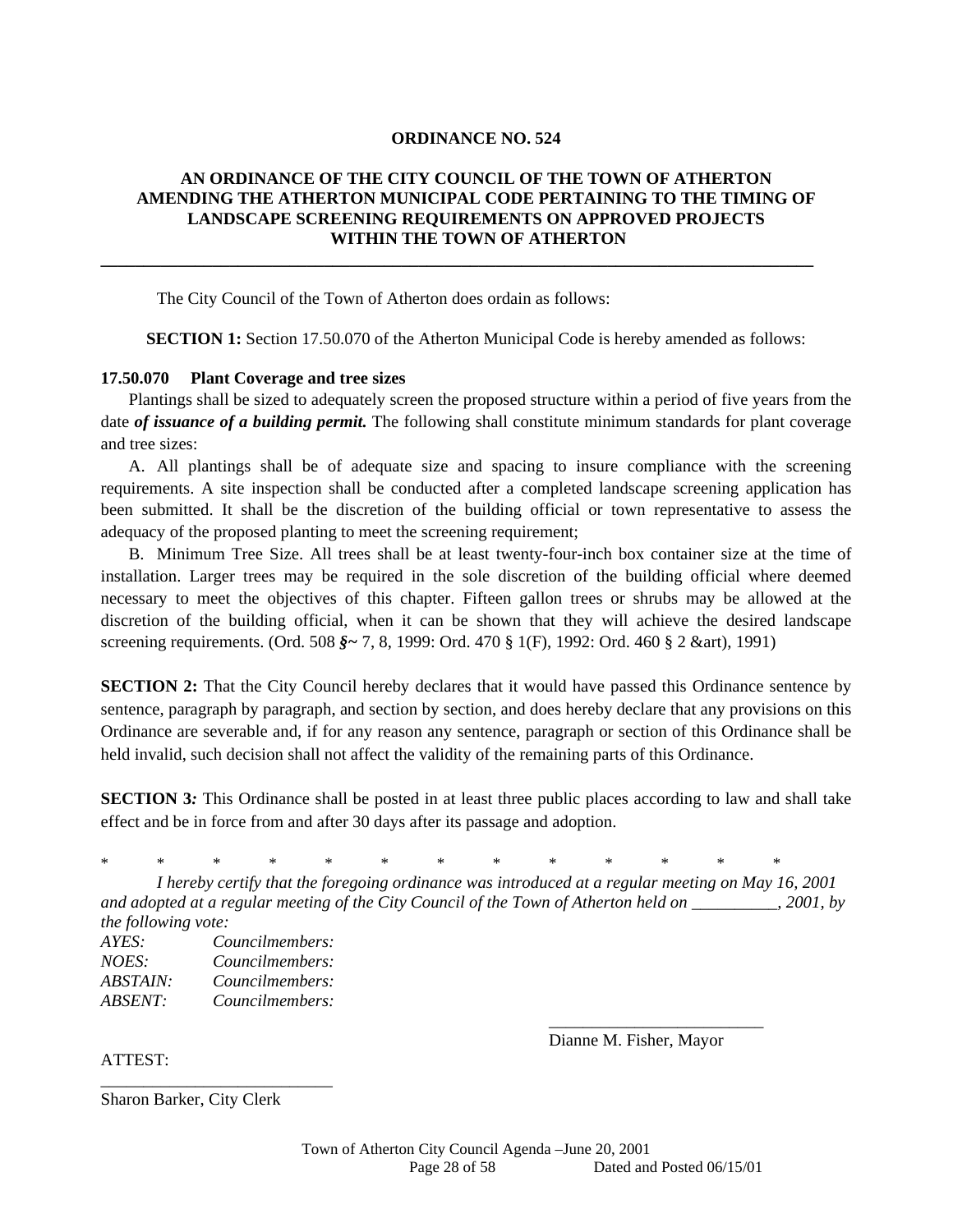**Item No. 12** 



# **Town of Atherton**

# **CITY COUNCIL STAFF REPORT**

- **TO: HONORABLE MAYOR AND CITY COUNCIL INTERIM CITY MANAGER, RALPH FREEDMAN**
- **FROM: CLIFF TEMPS, PUBLIC WORKS DIRECTOR**
- **DATE: FOR THE MEETING OF JUNE 20, 2001**
- **SUBJECT: APPROVAL OF DESIGN CONTRACT FOR MIDDLEFIELD ROAD REHABILITATION**

# **RECOMMENDATION**

**Approve the design contract with Wilsey Ham for Middlefield Road Rehabilitation.** 

# **INTRODUCTION**

**The Middlefield Road Rehabilitation project consists of correcting pavement and trench failures and resurfacing Middlefield Road from Fair Oaks Lane to Ravenswood Avenue. It also includes shoulder work, so there are none of the usual pavement drop-offs that accompany overlays, drainage between Encinal School and Watkins Avenue, and replacing all pavement markings. If this basic pavement, shoulder, and drainage work doesn't use up the entire budget, additional drainage work may be added at both ends of the project. The project will be funded with \$1,147,000 from a Federal grant, \$152,000 from a State grant, \$8,500 from SAMTRANS and Menlo Park, \$409,000 from Town drainage and Channel District reserves, and 573,500 from Town street funds. Our schedule calls for completing design by this November, advertising and opening bids in December, having the contractor start work as early in 2002 as weather permits, and finishing the work by the end of that summer.**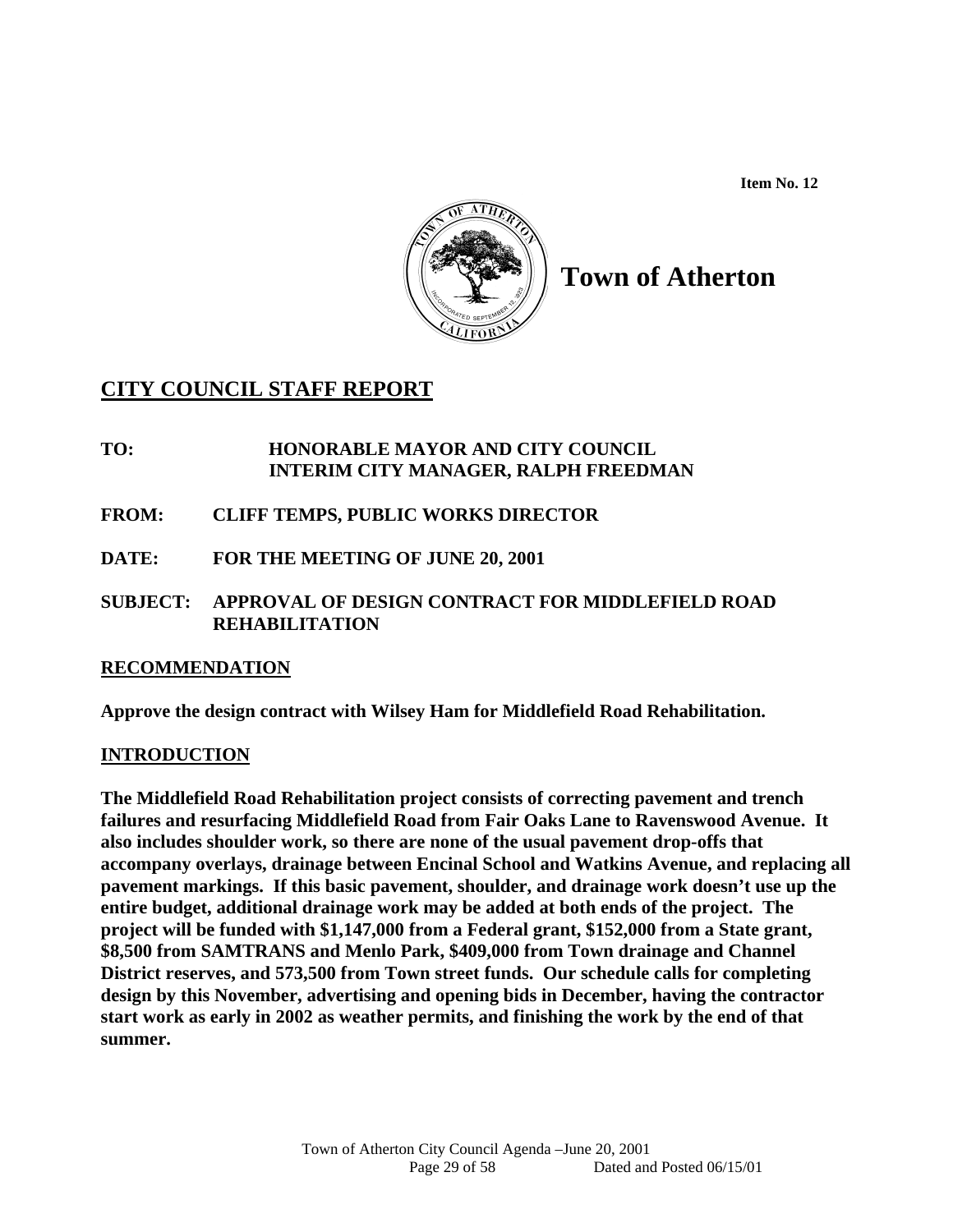#### **ANALYSIS**

**Due to the Federal fund involvement, there was a certain procedure that had to be followed in selecting a consultant to do the design. The procedure involved putting out a RFP meeting Federal standards, receiving and evaluating proposals, and negotiating a final scope of work and basis for payment with the best qualified consultant. The cost of services was not to be a major criteria in consultant selection.** 

**RFPs were sent to a dozen prospective consultants. Six consultants attended an information meeting conducted by Town staff. Two proposals were received. One was from Wilsey Ham, and the other was from Nichols Consulting Engineering. Because there were only two proposals, it was possible for staff to compare them directly, instead of going through a longer short list and interview process. The basis of Staff's recommendation of Wilsey Ham is established in the attached proposal evaluation.** 

**Once a preliminary selection had been made, Staff met with Wilsey Ham to go over the scope of work in detail. Areas where Wilsey Ham's scope appeared to be less inclusive than Nichols' were examined to determine if more work was needed. Our discussions were very detailed and fully covered the Town's expectations and Wilsey Ham's plans for meeting those expectations. The resulting revised scope of work is attached to the contract as Exhibit A.** 

#### **FINANCIAL IMPACT**

**The contract provides for work to be performed on an hourly basis, with a total cost not to exceed \$245,742.00. The line item for design in our Federal grant application was \$273,777.00. Payment will be made with Town drainage and street funds as spelled out in the Capital Improvement budget.** 

#### **CONCLUSION**

**The contract with Wilsey Ham for design of the Middlefield Road Rehabilitation project should be approved, and work started as soon as possible.** 

**Respectfully submitted: Reviewed/Approved** 

*s/s Cliff Temps* **\_\_\_\_\_\_\_\_\_\_\_\_\_\_\_\_\_\_ Cliff Temps Ralph Freedman Public Works Director Interim City Manager** 

#### **ATTACHMENTS**

# **MIDDLEFIELD ROAD DESIGN PROPOSAL EVALUATION PROFESSIONAL SERVICES AGREEMENT FOR MIDDLEFIELD ROAD REHABILITATION PROJECT**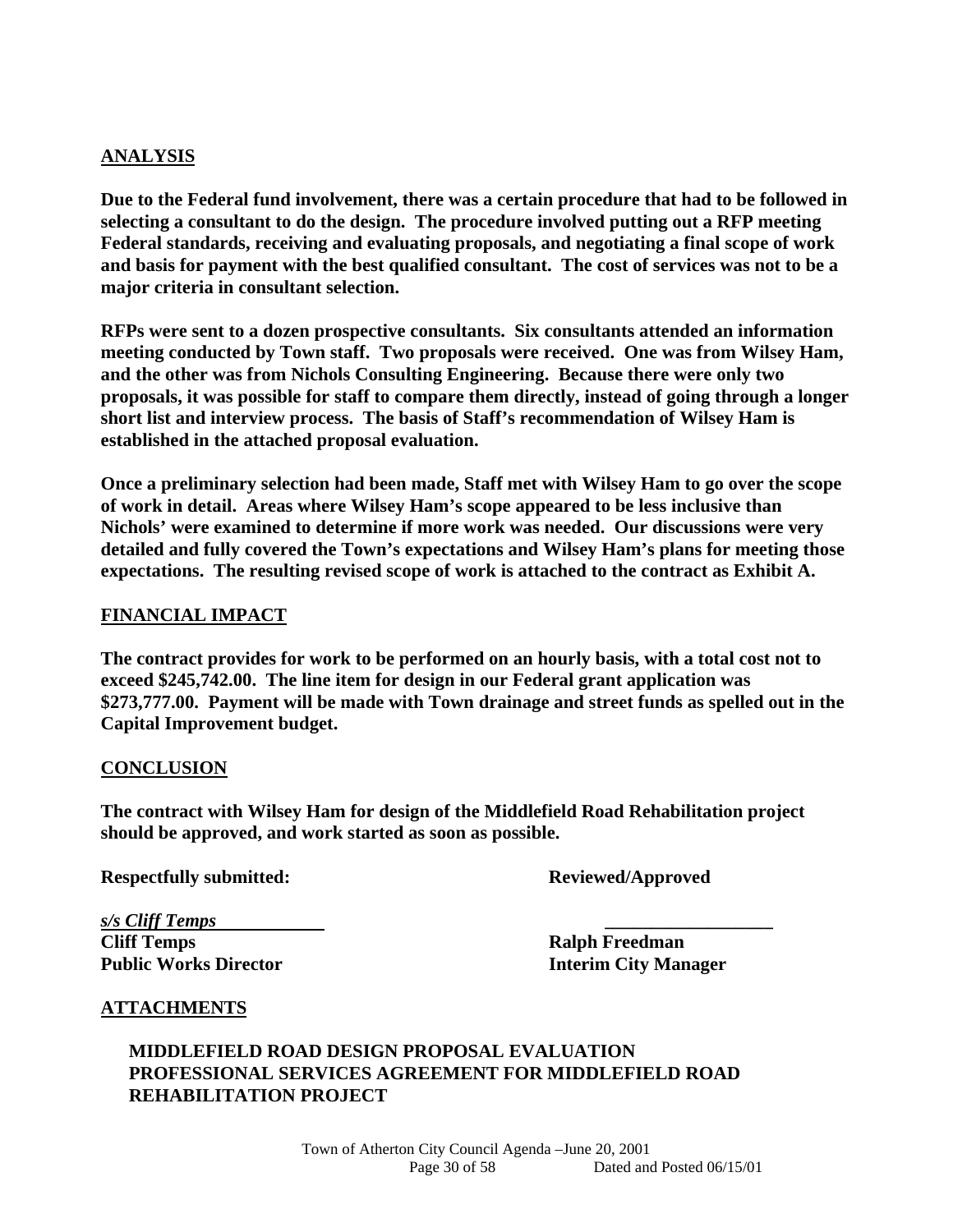# **MIDDLEFIELD ROAD DESIGN PROPOSAL EVALUATION**

| 2 proposals received:<br><b>Wilsey Han (WH)</b><br><b>Nichols Consulting Engineers (NC)</b>                                                                                                                                                                       |           |    |
|-------------------------------------------------------------------------------------------------------------------------------------------------------------------------------------------------------------------------------------------------------------------|-----------|----|
| <b>Evaluator: Cliff Temps, Atherton Public Works Director</b>                                                                                                                                                                                                     |           |    |
| <b>Scoring</b>                                                                                                                                                                                                                                                    | <b>WH</b> | NC |
| <b>Understanding of Project (20 points)</b><br>WH vague about importance of providing turn-key<br>service relating to State/Federal administration (-5).                                                                                                          |           |    |
| NC exhibited poor understanding of drainage issues (-5).                                                                                                                                                                                                          |           |    |
| Both exhibited the same level of emphasis on importance<br>of pavement testing.                                                                                                                                                                                   | 15        | 15 |
| <b>Experience in overlay projects (20 points)</b><br>Both (WH through subconsultant) and NC staff showed<br>excellent experience in overlay and general remedial<br>pavement design.                                                                              |           |    |
| NC proposal included consideration of reberized ac overlay<br>which WH did not (3).                                                                                                                                                                               | 17        | 20 |
| Experience and professional background of project management team (15 points)<br>WH team includes former City Engineer and Caltrans Local<br>Projects Chief. NC team experience gained from private<br>practice (3 points difference for more direct experience). |           |    |
| WH office includes people working on the project who<br>Specialize in drainage and who will work on that aspect of<br>the project. NC personnel's experience is much more limited<br>in the drainage area (4 points difference).                                  | 15        | 8  |
| Proposed schedule and allocation of resources (20 points)<br>NC proposal lower in cost (7 points).                                                                                                                                                                |           |    |
| WH proposal includes more through and efficient survey to<br>render better information for selecting pavement edge<br>treatments and facilitating better analysis of drainage<br>consequences of edge improvements (7 points).                                    |           |    |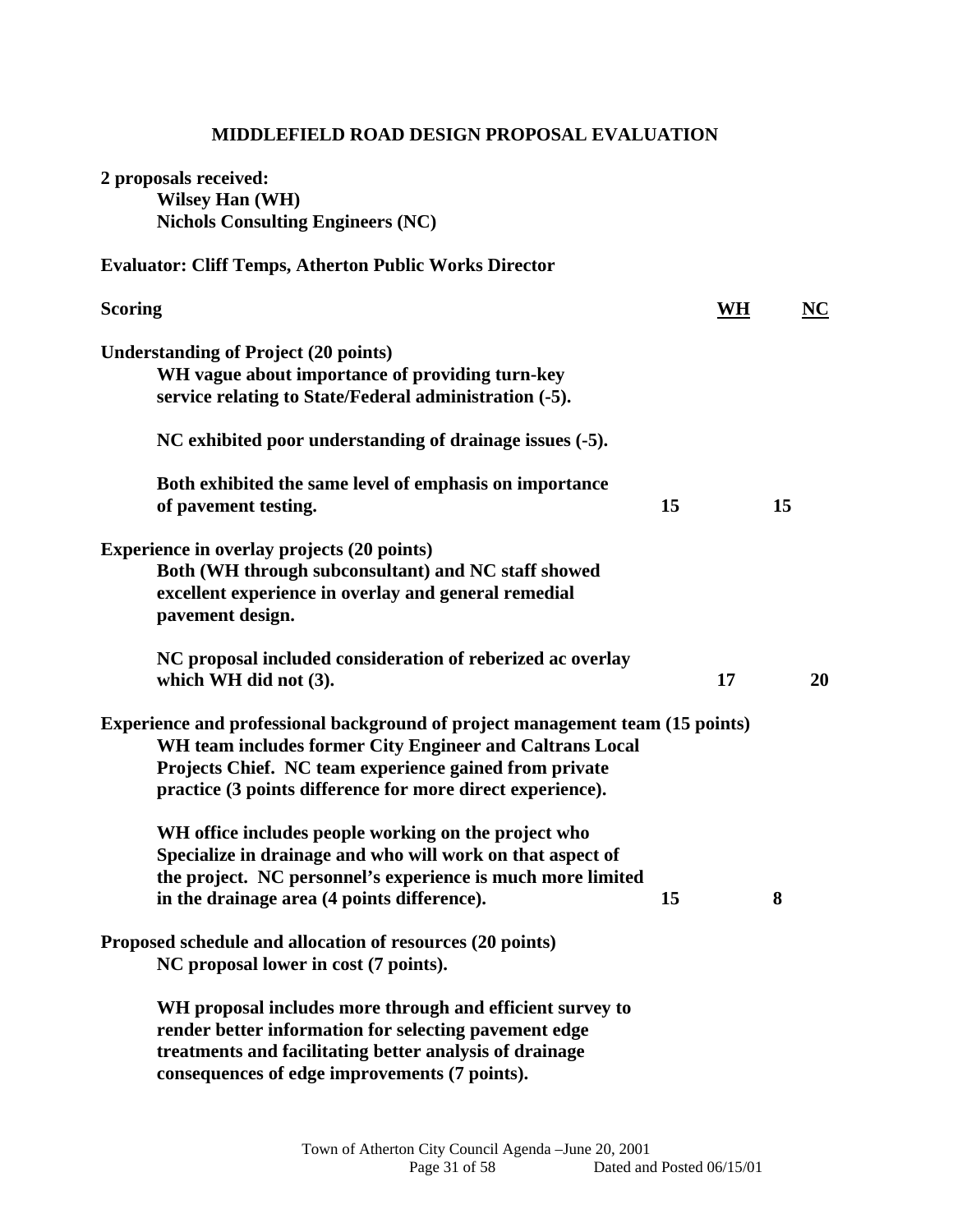| Both proposals include same effort in pavement testing<br>and design analysis                                                                                                                                                                           |    |    |
|---------------------------------------------------------------------------------------------------------------------------------------------------------------------------------------------------------------------------------------------------------|----|----|
| WH proposal includes significant time for utility identification<br>and coordination - to avoid storm drain/utility conflicts (4).<br>WH proposal includes adequate time to identify feasability<br>of solving local drainage problems at Fair Oaks and |    |    |
| Ravenswood ends of project - if budget or supplemental                                                                                                                                                                                                  |    |    |
| funding permits $(4)$                                                                                                                                                                                                                                   | 13 | 5  |
| <b>Familiarity with Sate and Federal Procedures (15 points)</b>                                                                                                                                                                                         |    |    |
| NC references do not reflect current work which includes                                                                                                                                                                                                |    |    |
| direct involvement in State and Federal processing. 2 current                                                                                                                                                                                           |    |    |
| WH projects included for references include such direct                                                                                                                                                                                                 |    |    |
| involvement                                                                                                                                                                                                                                             | 15 | 5  |
| Ability to meet of exceed 5% DBE goal (10 points)                                                                                                                                                                                                       |    |    |
| WH proposal includes 7% DBE effort.                                                                                                                                                                                                                     |    |    |
| NC proposal includes 1%                                                                                                                                                                                                                                 | 7  |    |
| <b>TOTAL SCORE</b>                                                                                                                                                                                                                                      | 82 | 54 |

**Other factors:** 

**WH's office is in San Mateo County and it will use its own staff surveyors to gather field information. NC proposed to use a San Jose subconsultant for surveying. It will be less difficult for WH to send a survey crew back to pick up missed information.**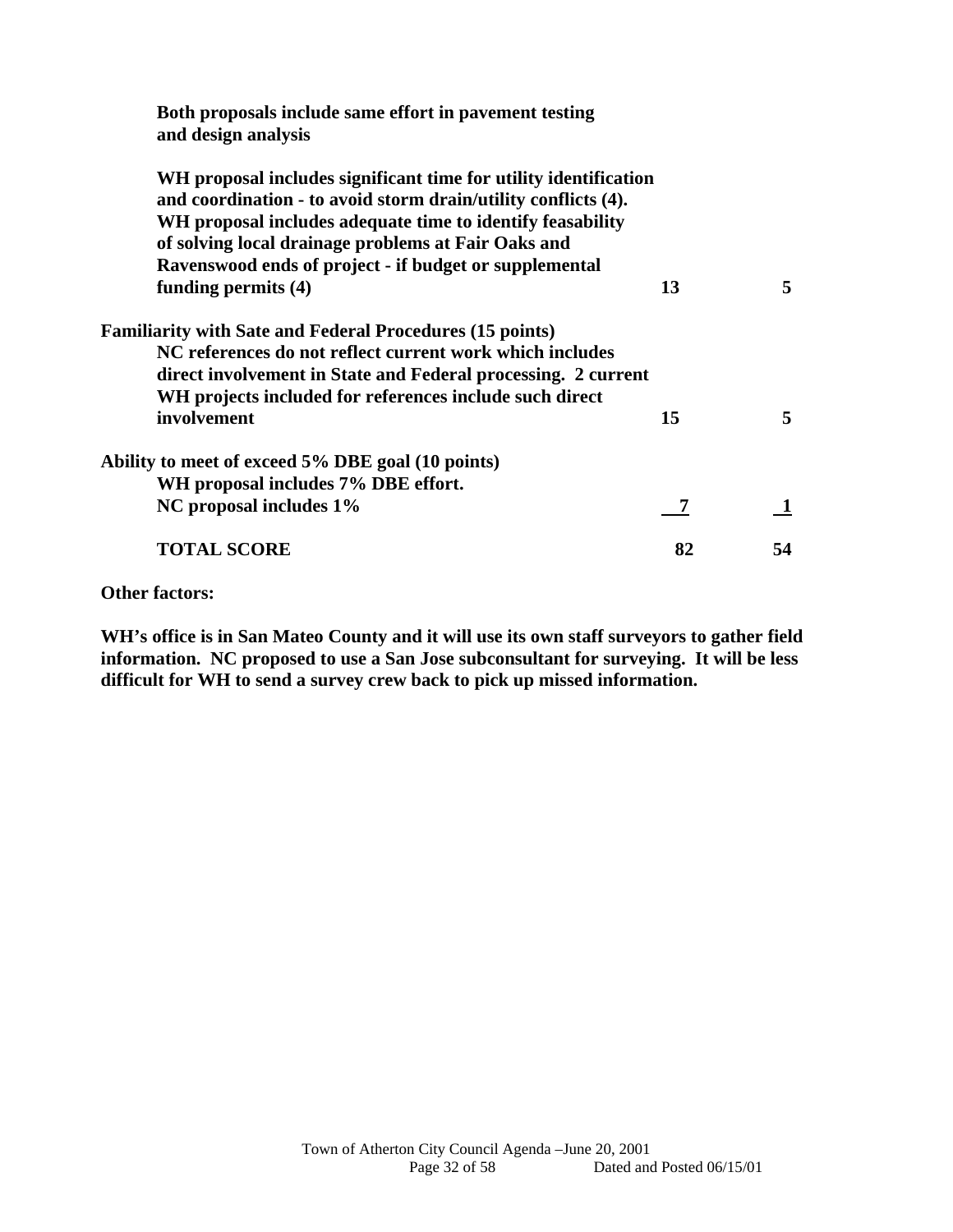**Item No. 13** 



# **Town of Atherton**

# **CITY COUNCIL STAFF REPORT**

# **TO: HONORABLE MAYOR AND CITY COUNCIL INTERIM CITY MANAGER, RALPH FREEDMAN**

**FROM: CLIFF TEMPS, PUBLIC WORKS DIRECTOR** 

**DATE: FOR THE MEETING OF JUNE 20, 2001**

# **SUBJECT: APPROVAL OF PLANS AND SPECIFICATIONS AND AWARD OF CONTRACT FOR 2001 CRACK SEALING PROJECT, 2001-01**

# **RECOMMENDATION**

Approve the plans and specifications for the 2001 Crack Sealing Project, award a contract for its construction to Ruberized Crackfiller Sealant, Inc. and Company, and authorize the City Engineer to approve extra work up to a maximum total contract amount of \$15,000.

# **INTRODUCTION**

Crack sealing is the second of three projects we plan to put out to contract for construction this summer. The other two will involve patching and surface sealing. Most of the crack sealing is located either on streets that will be scheduled for surface sealing later in the summer, or streets that are cracked but not so badly that more extreme maintenance or rehabilitation measures are indicated. A copy of the plans and specifications showing and listing the 14 miles of street scheduled for crack sealing is available at the counter in Town Hall.

# **ANALYSIS**

| \$12,000.00 |
|-------------|
| \$33,500.00 |
| \$40,540.50 |
| \$83,000.00 |
|             |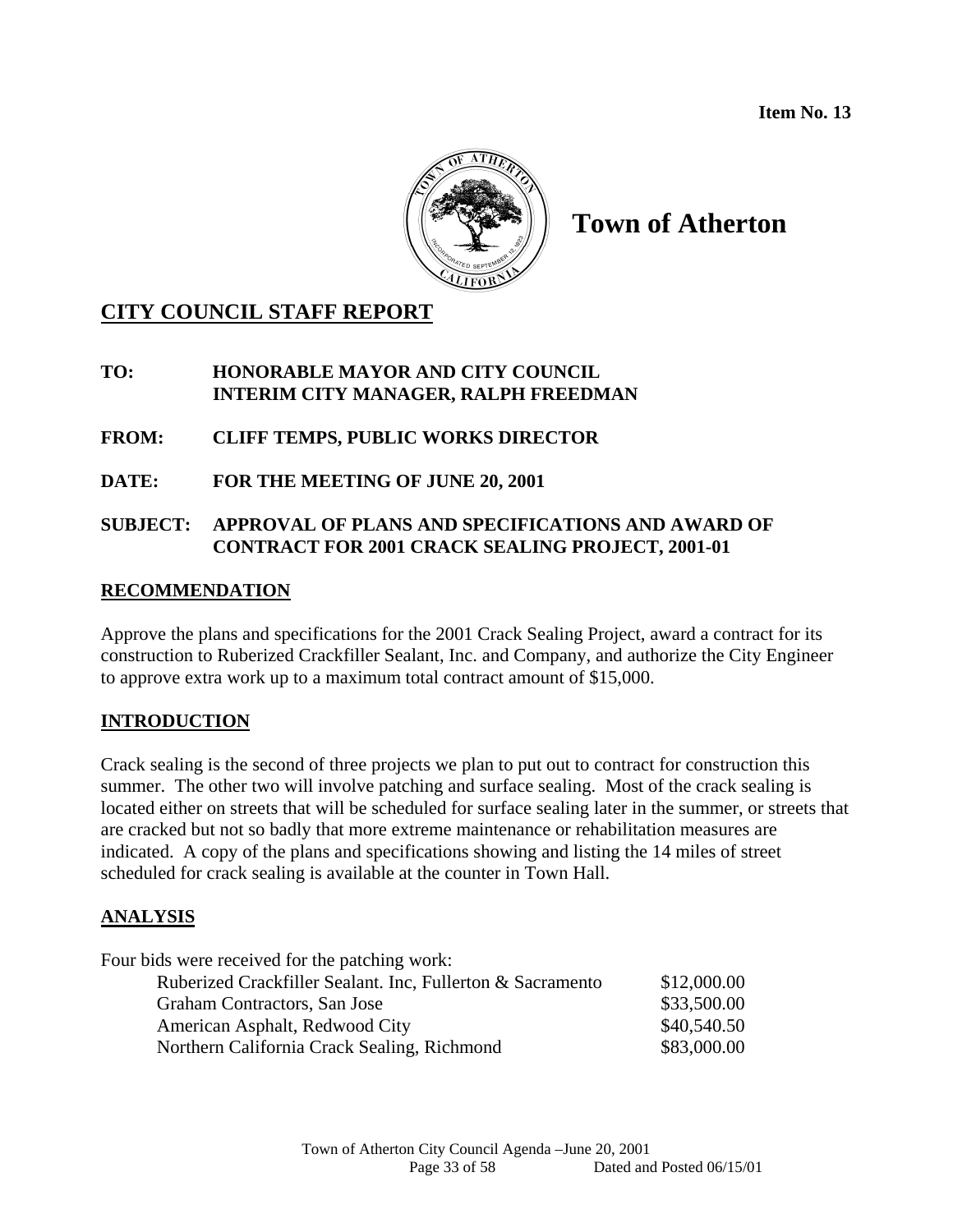Because Ruberized Crackfiller Sealant's bid was so low, staff carefully checked all of the company's references and gave the contractor two chances to go over his bid to make sure there was no mistake. The people we talked to about Ruberized's work gave high marks to its quality and the company's efficiency. The company told us that they stand behind their bid, and would be happy or do more work at the same time, for the same price. Staff recommends that the Town take them up on their offer to extend the work up to a contract limit of \$15,000. This goes right to the specification limit beyond which price renegotiation would be required.

# **FISCAL IMPACT**

Funds for the crack sealing work are provided in the recommended FY 2001/2002 Capital Improvement Budget.

# **CONCLUSION:**

The low bid received for the work provides good value to the Town, and the contract for 2001 Pavement Crack Sealing should be awarded.

Respectfully submitted: Reviewed/Approved:

*/s/Cliff Temps*\_\_\_\_\_\_\_\_\_\_\_ \_\_\_\_\_\_\_\_\_\_\_\_\_\_\_\_\_\_\_\_\_\_

Cliff Temps Ralph Freedman Public Works Director **Interim City Manager**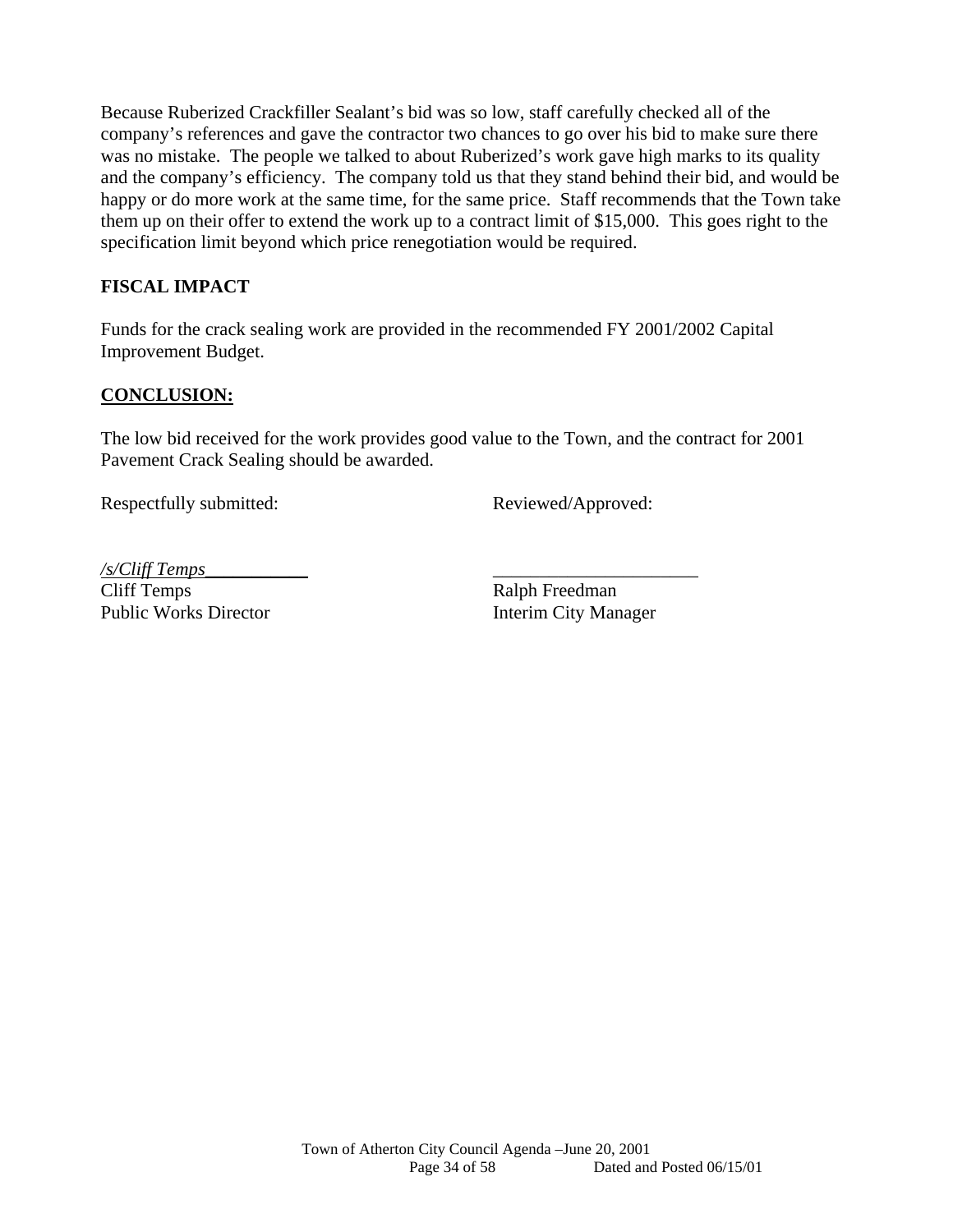**Item No. 14** 



**Town of Atherton** 

# **CITY COUNCIL STAFF REPORT**

**TO: HONORABLE MAYOR AND CITY COUNCIL** 

**FROM: RALPH FREEDMAN, INTERIM CITY MANAGER** 

**DATE: FOR THE COUNCIL MEETING OF JUNE 20, 2001** 

**SUBJECT: APPROVAL OF U.S. POSTAL SERVICE CONTRACT** 

#### **RECOMMENDATION:**

**Approve the attached Agreement with the U.S. Postal Service for the operation of a Contract Post Office by the Town of Atherton.** 

# **INTRODUCTION:**

**The Town has operated the Contract Post Office for many years as a service to its residents. The agreement between the Town and the Postal Service has not been revised for a period of ten years. The Interim City Manager has renegotiated a new agreement with the Postal Service that will provide additional international postal services for the patrons of the Post Office in Atherton. With the new agreement, the Town will receive considerably more money for the operation of the Post Office.** 

**The standard Postal Agreement was modified to reflect the Town's desire to have clarification on how long records should be retained. This change has been inserted in Section H.5 on Page 14.** 

#### **ANALYSIS:**

**The new agreement will result in the Town receiving \$37,182 per year in excess of the previous agreement. In addition, the Town received a one-time lump sum payment of \$14,700 because of the delay in implementing this agreement**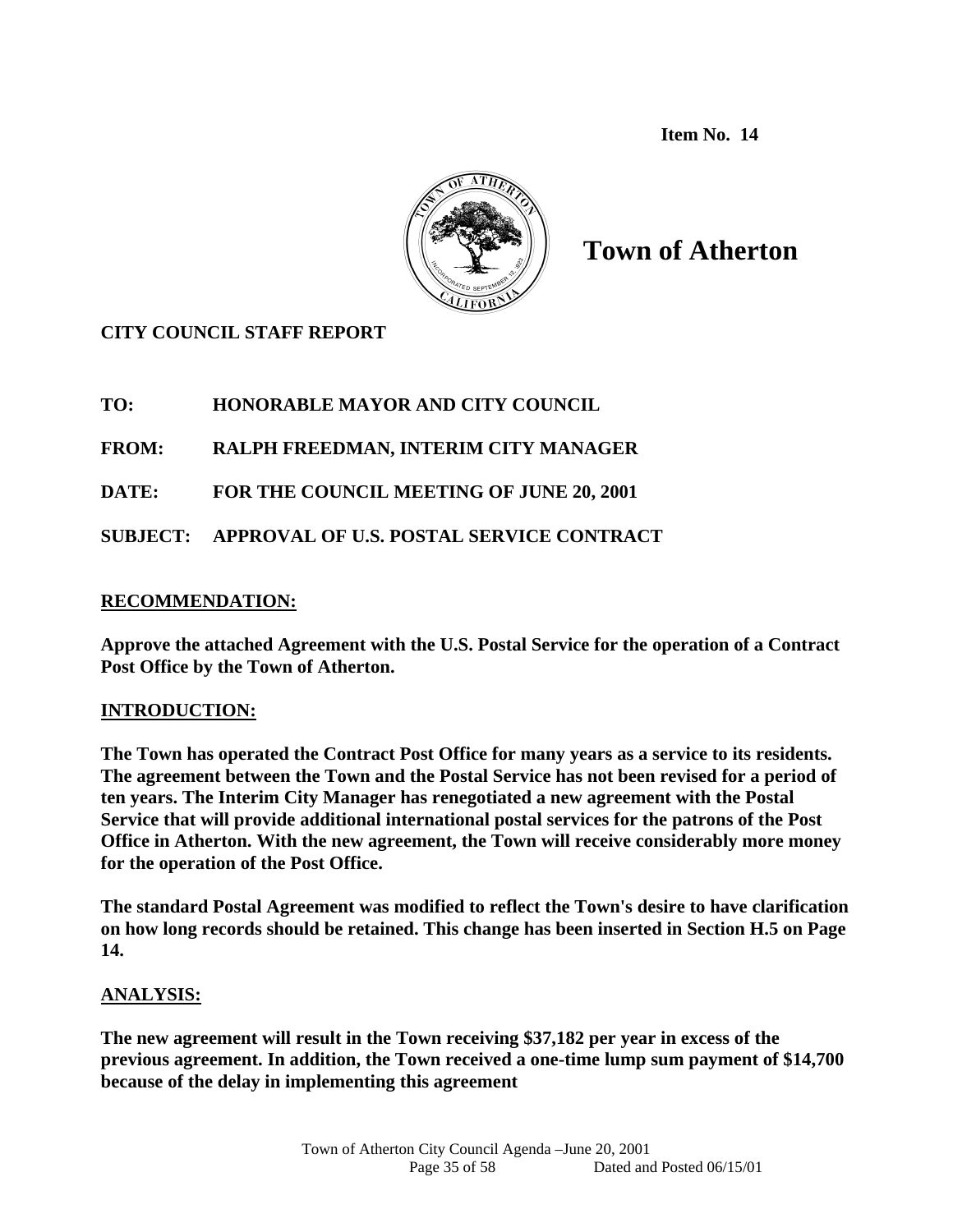# **FISCAL IMPACT:**

**The Town will receive \$51,762 per year under this new agreement. The agreement is for an indefinite term with both sides having the ability to cancel the agreement with appropriate notice to the other party.**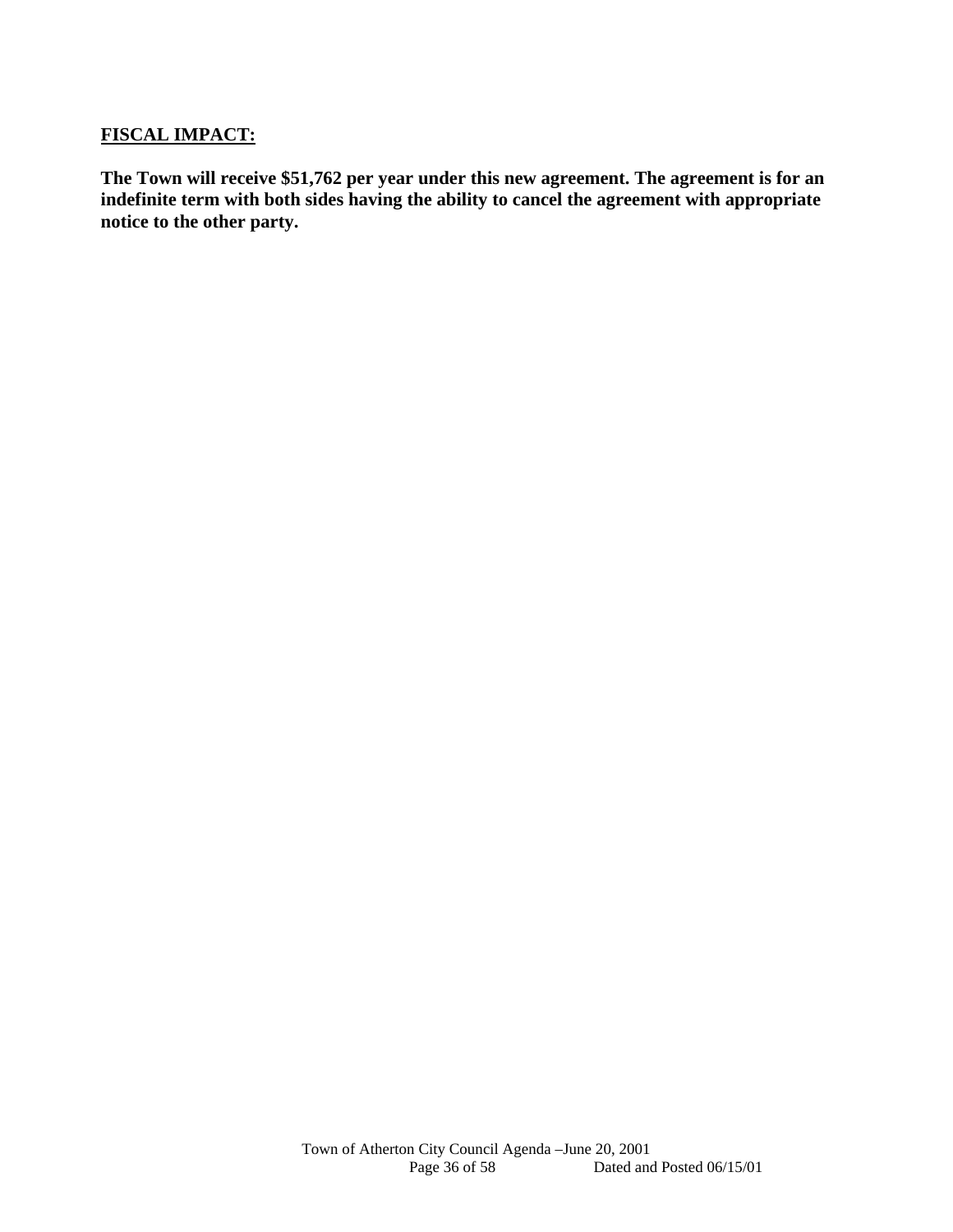**Item No. 15** 



# **Town of Atherton**

# **CITY COUNCIL STAFF REPORT**

# **TO: HONORABLE MAYOR AND CITY COUNCIL**

# **FROM: RALPH FREEDMAN, INTERIM CITY MANAGER**

# **DATE: FOR THE MEETING OF JUNE 20, 2001**

# **SUBJECT: APPROVAL OF AGREEMENT FOR ENVIRONMENTAL HEALTH STORMWATER FEES**

#### **RECOMMENDATION:**

Approve the agreement with the County of San Mateo for Stormwater Pollution Prevention Program Services.

# **INTRODUCTION:**

As a mandatory requirement of the Countywide National Pollution Discharge Elimination System (NPDES) Permit, the County Division of Environmental Health has been conducting stormwater pollution prevention inspections on businesses throughout San Mateo County since 1994. To date, the Division of Environmental Health has not been charging fees as a part of this inspection service.

The Division of Environmental Health recently informed the Town that its budget has become tighter and in order to remain fiscally responsible as an enterprise fund, the Division will begin billing businesses throughout the County an annual \$46 fee as of July 1, 2001 for stormwater inspections.

# **ANALYSIS:**

Upon informing the Division that the Town of Atherton does not have any established commercial or industrial businesses within its jurisdiction, the Division responded that while no businesses will be charged the \$46 fee, the Agreement will also allow the Division to respond on a complaint basis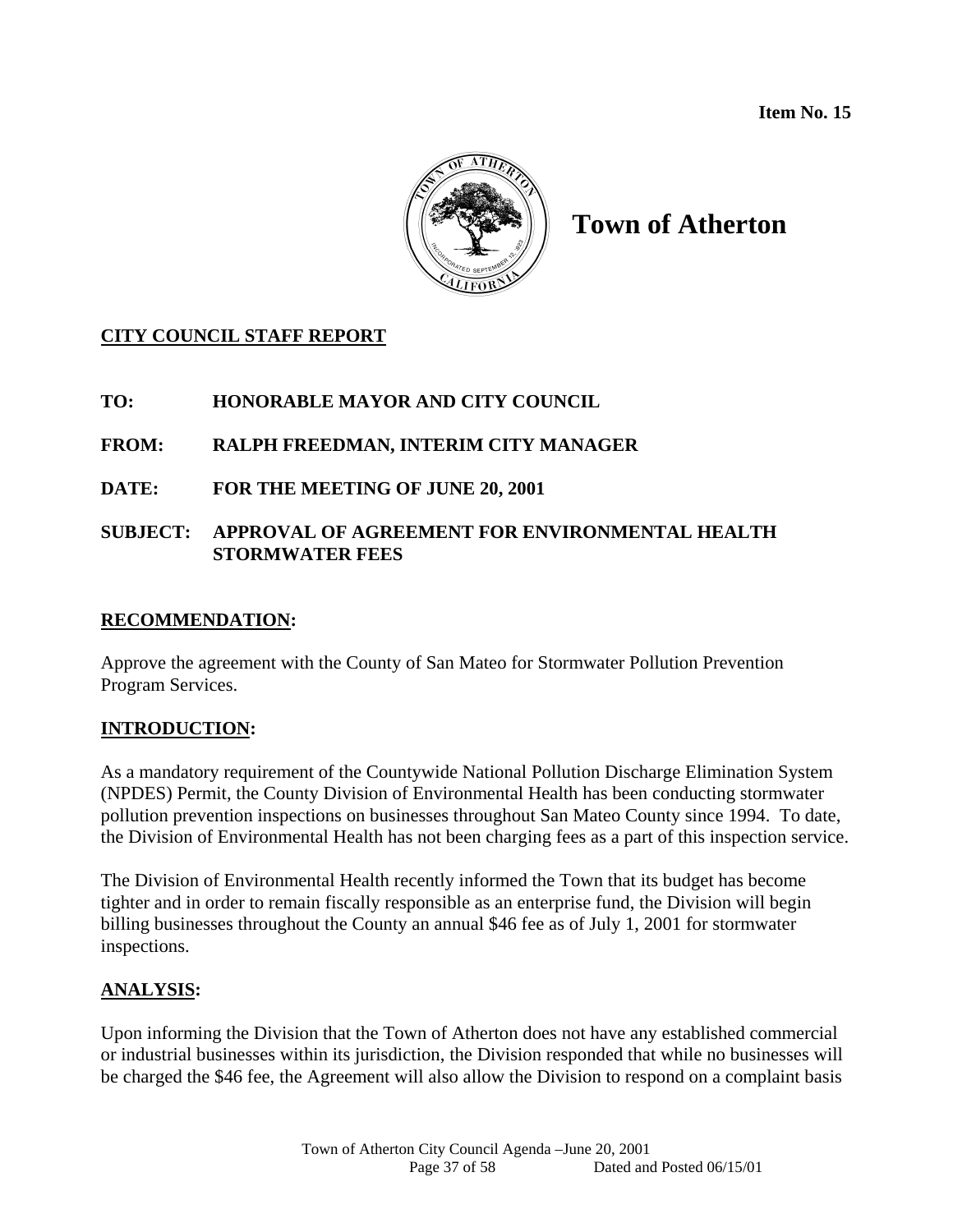to any illegal discharge activities which may take place in the Town. The Division has responded to complaints of illegal discharge within the Town limits in the past.

In addition, the Division routinely inspects public and private schools as well as any Town facilities which have hazardous materials, above-ground storage tanks and/or a standby generator. The fee could also be levied on country clubs if they have any of the above-mentioned items on premises. The Town's NPDES permit actually requires the Town to conduct inspections of own facilities and those of schools and country clubs. This agreement arranges for the County to conduct these inspections instead of the Town, an arrangement which alleviates Town staff of the significant amount of time required for staff training in this area, conducting inspections, following up on violations, and processing the required paperwork. The Division is requesting Council approval of the attached Agreement in order for the Town to be consistent with the other 19 incorporated cities in the County, as co-permittees of the NPDES permit. This arrangement is favorable in terms of staff time and efficiencies for both the County and the Town.

# **FISCAL IMPACT:**

The Town will be levied a \$46 annual stormwater inspection fee as a result of this Agreement.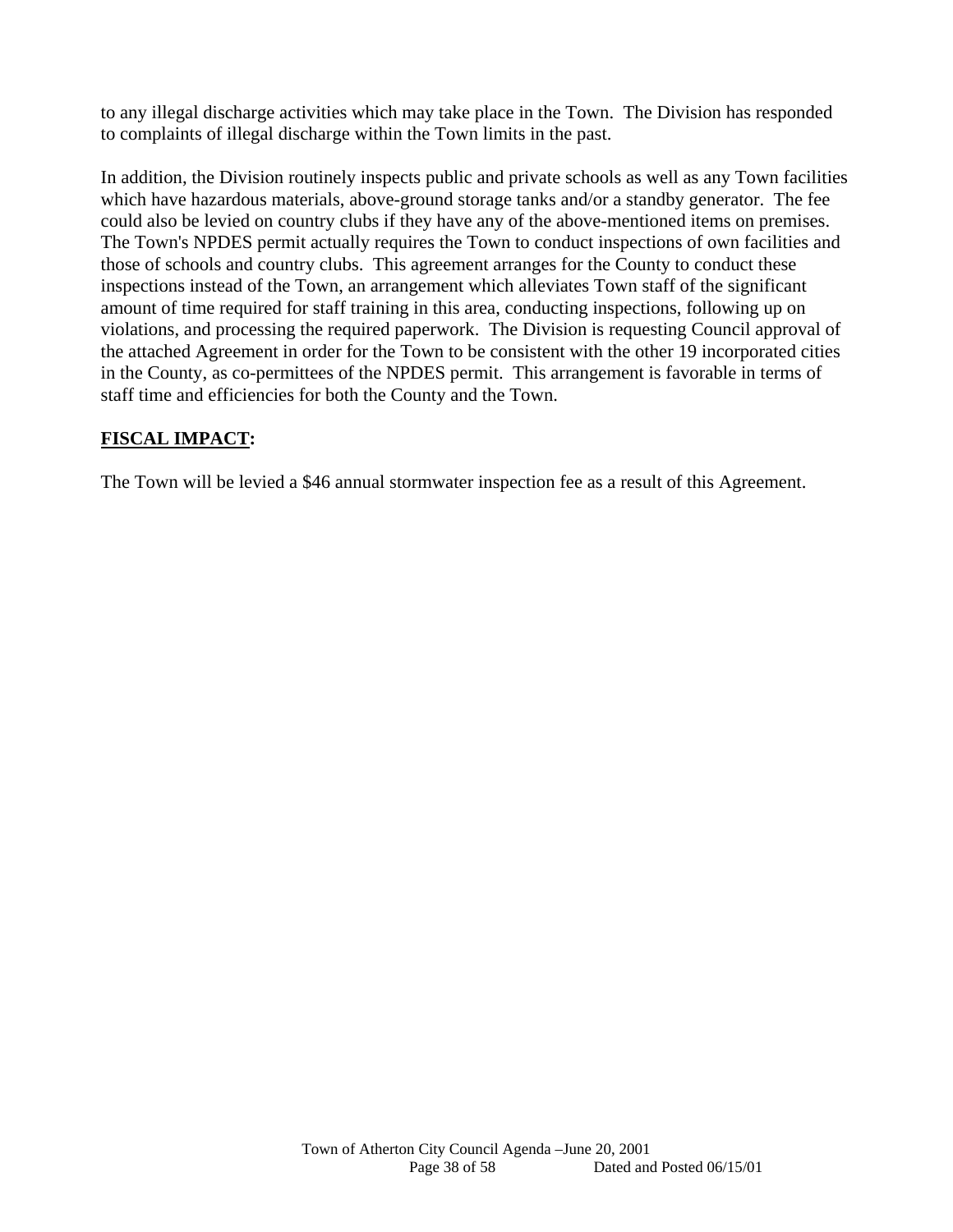**Item No. 16** 



Town of Atherton

# **CITY COUNCIL STAFF REPORT**

- **TO: HONORABLE MAYOR AND CITY COUNCIL**
- **FROM: RALPH FREEDMAN, INTERIM CITY MANAGER**
- **DATE: FOR THE CITY COUNCIL MEETING OF JUNE 20, 2001**
- **SUBJECT: APPROVAL OF AGREEMENT WITH MENLO SCHOOL FOR USE OF FACILITIES FOR ARTS RELATED FUNCTIONS**

# **RECOMMENDATION:**

Approve the agreement between Menlo School and the Town of Atherton for the use of the School's facilities for arts related functions for an indefinite period.

# **ANALYSIS:**

The proposed agreement will allow for arts related events in Menlo School facilities that could not be conducted in Town-owned facilities. The agreement calls for the creation of a committee comprised of three Town representatives and three School representatives to oversee approximately twelve events per year. This project has the support of the Town's Art Committee, and will foster various high quality arts related events for the Atherton community.

# **FISCAL IMPACT**

The agreement would require both the Town and the School to provide \$500 each in seed money to allow the Committee to begin the process of bringing arts events to the School's facilities. Some of the events will require the public to pay for them, and others may be available at no cost to the public. It is anticipated that all advertising and underwriting costs will be paid out of revenues generated from user fees, and from grants that the Committee will solicit from Federal and State sources.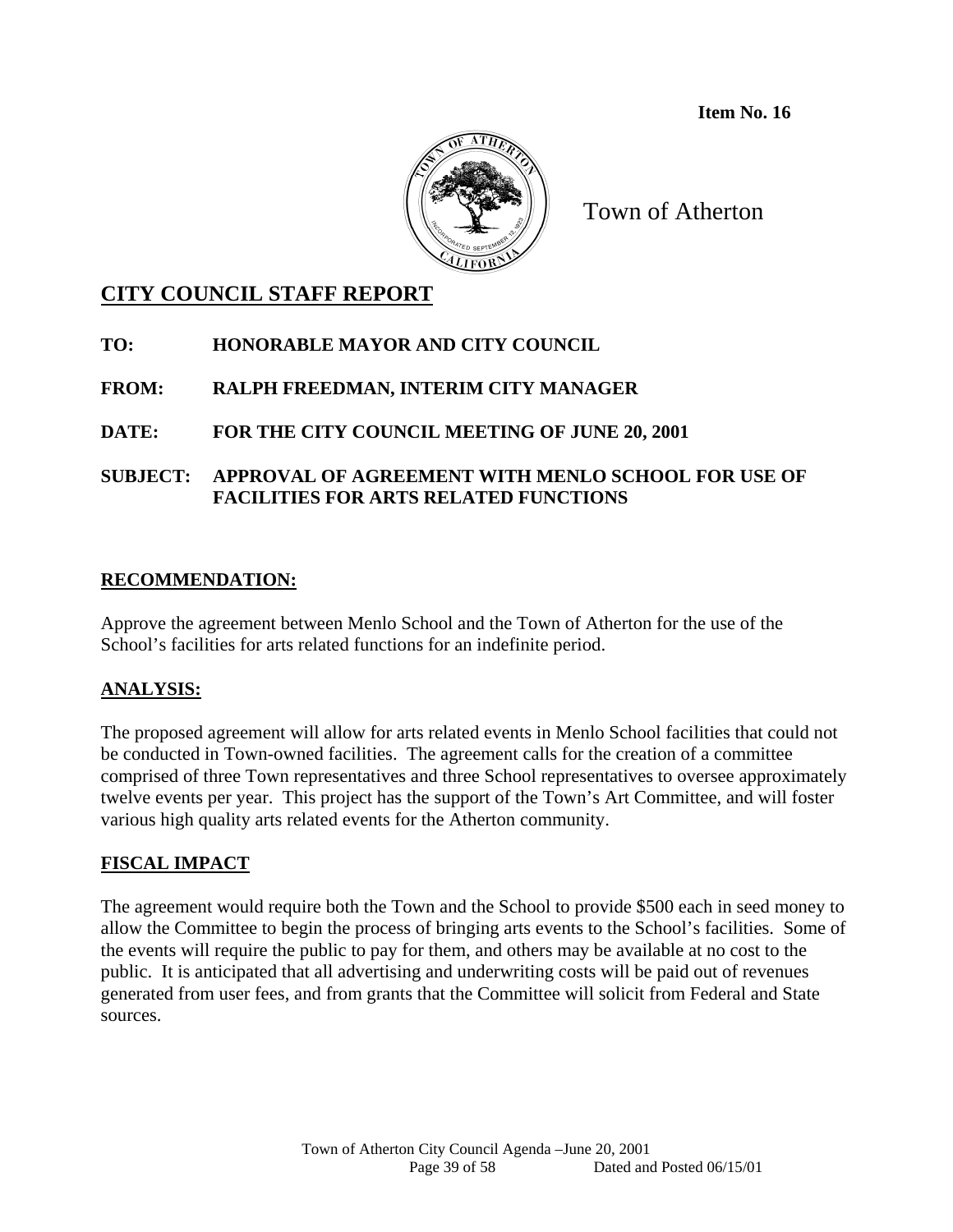# **AGREEMENT BETWEEN THE TOWN OF ATHERTON AND MENLO SCHOOL FOR THE USE OF THE SCHOOL FACILITIES FOR ARTS RELATED FUNCTIONS (INDEFINITE PERIOD)**

THIS AGREEMENT is made and entered into this 21st day of June, 2001, by and between TOWN OF ATHERTON, a municipal corporation of the State of California (hereinafter "TOWN"), and MENLO SCHOOL (hereinafter "SCHOOL").

#### WITNESSETH:

 WHEREAS, Section 10900 et. seq. of the California Education Code authorize public agencies to enter into agreements for the purpose of organizing, promoting and conducting programs of community arts and recreation; and

 WHEREAS, TOWN and SCHOOL desire to organize, promote and conduct such programs within the general area served by both entities by entering into an agreement for arts related programs of all types for educational purposes, and consistent with the goals and philosophy of the School, that would serve the Atherton community and other neighboring communities; and

WHEREAS, TOWN and SCHOOL have a desire to establish an ongoing relationship in coordination of such Programs at the SCHOOL's facilities; and

 WHEREAS, this Agreement will serve the public interest, health and general welfare of the residents of Atherton and surrounding areas; and

 WHEREAS, this agreement will also provide for TOWN usage of the outside facilities of SCHOOL; and

 WHEREAS, TOWN and SCHOOL desire to continue the arrangements made under the agreements indefinitely;

 NOW, THEREFORE, in consideration of the promises, mutual terms, covenants and conditions contained in this Agreement, the parties agree as follows:

 SECTION 1. JOINT COMMITTEE. TOWN AND SCHOOL shall form an oversight committee comprised of three members from each entity. The function of this committee is to approve the events covered by this agreement and to coordinate these events with the appropriate SCHOOL officials. The Committee should also undertake the following:

 (a) Schedule and reserve SCHOOL facilities to individuals and groups for their use, at such times when these facilities are available. The Committee shall be solely responsible for the coordination and scheduling of requests for the reservation and use of the Facilities, which shall be accomplished in accordance with SCHOOL's usage policies, Exhibit "A", attached hereto and incorporated herein by this reference. The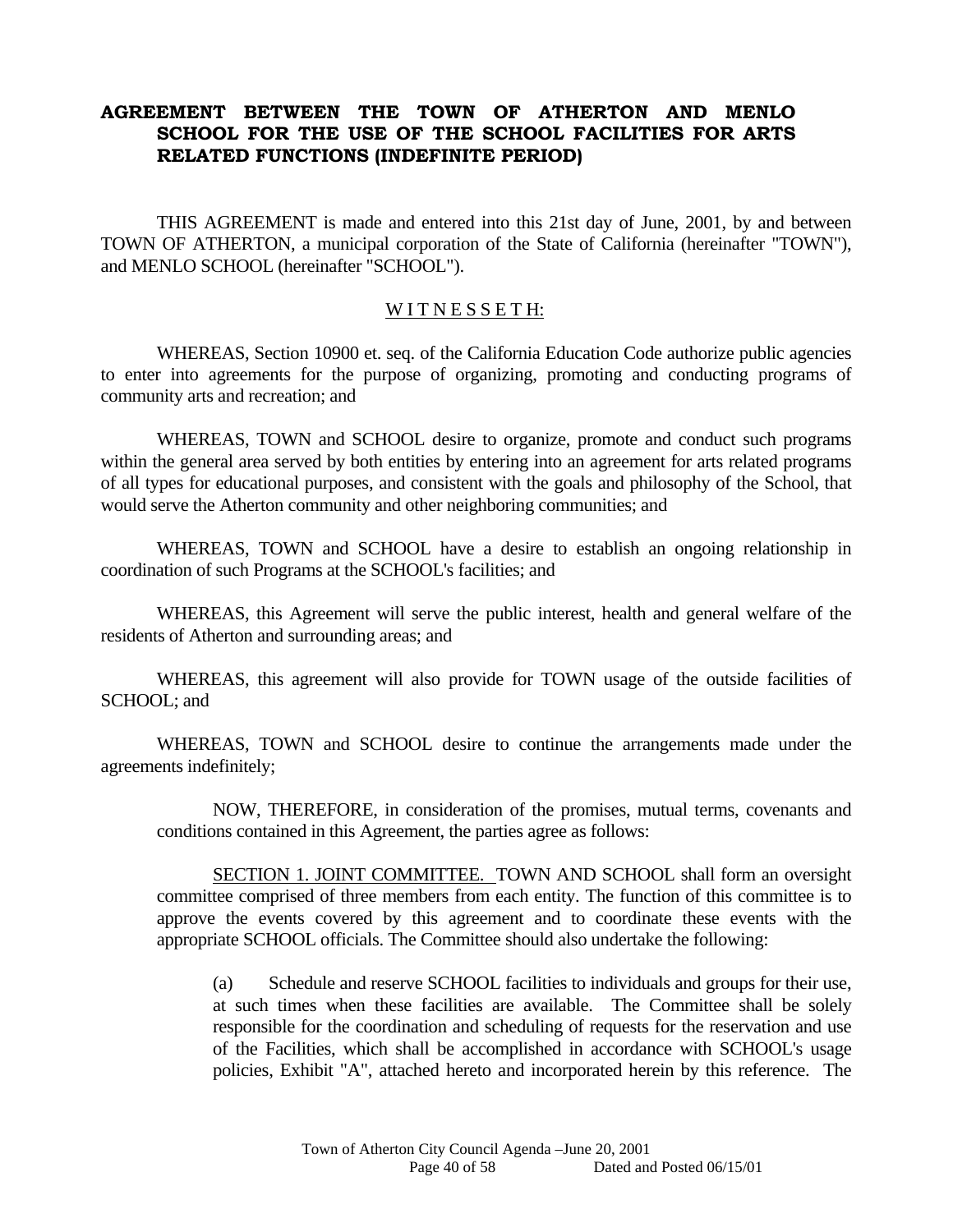Committee shall be responsible to compensate the SCHOOL for the provision of any staffing beyond that level in existence at the SCHOOL, if necessary.

 (b) Collect all rentals and fees for the Facilities from the individuals or groups using them, as set forth by the Committee. All fees will be deposited into a separate account of the Town, and audited annually by the Town's auditor. The Committee will utilize all fees, after any payments due to SCHOOL for direct costs, for the advertising and underwriting of future arts events.

 (c) Issue a completed Usage Permit to each individual or group user, in the form contained in Exhibit "A". The SCHOOL reserves the right to conduct background checks pursuant to the California Education Code 44237 or consistent with normal TOWN practices.

 (d) Monitor and enforce the permittees' use of the Facilities, to determine whether such use complies with the conditions of the permits. If a permittee's use of a Facility does not comply with the conditions of the particular permit, THE Committee may deny the permittee further use of the Facilities.

 (e) Provide SCHOOL with one (1) copy of every permit issued for the rental or use of the facilities and a regularly updated schedule of use of the facilities not less frequently than once per month.

 (f) Provide SCHOOL on or before February 1 and August 1 of each with a financial report which describes the revenues the Committee has collected from Facilities rentals under this Agreement during the immediately previous six months period, January through June, or July through December, as the case may be.

(h) Refer to SCHOOL for comment any dispute pertaining to any allegation of unlawful authorization, denial, or conditional authorization of use of Facilities of SCHOOL. The Committee shall have the authority and power to resolve any such dispute.

(i) The Committee will reimburse the SCHOOL for all direct expenses connected with the above mentioned programs, that are in excess of any regular direct expenses of the SCHOOL.

(j) TOWN and SCHOOL agree to both deposit \$500 into said bank account after execution of this agreement to be used as seed money by the Committee.

(k) All events will be conducted in compliance with all Town and other governmental regulations.

(l) Both the TOWN and the SCHOOL give their approval to the Committee to seek grants to underwrite any expenses in connection with these events.

 SECTION 2. DUTIES OF SCHOOL. SCHOOL shall undertake the following obligations under this Agreement:

- (a) Provide and maintain the Facilities, Exhibit "B", for the Committee to schedule and reserve to individuals or groups for arts-related uses. Provide the Committee with a schedule of days at each school for a block of designated exclusive school usage, and of days at each school for a block of non-school usage.
- (b) Provide an appropriate number of copies of the required policies and fee schedules or other items necessary for issuance to permittees if such issuance is required by SCHOOL policy.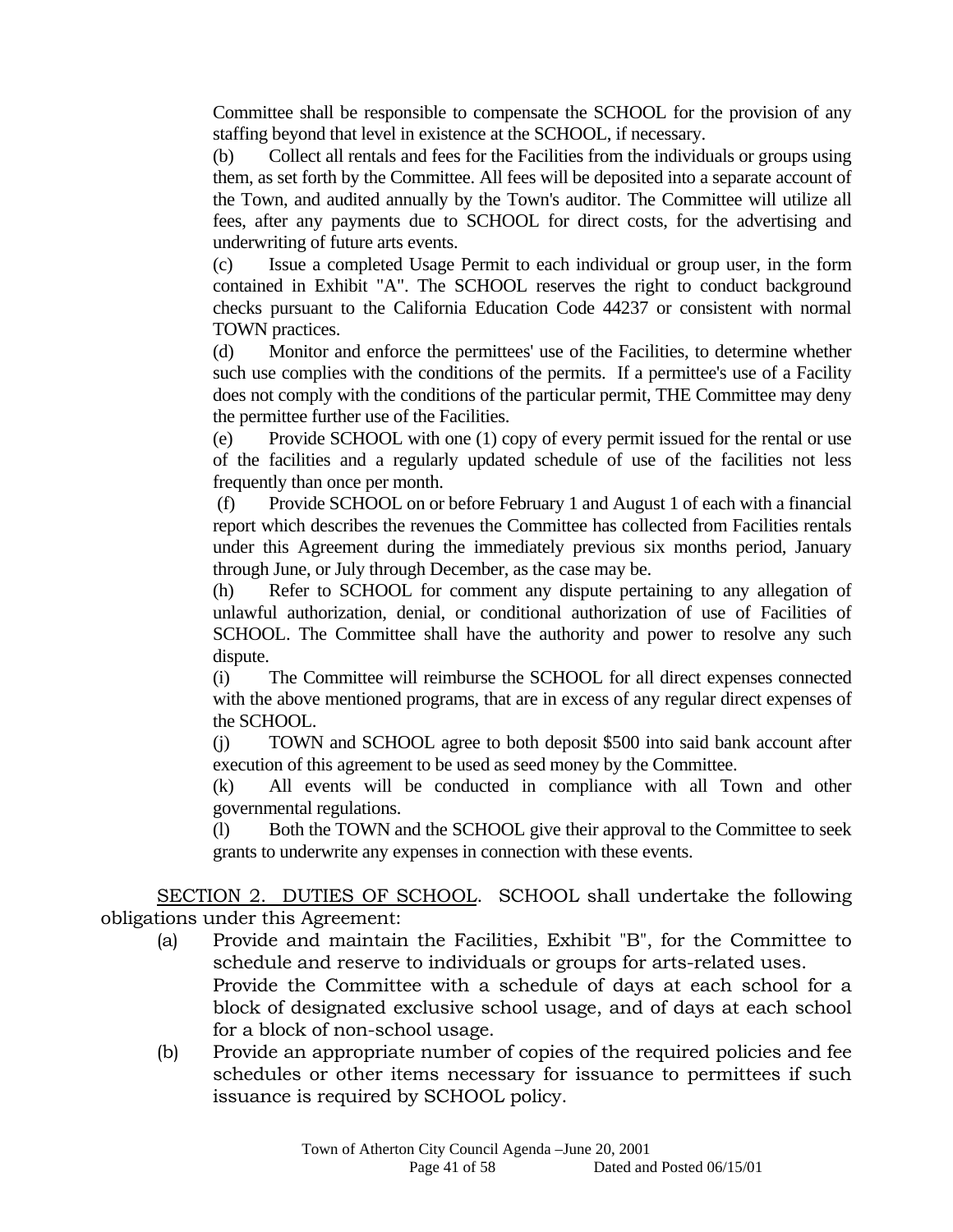(c) Grant the Committee the right to determine whether the permittees' use of the facilities complies with the conditions of the permits.

 SECTION 3. AMENDMENT OF EXHIBITS. The Head of School and the City Manager of TOWN shall have the power to amend Exhibits "A", "B" and "C-1 & 2" on behalf of the parties by written instrument containing both of their signatures with their respective governing body's approval.

SCHOOL shall cooperate with TOWN in the scheduling by SCHOOL of its custodial service to facilitate usage without additional costs to either party. During the times the Committee is entitled to the use of such facilities, the public shall have the right to use off-street parking facilities on the grounds of the school within which the Facility is located and shall have reasonable access through School grounds to the facilities being used.

# SECTION 4. DUTY OF SCHOOL TO HOLD TOWN HARMLESS.

 (a) TOWN shall save and hold harmless SCHOOL, Exhibit "C-1", its officers, employees and agents from, and defend them against any and all liability, costs, attorney's fees, or expenses (hereinafter, "liability") incurred by TOWN, its officers, employees, or agents, on account of any lawsuit, judgment, or claim of any kind arising out of or connected with TOWN's performance of this Agreement, except where such liability arises out of the negligence of TOWN, its officers, employees or agents.

 (b) SCHOOL shall save and hold harmless TOWN, Exhibit "C-2", and its contractors from any claims or causes of action for injury to persons or damage to property which may arise by reason of any dangerous or defective condition of school property, except where such liability arises out of the negligence of TOWN, its officers, employees or agents.

 SECTION 5. DUTY OF SCHOOL TO INSURE. SCHOOL has in force, and during the term of this Agreement shall maintain in force, a combined, single-limit liability insurance policy in the amount of not less than one million dollars (\$2,000,000), with the TOWN, its officers, employees and agents as named, at SCHOOL's expense, as additional insureds under such liability policy, with respect to the hold harmless provisions of Section 5 above.

# SECTION 6. DUTY OF TOWN TO HOLD SCHOOL HARMLESS.

 (a) TOWN shall save and hold harmless SCHOOL and Menlo College, its officers, employees and agents from, and defend them against any and all liability, costs, attorney's fees, or expenses (hereinafter, "liability") incurred by SCHOOL, its officers, employees, or agents, on account of any lawsuit, judgment, or claim of any kind arising out of or connected with SCHOOL's performance of this Agreement, except where such liability arises out of the negligence of SCHOOL, its officers, employees or agents.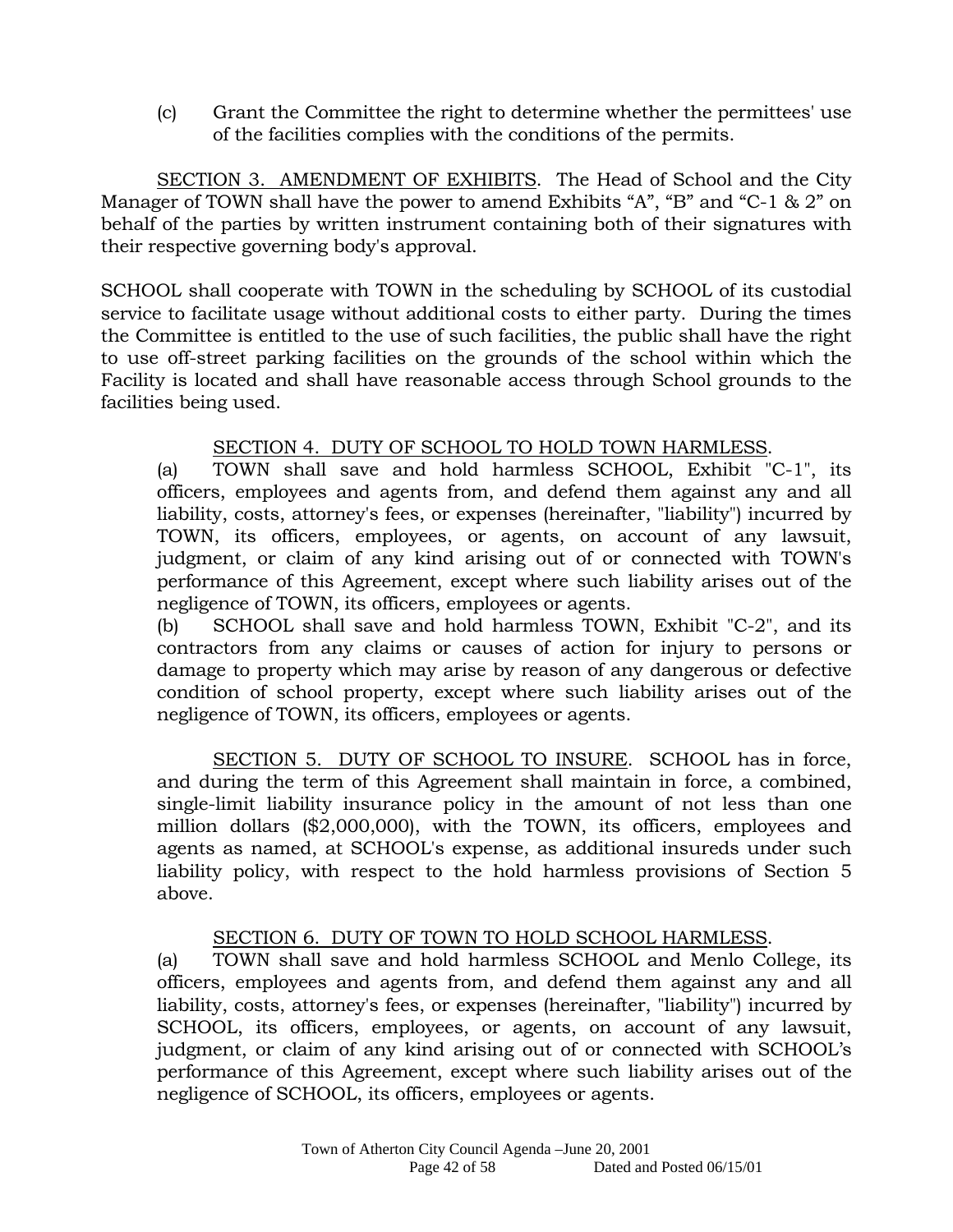(b) TOWN shall save and hold harmless SCHOOL, its officers, employees and agents from all liability incurred by SCHOOL, its officers, employees or agents, on account of any lawsuit arising out of (1) use of any premises under the ownership or possession of TOWN in connection with the performance of the Agreement, except where such liability arises out of the negligence of SCHOOL, its officers, employees or agents, and (2) the use by TOWN pursuant to Section 4 of any premises under the ownership or possession of SCHOOL, except where such liability arises out of the sole negligence of SCHOOL, its officers, employees or agents.

 SECTION 7. DUTY OF TOWN TO INSURE. TOWN has in force, and during the term of this Agreement shall maintain in force, a combined, singlelimit liability insurance policy in the amount of not less than one million dollars (\$2,000,000), with the SCHOOL and Menlo College, its officers, employees and agents as named, at TOWN's expense, as additional insureds under such liability policy, with respect to the hold harmless provisions of Section 7 above.

 SECTION 8. DISCRIMINATION. Neither party to this Agreement shall discriminate against any employee, applicant for employment, or other person on the basis of race, religion, sex, national origin, age (where the person is 40 years of age or older), disability, ancestry, medical condition (as defined by state anti-discrimination statute), or creed, in violation of any federal or state law, in connection with the performance of this Agreement.

 SECTION 9. GOVERNING LAW; JURISDICTION. The laws of the State of California shall govern this Agreement, and any disputes regarding this Agreement shall be resolved according to said laws. Any legal proceedings shall be instituted in the courts of the State of California and County of San Mateo, irrespective of any claim of diversity of citizenship or other possible jurisdictional conditions.

SECTION 10. TOWN REPRESENTATIVE. The City Manager or designee shall represent TOWN in all matters pertaining to the services to be rendered under this Agreement. All requirements of TOWN pertaining to the services to be rendered under this Agreement shall be coordinated through the TOWN representative.

 SECTION 11. SCHOOL REPRESENTATIVE. The Head of School or designee shall represent SCHOOL in all matters pertaining to the services to be rendered under this Agreement; all requirements of SCHOOL pertaining to the services to be rendered under this Agreement shall be coordinated through the SCHOOL representative.

 SECTION 12. NOTICES. All notices hereunder shall be given in writing and mailed, postage prepaid, by certified mail, addressed as follows: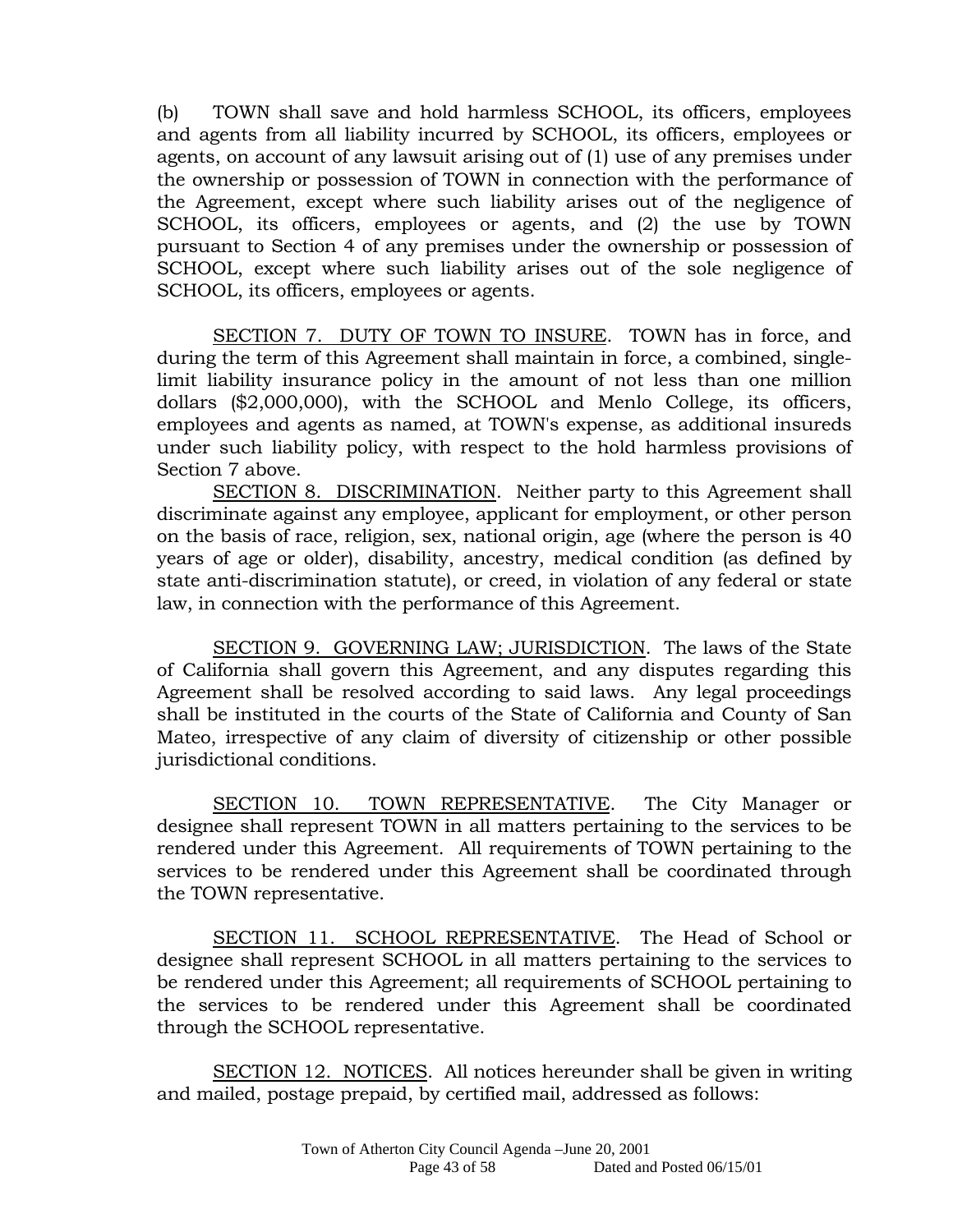| To TOWN   | City Manager<br>TOWN OF ATHERTON<br>91 Ashfield Road<br>Atherton, California 94027                |
|-----------|---------------------------------------------------------------------------------------------------|
| To SCHOOL | Business Manager/CFO<br><b>MENLO SCHOOL</b><br>50 Valparaiso Avenue<br>Atherton, California 94027 |

 SECTION 13. TERM OF AGREEMENT. This Agreement shall commence on July 1, 2001, and shall continue indefinitely until terminated. Either party may terminate this Agreement by giving not less than ninety (90) days' prior written notice to the other party.

 SECTION 14. EFFECT OF WAIVERS. The waiver by either party of any breach or violation of any term, covenant, or condition of this Agreement or of any provision, ordinance, or law shall not be deemed to be a waiver of any other term, covenant, or ordinance or law or of any subsequent breach or violation of the same or any other term, covenant, condition, ordinance or law.

 SECTION 15. RECOVERY OF COSTS AND ATTORNEYS FEES IN LEGAL ACTIONS. The prevailing party in any action brought to enforce the terms of this Agreement or arising out of this Agreement may recover its reasonable costs and attorney's fees expended in connection with such an action from the other party.

 SECTION 16. INTEGRATED AGREEMENT. This document represents the entire and integrated Agreement between TOWN and SCHOOL and supersedes all prior negotiations, representations or agreements, either written or oral. In particular, this Agreement supersedes all prior agreements between TOWN and SCHOOL pertaining to the subject matter thereof. This agreement shall not be construed as nor deemed to be an Agreement for the benefit of any third party or parties, and no third party or parties shall have any right of action herein for any cause whatever. No modification of this Agreement shall be effective unless and until such modification is evidenced by writing signed by all parties. The provisions of Exhibits A, B and C may be modified in writing by the City Manager of TOWN and Superintendent of SCHOOL.

 SECTION 17. ALL PROVISIONS OF AGREEMENT ARE CONDITIONS. All provisions of this Agreement are expressly made conditions.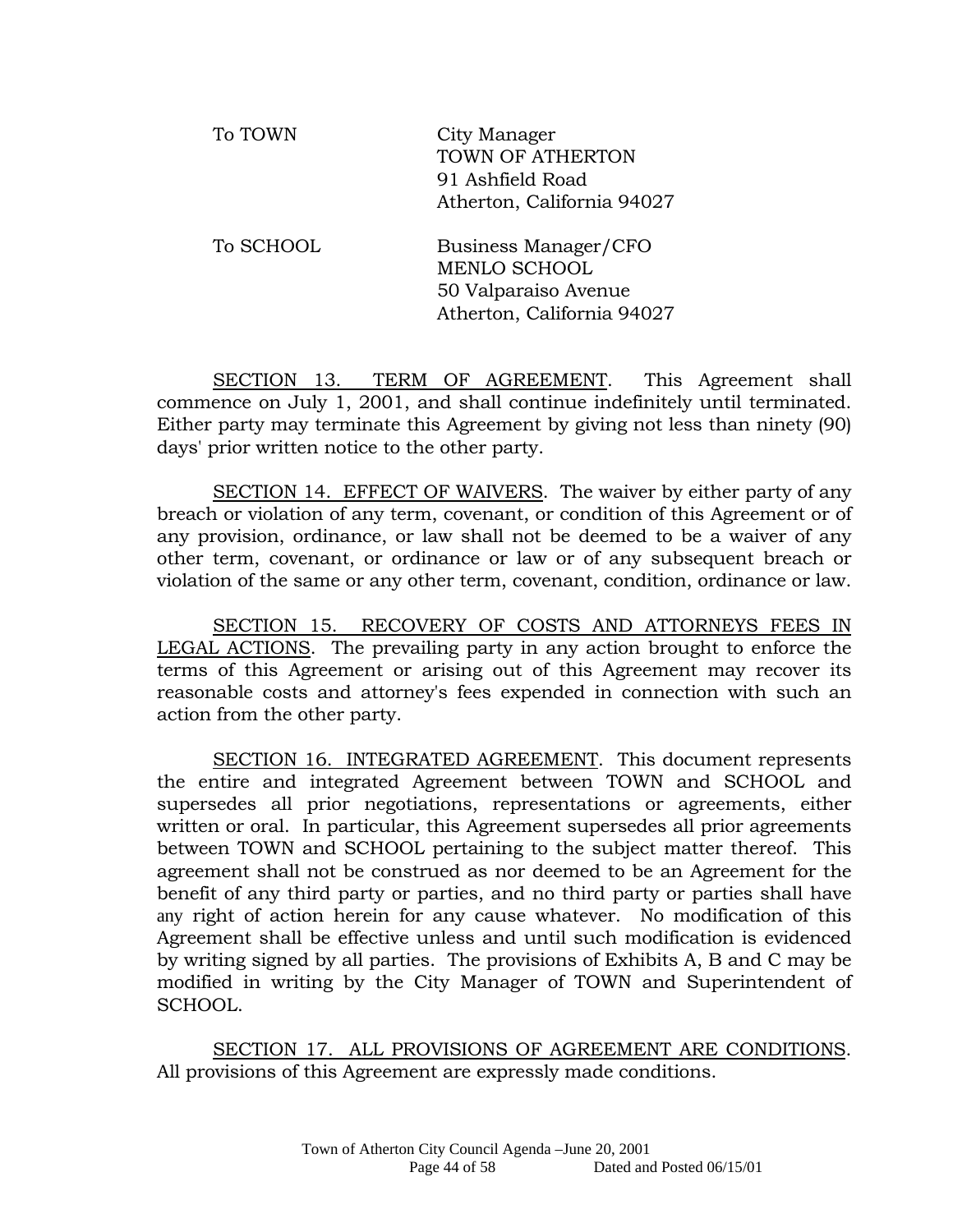IN WITNESS WHEREOF, TOWN and SCHOOL have executed this Agreement on the date first above written.

APPROVED AS TO FORM TOWN OF ATHERTON

("TOWN"), by

City Attorney City Manager

Attachments:

 Exhibit "A" - Facility Use Agreement and Permit Exhibit "B" – School Facilities Exhibit "C-1 & 2" – Insurance Coverage for School and Town

\_\_\_\_\_\_\_\_\_\_\_\_\_\_\_\_\_\_\_\_\_\_\_\_\_\_\_\_ \_\_\_\_\_\_\_\_\_\_\_\_\_\_\_\_\_\_\_\_\_\_\_\_\_\_\_\_\_\_\_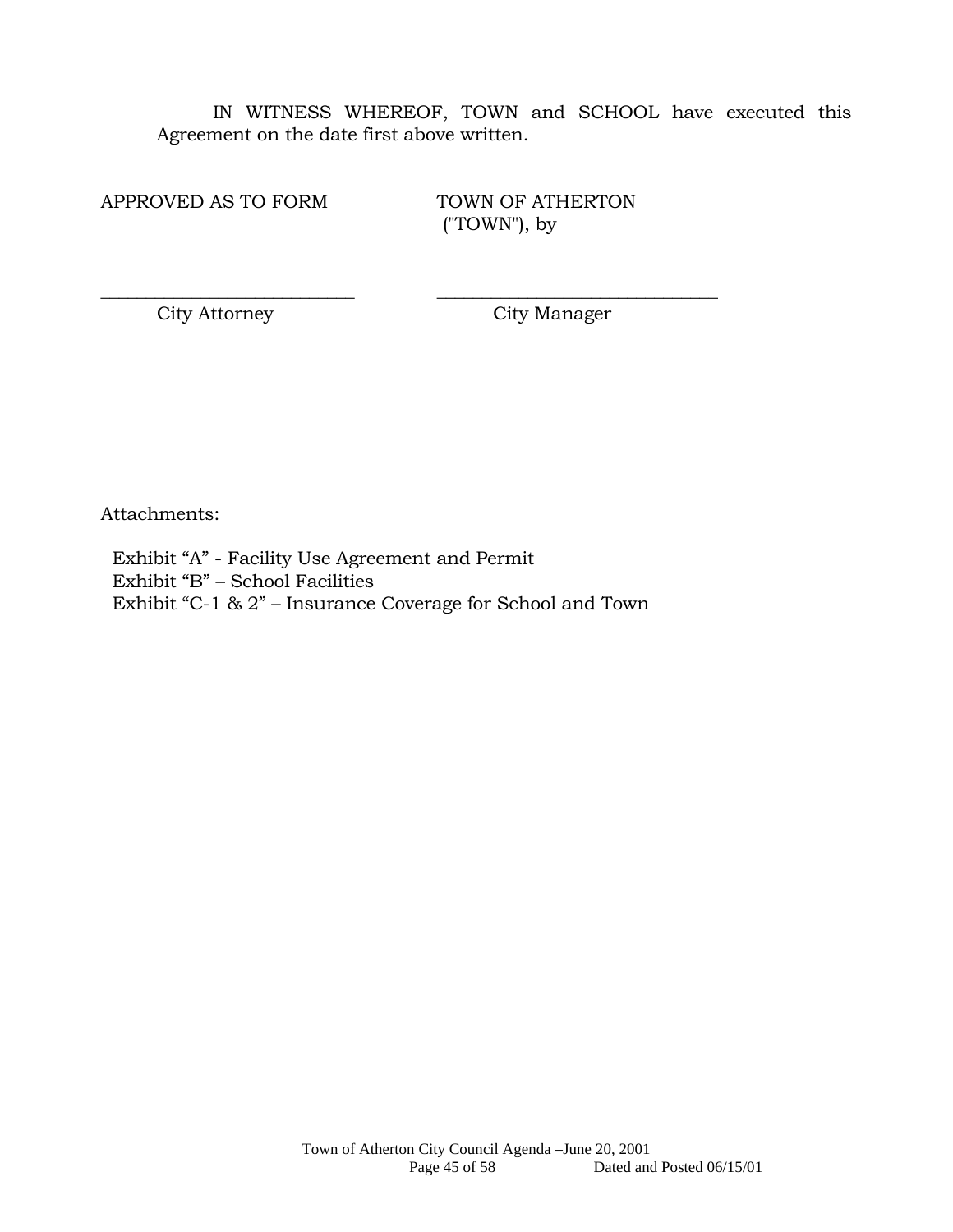

# **FACILITY USE AGREEMENT AND PERMIT**

| Name of Renter: | (hereinafter referred to as "RENTER")                                                                                                                                               |               |
|-----------------|-------------------------------------------------------------------------------------------------------------------------------------------------------------------------------------|---------------|
| Address/Tel:    |                                                                                                                                                                                     |               |
| Facility:       |                                                                                                                                                                                     |               |
| Dates of Use:   |                                                                                                                                                                                     |               |
| Fee:            | Menlo School by the Town of Atherton as detailed in the Agreement between the Town of<br>Atherton and Menlo School for the use of the school facilities for arts related functions. | to be paid to |

AGREEMENT: This is to confirm that RENTER is authorized to use the facilities and property setforth herein of Menlo School as noted in the above schedule for the purposes of *DESCRIPTION OF EVENT*.

RENTER agrees to assume full financial responsibility for any damage caused to Menlo School and Menlo College property from or in connection with the use thereof, to abide by the rules and regulations of Menlo School.

RENTER agrees to defend and indemnify Menlo School and Menlo College against and save Menlo School and Menlo College harmless from any and all loss, cost, liability, damage and expense, including without limitation reasonable attorneys' fees and costs, incurred in connection with or arising from the use of the facilities by any of his/her staff participants and/or guests; provided however, that RENTER shall not be obligated to indemnify Menlo School and Menlo College for claims arising from the negligence or willful misconduct of Menlo School and Menlo College or Menlo School and Menlo College's employees, agents or contractors. In the event any action or proceeding is brought against Menlo School or Menlo College for any claim against which RENTER is obligated to indemnify Menlo School and Menlo College hereunder, RENTER, upon notice from Menlo School and Menlo College shall defend such action or proceeding at RENTER'S sole expense by counsel approved by Menlo School and Menlo College, which approval shall not be reasonably withheld, unless RENTER'S insurer is providing counsel, in which case Menlo School and Menlo College shall have no right to approve counsel.

Rental Agreement Page 2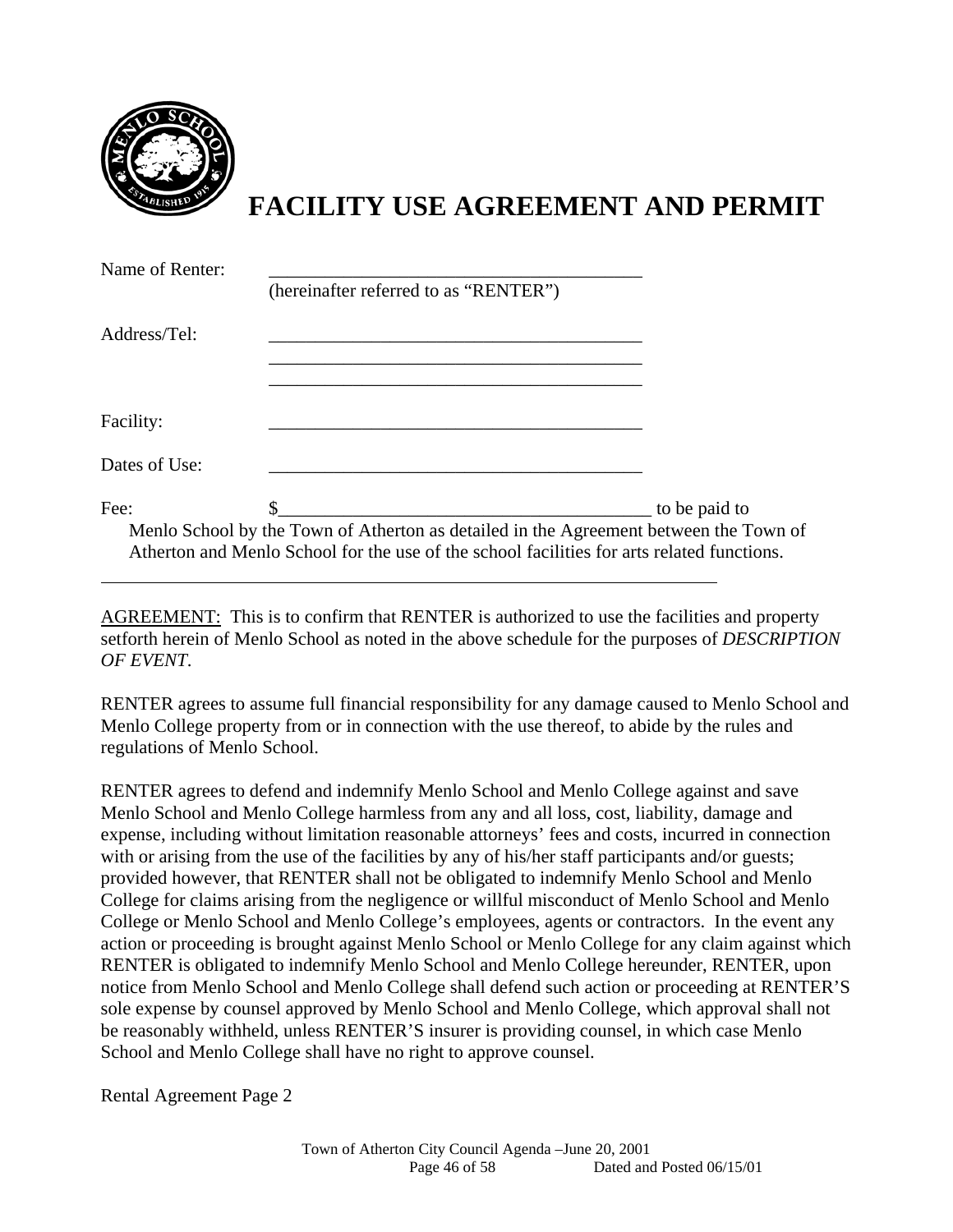RENTER shall provide Menlo School with evidence of insurance in the form of a Certificate of Insurance in favor of, and in a form acceptable to Menlo School as an additional insured, evidencing public liability insurance with a policy limit of not less than \$2,000,000 per incident. Such Certificate must be submitted to Menlo School prior to the commencement of the facility use.

Use of the name of "Menlo School" by RENTER in advertising, promotion or publicity, or in any other manner related to the event shall be made only with the prior written consent of the Business Office. RENTER may use the name "Menlo School" only to identify the location at which the subject event will be held.

This agreement may be canceled for any reason by RENTER at no charge, upon receipt by Menlo School of written notice of such cancellation at least 14 days prior to the date of event. Upon cancellation under the above terms, Menlo School will refund unused prorate use fees.

**Additional terms**: Campus security is on duty and can be contacted at 400-5837. The School's facility contract manager can be contacted at 650-568-9077 in case of questions.

A copy of this contract will be carried by RENTER at all times while on the campus of Menlo School or Menlo College.

Please sign and date both copies of this agreement and return them to the Facility Contract Manager.

MENLO SCHOOL RENTER

AGREED:

By: By: Pat Pannell Business Manager and C.F.O.

Date: Date: Date:

Town of Atherton City Council Agenda –June 20, 2001 Page 47 of 58 Dated and Posted 06/15/01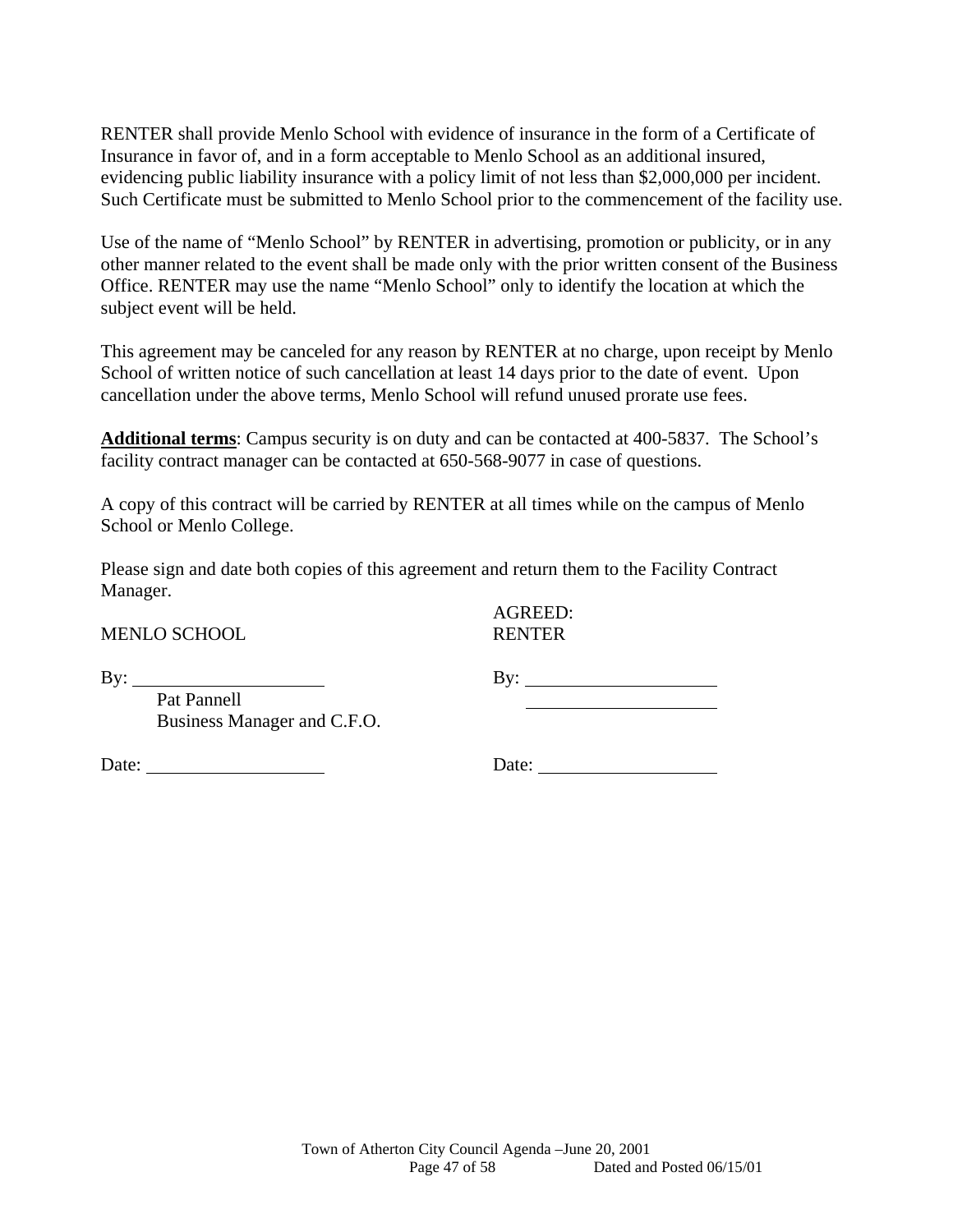# **Menlo School Facilities Available for Use**

# **Occupancy Maximums**

|                                               | <b>Standing Only</b> | <b>Seated</b> |
|-----------------------------------------------|----------------------|---------------|
| Hall Ballroom                                 | 204                  | 102           |
| Florence Moore Auditorium                     |                      | 225           |
| Amanda MacDonald Student Center<br>Front Room | 293                  | 146           |
| Rear Room                                     | 86                   | 43            |
| Dining Hall                                   | 520                  | 220           |
| Gym (Without Bleachers)                       | 1,333                | 750           |
| <b>Bleacher Capacity</b>                      |                      | 432           |
| Commons                                       |                      | 298           |
| Grounds and Fields                            | Varies               | Varies        |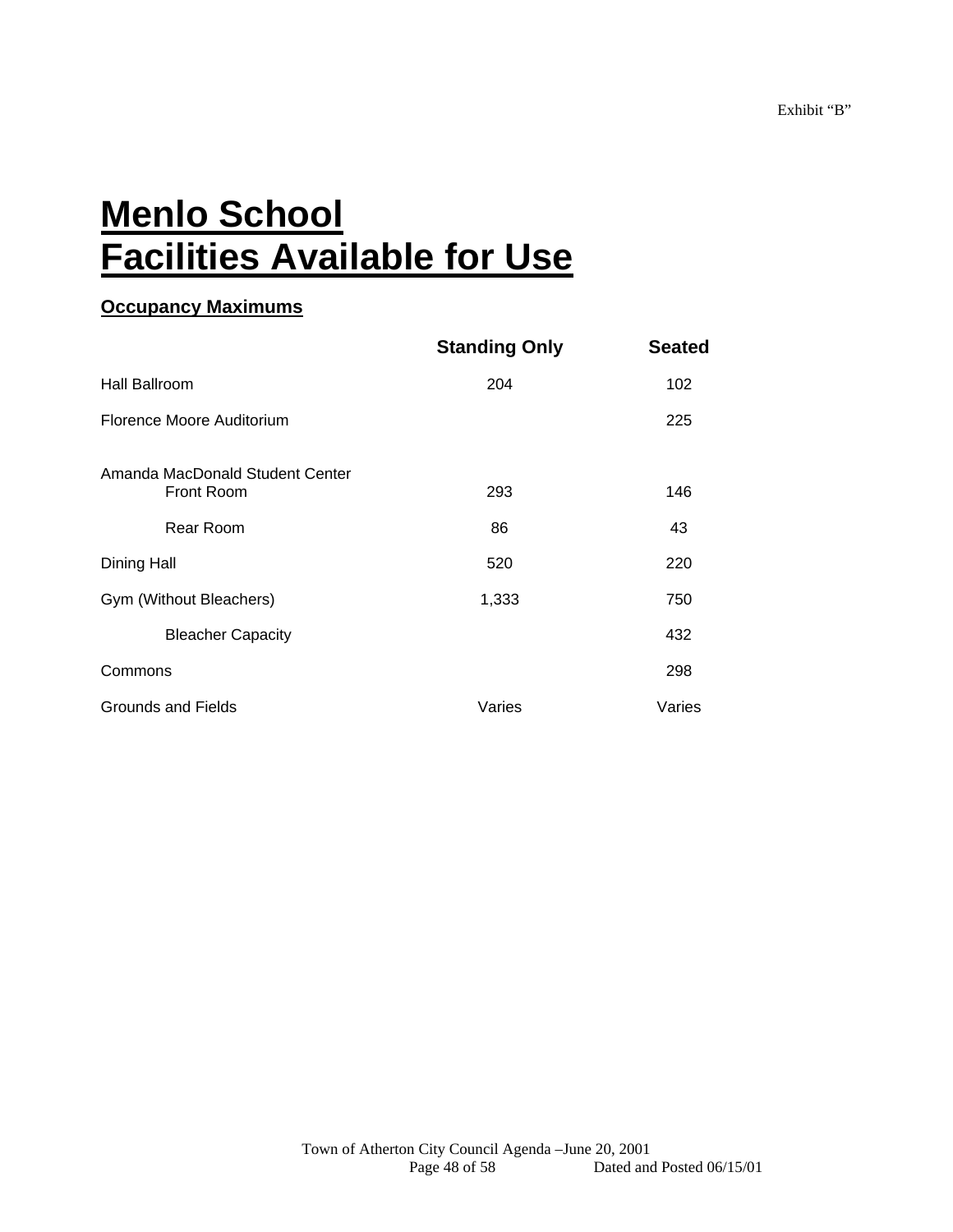**Item No. 17** 



Town of Atherton

# **CITY COUNCIL STAFF REPORT**

**TO: THE CITY COUNCIL** 

# **FROM: LISA COSTA SANDERS, SENIOR PLANNER**

# **DATE: FOR THE CITY COUNCIL MEETING OF JUNE 20, 2001**

#### **SUBJECT: ADOPTION OF ORDINANCE EXTENDING A MORATORIUM ON BASEMENTS –PUBLIC HEARING**

# **RECOMMENDATION:**

Staff recommends that the City Council conduct the public hearing and adopt the attached Ordinance extending the moratorium on the construction of basements outside of the building footprint based on the following findings for the reasons outlined in this staff report:

1. The extending the moratorium is necessary to protect a current and immediate threat to the public health, safety, or welfare. *Basis for finding: The current Municipal Code requirements allow for the construction of* 

*basements five feet from a property line. This could result in the elimination of significant amounts of mature landscaping in the landscape preservation area.* 

- 2. The approval of building permits for basements outside of the building footprint would result in a threat to public health, safety, or welfare. *Basis for finding: As stated above, issuance of a building permit for a basement within five feet*  from a property line could result in the elimination of significant amounts of mature *landscaping in the landscape preservation area.*
- 3. The moratorium is necessary to achieve the objectives of the Zoning Plan and the General Plan. Basis for finding: The Municipal Code and General Plan policies require the preservation of landscaping and heritage trees, specifically in the tree preservation area.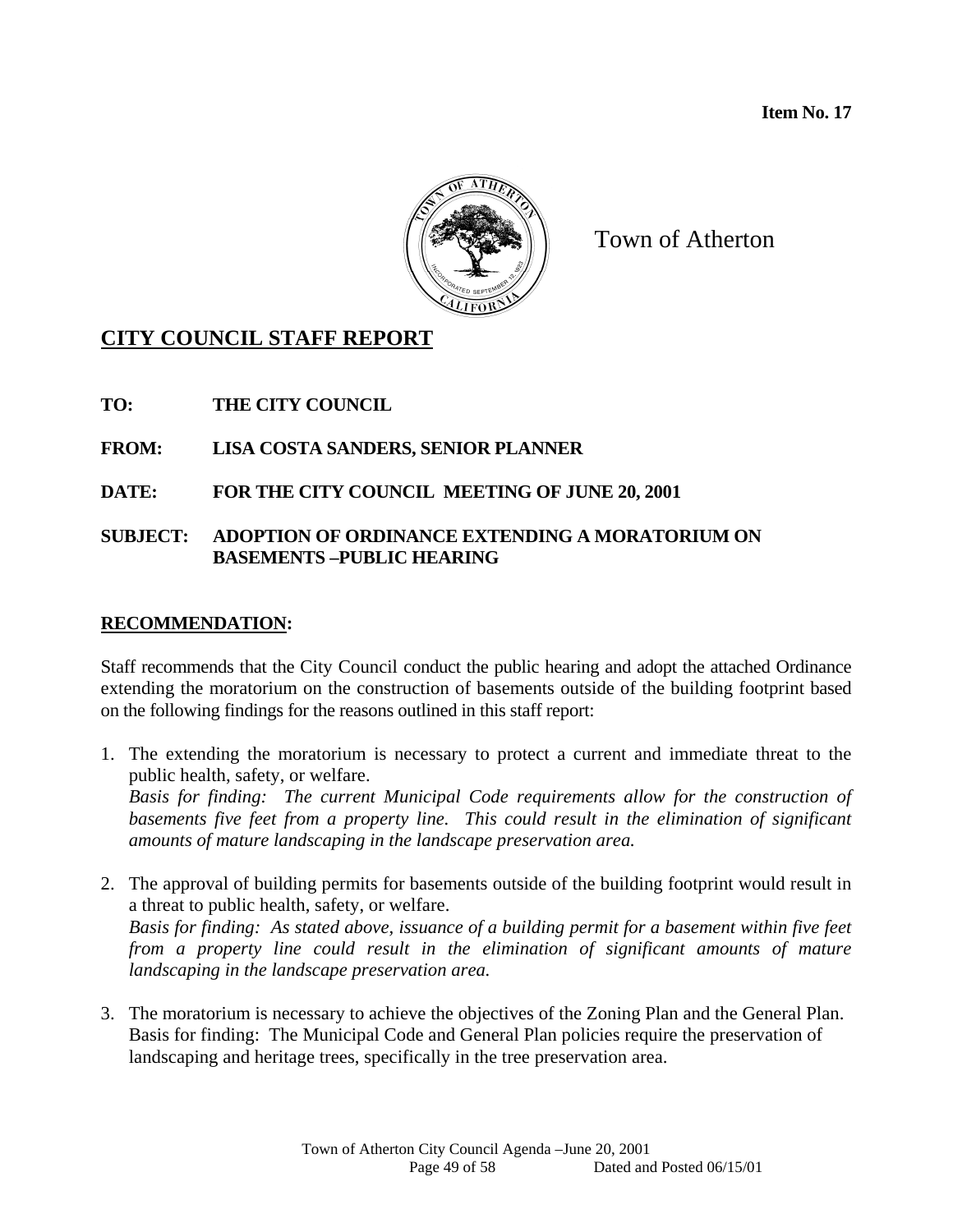# **INTRODUCTION:**

The City Council, at their May 16, 2001 meeting, adopted an Ordinance imposing a Moratorium on the construction of basements outside of the footprint of the main building. This Ordinance became effective immediately for a period of 45 days. The Council also directed the General Plan Committee to further study more permanent municipal code changes for basements. The General Plan Committee, at their June 7, 2001 meeting discussed the issues raised by the City Council and recommended changes to the municipal code regarding basements to the Planning Commission. The Planning Commission is scheduled to review this item at their June 27, 2001 meeting.

# **ANALYSIS:**

State Planning and Zoning Law allows for the adoption of an Interim Zoning Ordinance (to become effective immediately) to protect the public safety, health, and welfare, prohibiting any uses which may be in conflict with a contemplated zoning proposal. The interim ordinance is effective for 45 days from the date of adoption and can be extended for 10 months and 15 days. It can be extended for an additional 12 months after the second extension. Each extension of the interim ordinance requires a public hearing and a 4/5 vote of the City Council. The interim ordinance became effective on May 16, 2001, and will expire on June 30, 2001. If the City Council adopts the extension, the moratorium will continue through May 15, 2002. Staff feels that this extension provides sufficient time for discussion, preparation and implementation of more permanent code changes.

As stated at the May 16, 2001 City Council meeting, when the interim ordinance was first adopted, this moratorium is necessary to protect landscaping in the landscape preservation area. Current code requirements allow for the construction of basements and retaining walls for underground garages to be constructed within five feet of the property line.

Also as stated above, the issue was reviewed by the General Plan Committee and will be reviewed by the Planning Commission at their next meeting. Staff anticipates an Ordinance ready for City Council review and introduction at their July 18, 2001 meeting. Assuming introduction at that meeting and adoption at the August 15, 2001 meeting, the permanent ordinance changes would be effective on September 14, 2001.

 It is recommended that the Council extend the ordinance imposing a moratorium limiting the construction of basements to the footprint of the main building or accessory structures. This would preclude any development that is not in compliance with the pending ordinance changes.

# **ENVIRONMENTAL IMPACT:**

The proposed Ordinance Amendment is categorically exempt from the California Environmental Quality Act (CEQA) pursuant to Section 15305, Minor Alterations in Land Use Limitations of the CEQA guidelines.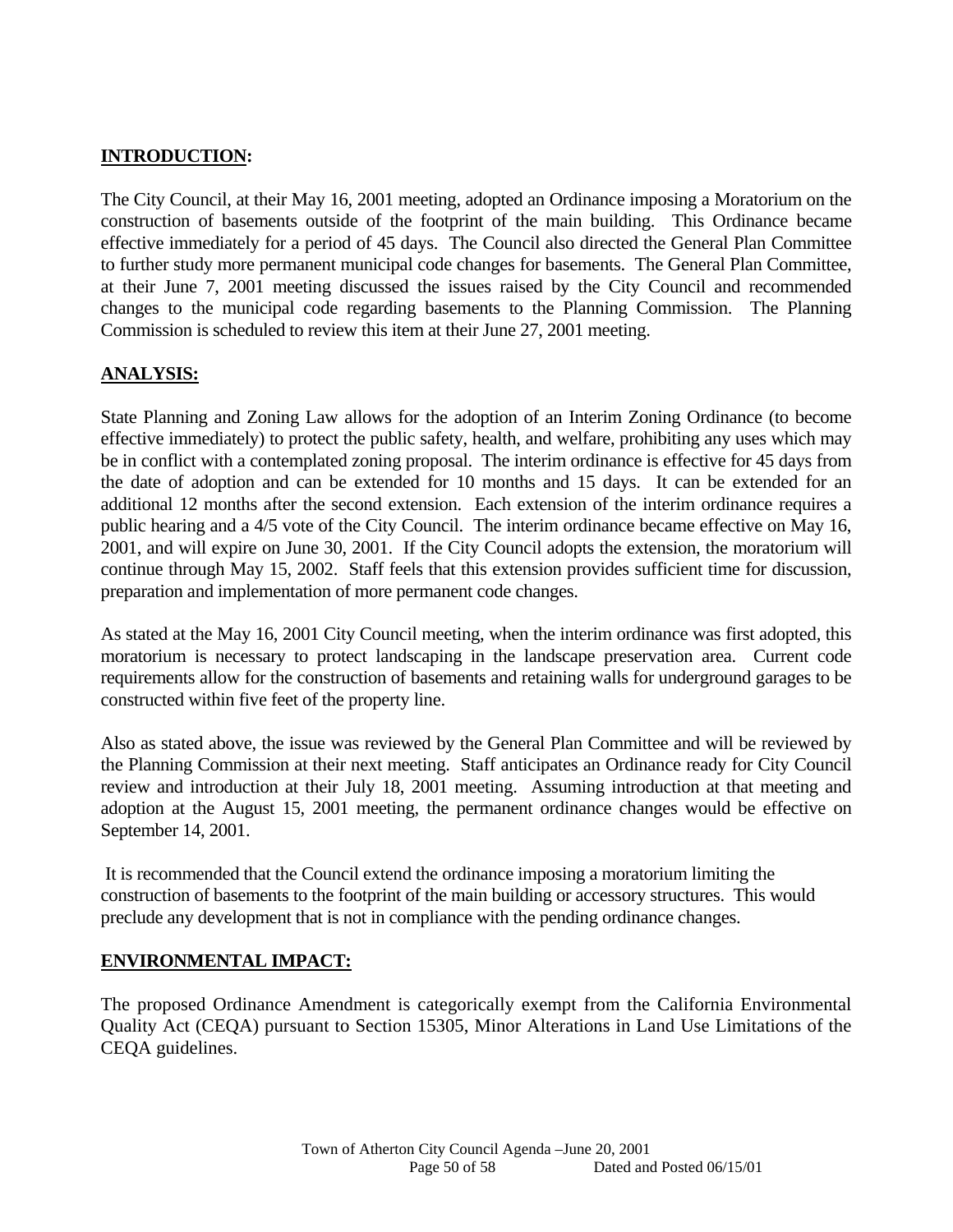# **FORMAL MOTION:**

I move that the City Council adopt the attached urgency Ordinance extending the moratorium on basements within the Town of Atherton based on the findings and for the reasons incorporated in the Staff Report.

*/s/Lisa Costa Sanders* Lisa Costa Sanders, Senior Planner

#### **Attachments:**

1. Draft Ordinance Extending a Moratorium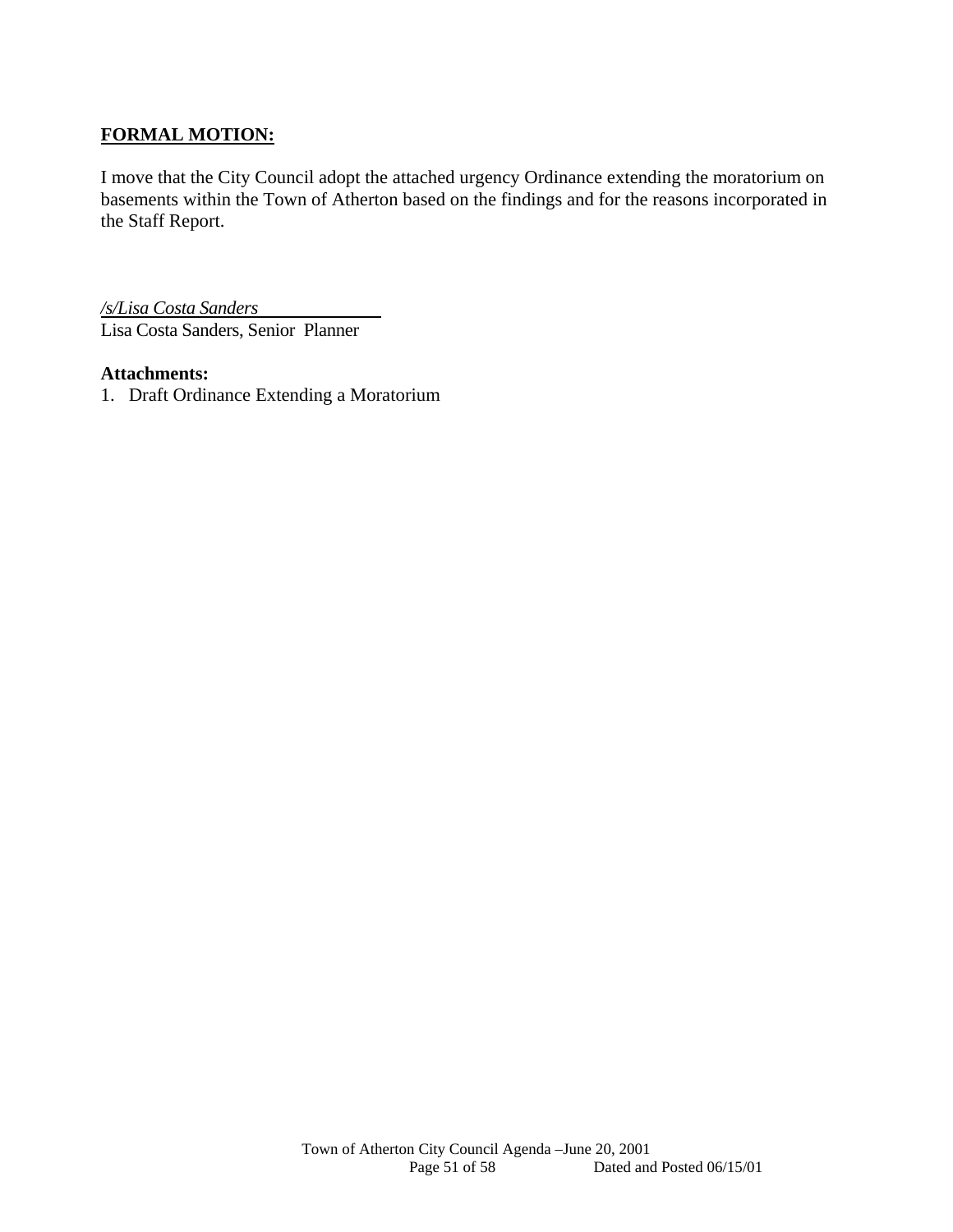#### **ORDINANCE NO. AN ORDINANCE OF THE CITY COUNCIL OF THE TOWN OF ATHERTON IMPOSING A MORATORIUM ON THE DEVELOPMENT OF CERTAIN SIZE BASEMENTS WITHIN THE TOWN OF ATHERTON**

The City Council of the Town of Atherton does ordain as follows:

 $\overline{a}$ 

**SECTION 1:** The City Council hereby determines that there is a current and immediate threat to the public health, safety, or welfare and that the approval of additional building permits for basements within five feet of the side property line will be contrary to the purpose and intent of the Atherton Municipal Code and the Atherton General Plan requiring the preservation of heritage trees and other mature landscaping outside of the buildable area. Further, the City Council at their May 16, 2001 meeting adopted an urgency Ordinance imposing a moratorium on basements for a period of 45 days.

**SECTION 2:** The City Council has deferred this matter to the General Plan Committee and Planning Commission for study. The General Plan Committee has studied this issue and forwarded their recommendation to the Planning Commission. Considerable time was spent in reviewing this matter, and with the necessary timing for implementation of an ordinance amendment, the City Council finds it necessary to extend the moratorium prohibiting basements as delineated in Section 3 below, to protect heritage trees and other landscaping outside of the buildable area.

**SECTION 3**: *Basements shall not extend outside the footprint of the main building or accessory structure, with the exception of areas for stairways and light wells which shall be limited to the main buildable area. No basement retaining wall or retaining walls for driveways shall be located within 10' of the property line.* 

**SECTION 4:** The City Council hereby declares that it would have passed this Ordinance sentence by sentence, paragraph by paragraph, and section by section, and does hereby declare that any provisions of this Ordinance are severable and, if for any reason any sentence, paragraph or section of this Ordinance shall be held invalid, such decision shall not affect the validity of the remaining parts of this Ordinance.

**SECTION 5**: This Ordinance shall be posted in at least three public places according to law and shall take effect and be in force immediately from the date of adoption, for a period of 10 months and 15 days.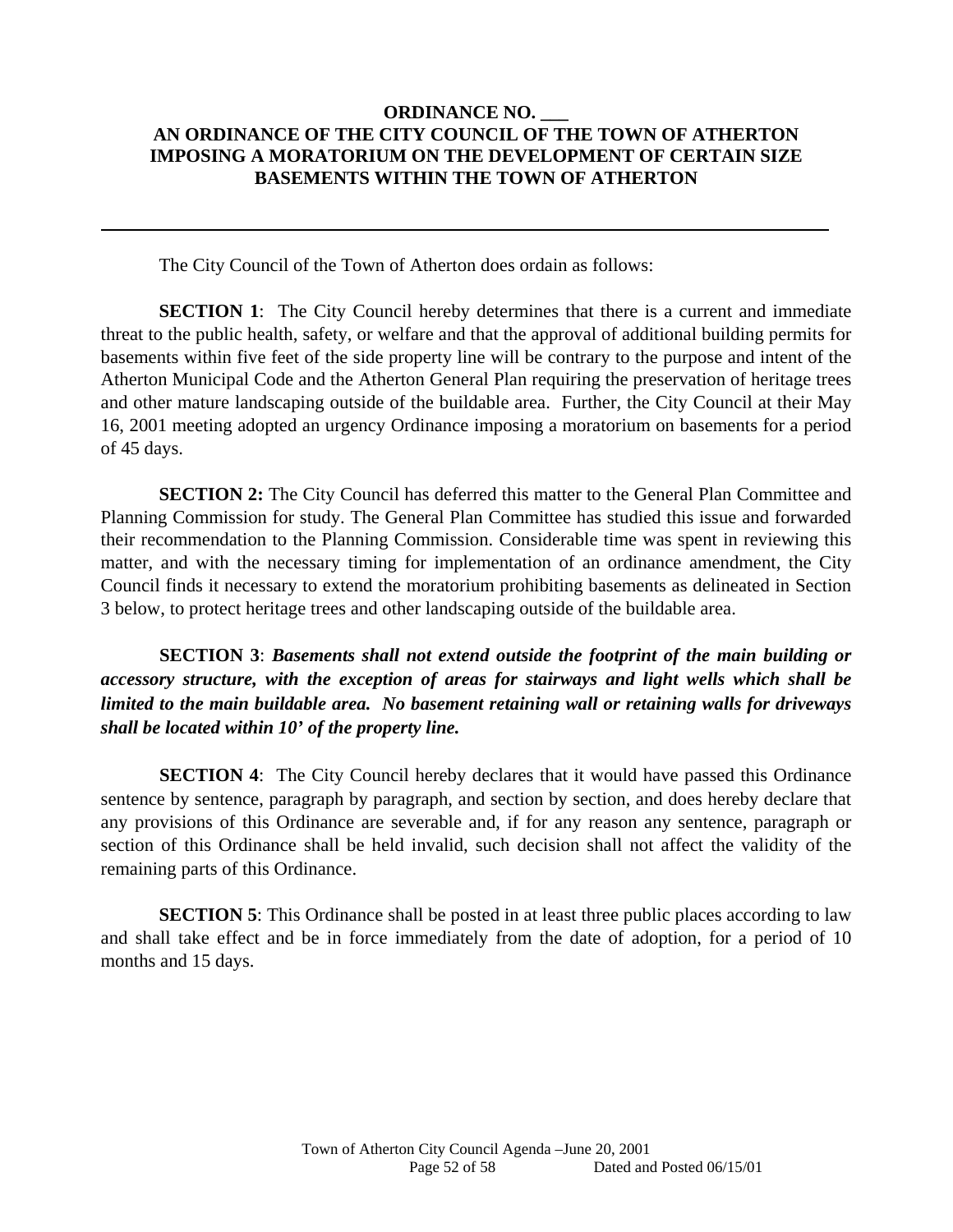Passed and adopted as an Ordinance of the Town of Atherton at a regular meeting thereof held on the 20th day of June, 2001, by the following vote:

AYES: COUNCILMEMBERS NOES: COUNCILMEMBERS<br>ABSTAIN: COUNCILMEMBERS **COUNCILMEMBERS** ABSENT: COLJNCILMEMBERS

> Dianne M. Fisher, Mayor Town of Atherton

ATTEST

 $\overline{a}$ 

Sharon Barker, City Clerk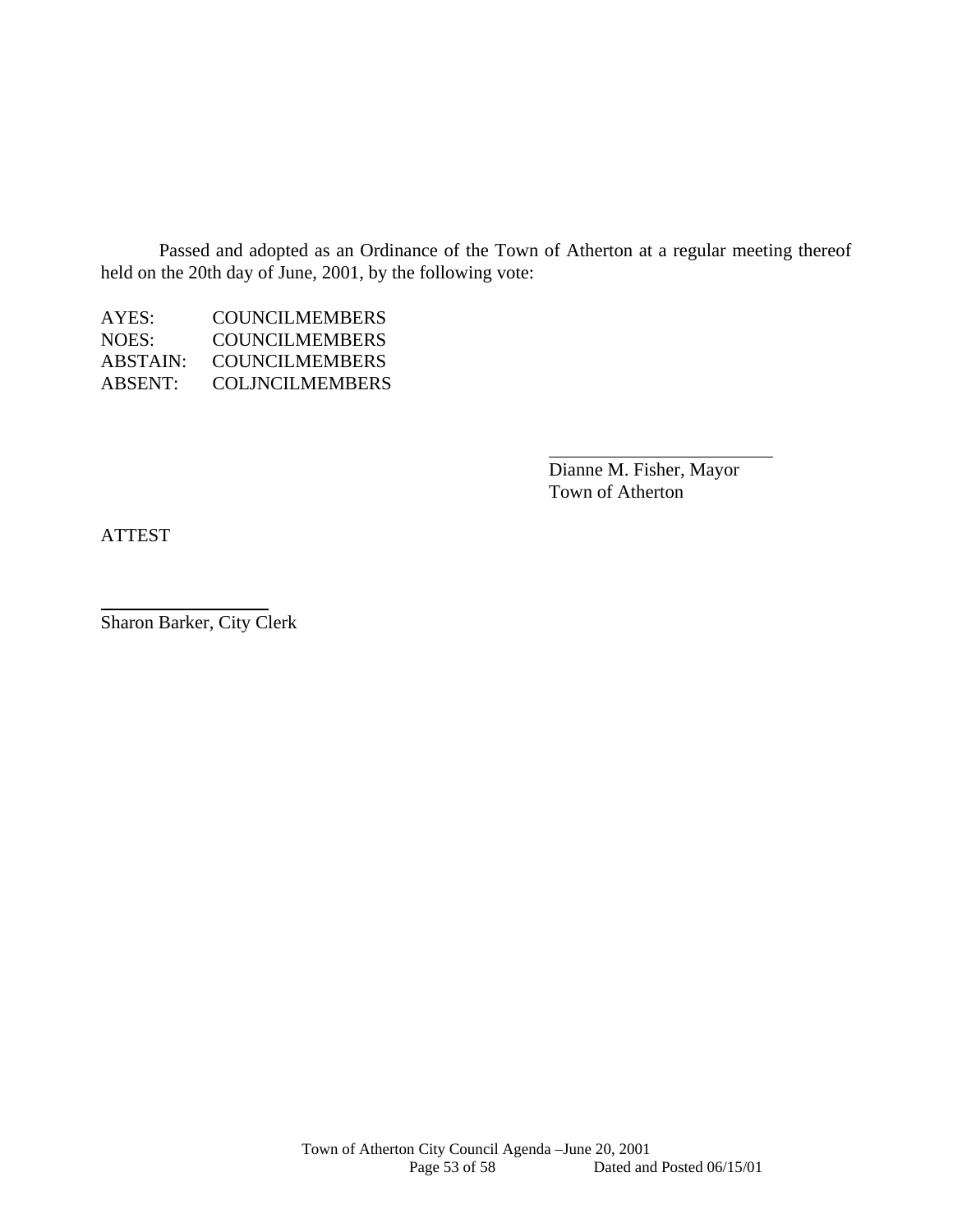# **PARCEL TAX MONIES FOR CAPITAL IMPROVEMENT PROJECTS**

#### **FISCAL YEAR 2001-02**

#### **PROJECTS**

| Middlefield Road-Design                     |         |
|---------------------------------------------|---------|
| <b>Middlefield Road-Construction</b>        |         |
| 2001 Street Patching                        |         |
| 2001 Street Crack Sealing                   |         |
| 2001 Street Surface Sealing                 | 150,000 |
| 2002 Street Patch, Seal & Overlay           | 175,000 |
| 2002 Street Reconstruction                  | 250,000 |
| Valparaiso - University Signal              | 75,000  |
| <b>Atherton Channel Repairs</b>             | 100,000 |
| Park Play Structure                         |         |
| Park Improvements                           |         |
| St Corp Yard Design & Bldg Imp <sup>1</sup> | 225,000 |
| Park Corp Yard Improvements                 | 40,000  |
| City Hall ADA Improvements                  | 60,000  |
| <b>Council Chamber Improvements</b>         | 25,000  |
| <b>City Hall Building Reserve Fund</b>      | 150,000 |
|                                             |         |

#### **TOTAL PROJECT COSTS** 1,250,000

NOTES

1. \$200,000 Required for construction next Fiscal Year to complete outside improvements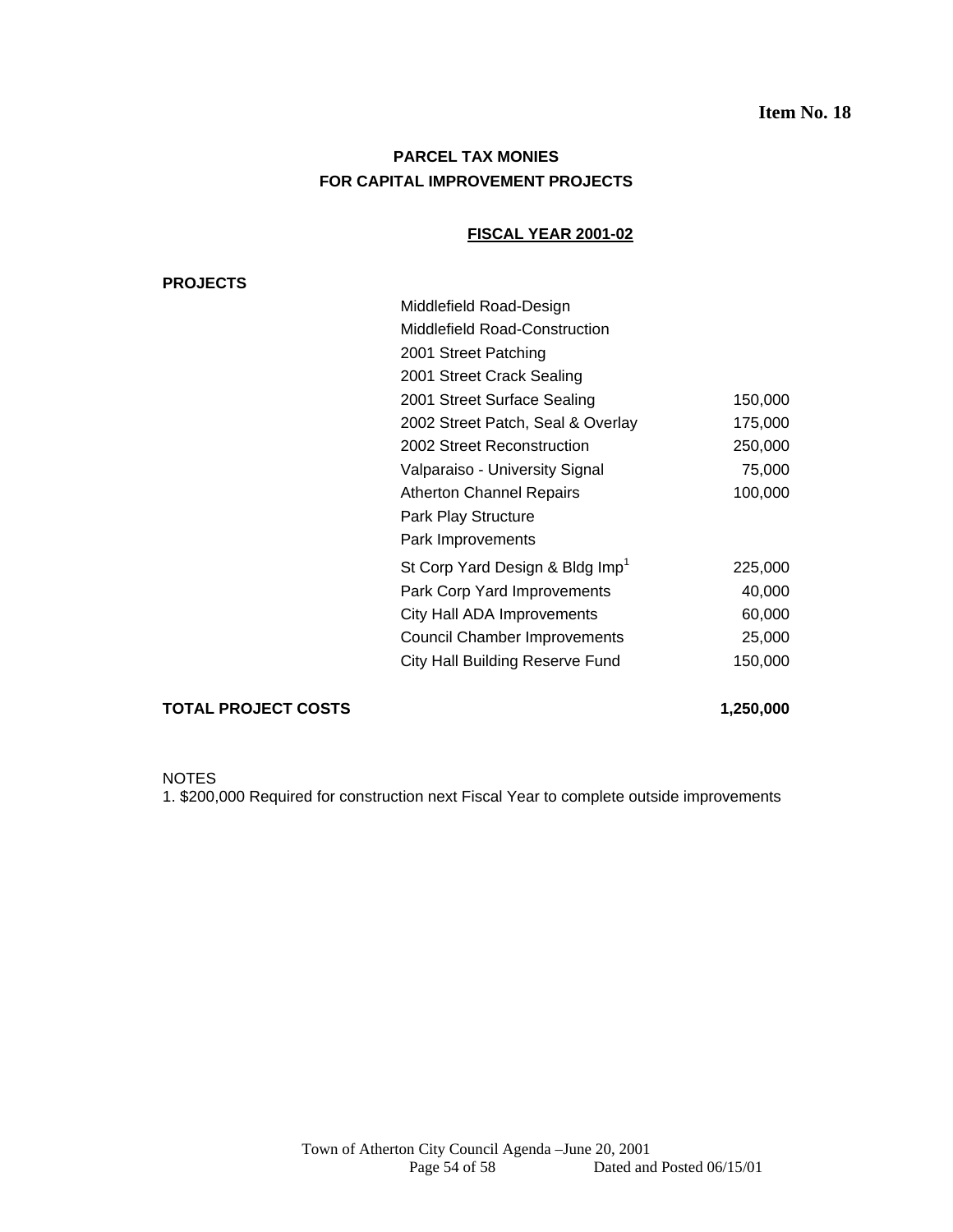# **PARCEL TAX MONIES FOR CAPITAL IMPROVEMENT PROJECTS**

#### **FISCAL YEAR 2002-03**

| <b>PROJECTS</b>            |                                        |         |
|----------------------------|----------------------------------------|---------|
|                            | Middlefield Road-Construction          |         |
|                            | Street Patch, Seal & Overlay           |         |
|                            | <b>Street Reconstruction</b>           | 282,000 |
|                            | <b>Atherton Channel Repairs</b>        | 218,000 |
|                            | St Corp Yard Yard Improvements         | 200,000 |
|                            | <b>City Hall Building Reserve Fund</b> | 100,000 |
| <b>TOTAL PROJECT COSTS</b> |                                        | 800,000 |
|                            | FISCAL YEAR 2003-04                    |         |
| <b>PROJECTS</b>            |                                        |         |
|                            |                                        |         |
|                            | <b>Middlefield Road-Construction</b>   |         |
|                            | Street Patch, Seal & Overlay           |         |
|                            | <b>Street Reconstruction</b>           | 384,000 |
|                            | <b>Atherton Channel Repairs</b>        | 216,000 |

#### **TOTAL PROJECT COSTS** 800,000

#### **FISCAL YEAR 2004-05**

| <b>TOTAL PROJECT COSTS</b> |                                 | 800,000 |
|----------------------------|---------------------------------|---------|
|                            | City Hall Building Reserve Fund | 200,000 |
|                            | <b>Atherton Channel Repairs</b> | 200,000 |
|                            | <b>Street Reconstruction</b>    | 400,000 |
|                            | Street Patch, Seal & Overlay    |         |
|                            | Middlefield Road-Construction   |         |
| <b>PROJECTS</b>            |                                 |         |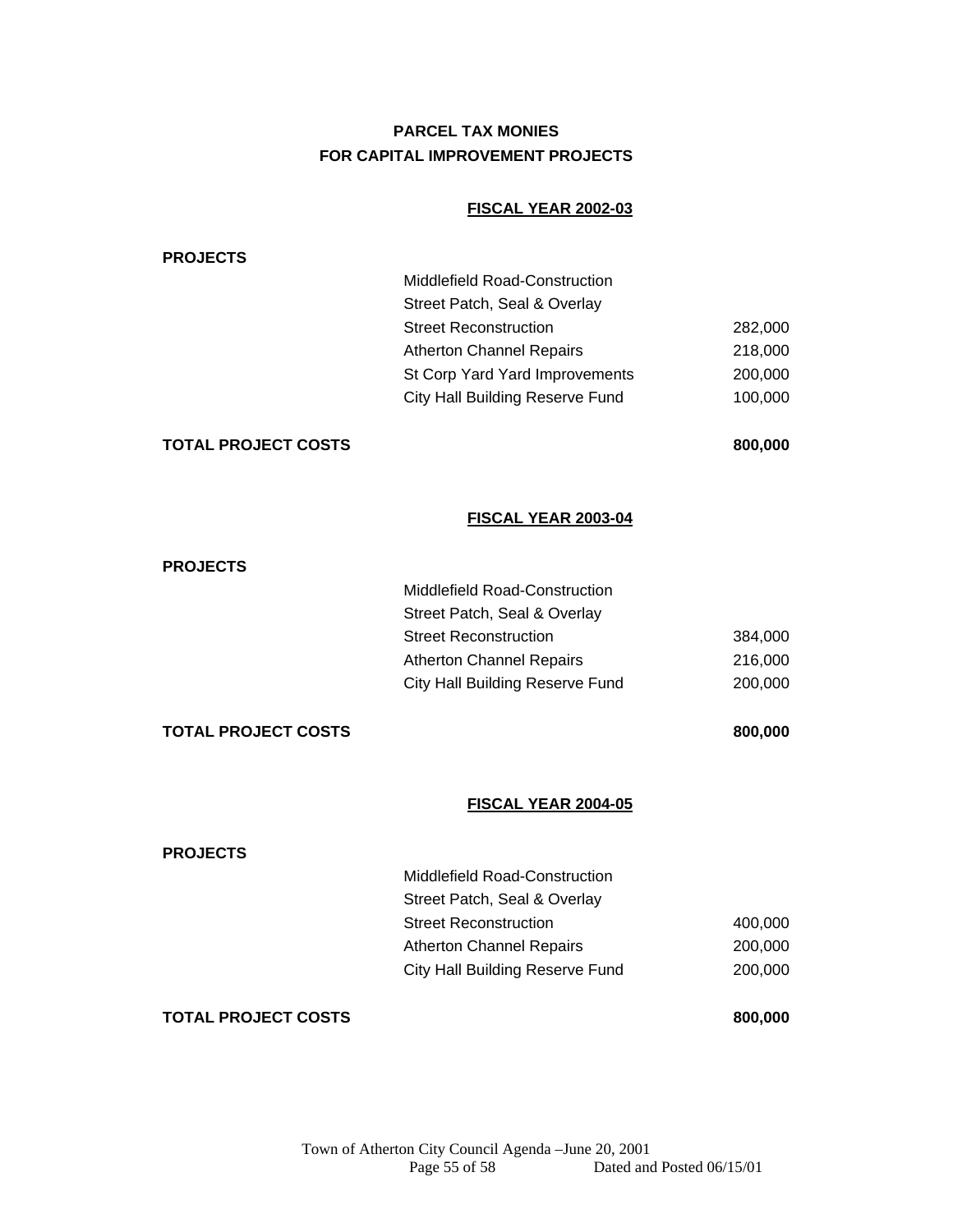**Item No. 19** 



# **Town of Atherton**

# **CITY COUNCIL STAFF REPORT**

# **TO: HONORABLE MAYOR AND CITY COUNCIL**

# **FROM: RALPH FREEDMAN, INTERIM CITY MANAGER**

# **DATE: FOR THE MEETING OF JUNE 20, 2001**

# **SUBJECT: CONSIDER MODIFICATION TO ALARM FEES FOR FISCAL YEAR 2001-02**

# **RECOMMENDATION:**

Direct staff to implement a revised Alarm Fee structure per the options explained below, or retain the fee structure in its current form.

# **INTRODUCTION:**

At the City Council meeting of June  $13<sup>th</sup>$ , I presented sample false alarm data for the Calendar Year 1999, which showed that most false alarms are first calls (49%) or second calls (25%). I also presented more detailed information on three alternatives to the current fee structure - (1) charge for all false alarms; (2) the "Hillsborough Model"; and (3) a blended system.

At the June  $13<sup>th</sup>$  meeting, considerable discussion ensued regarding alternatives to the current Alarm Fee structure. The following is understood as the direction to staff on this issue:

- 1. Obtain an opinion from the City Attorney regarding whether excess Building Department revenues could be used for other Town expenses indirectly related to the Building Department, or unrelated to the Building Department. The attached opinion stated that these revenues could be used for general Town expenses.
- 2. Council requested a definition of a call that classifies as a "false alarm."
- 3. Consider raising the Business License Fee for the category of Alarm Installers, to be possibly based on the number of Alarm customers the company has in Atherton.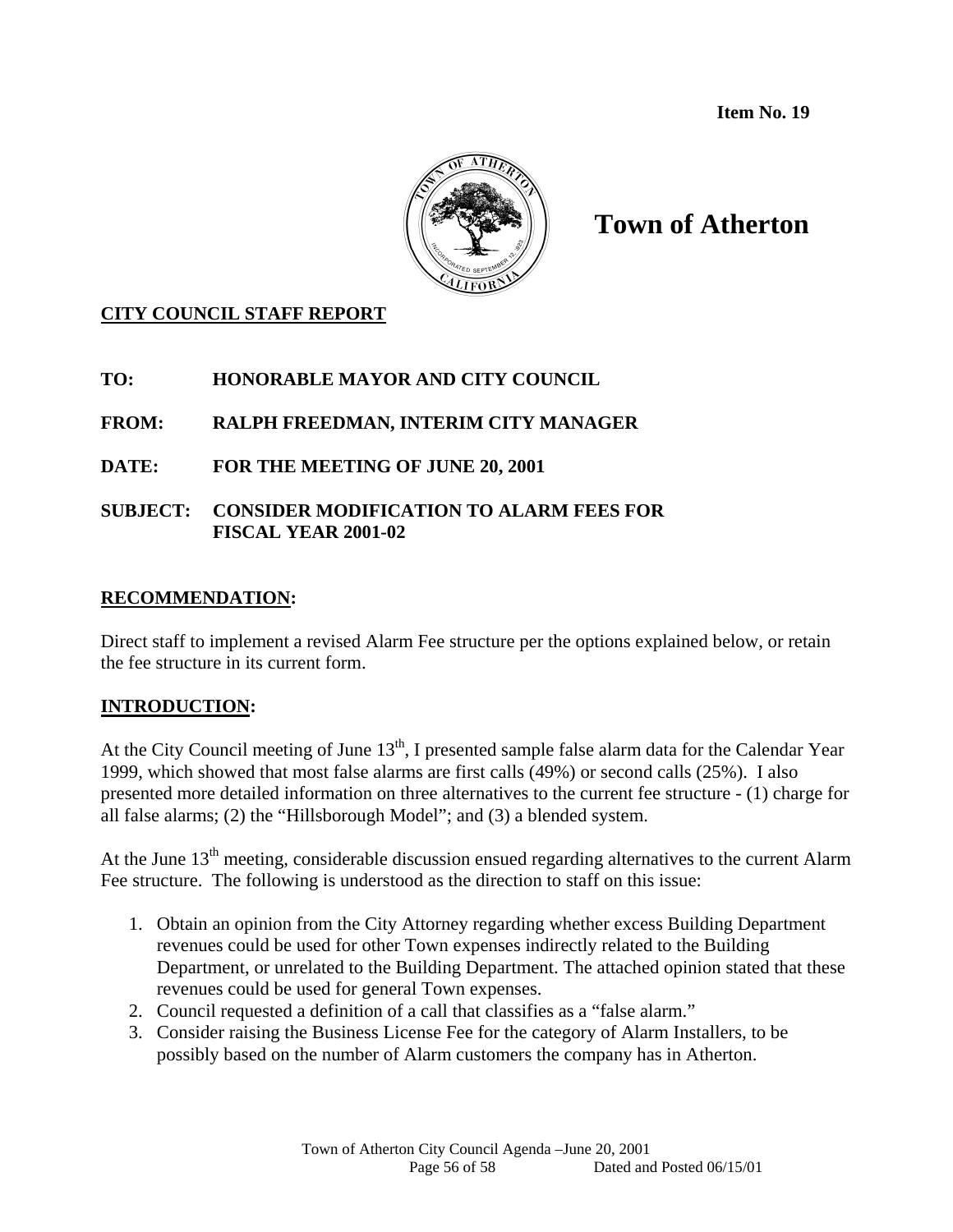4. Consider alternatives that would retain the Alarm Fee as a revenue source to the Town while reducing the \$300 annual Alarm Fee. In general, Council was in favor of eliminating the annual Alarm Fee, or reducing it to a minimal amount.

# **ANALYSIS:**

Currently, the Police Department staff generally defines a false alarm as the tripping of an alarm that is not related to potential criminal activity at the alarm location. Alarm charges can be cancelled if there is a malfunction to the system, if the resident calls the Communications Center prior to the arrival of a Police Officer, or if approved for some legitimate reason by an appropriate Police Department official.

Regarding the option of raising the Business License Fee for the category of Alarm Installers, staff has not as of this writing researched whether other cities structure their business license fees in this manner. Staff is not recommending this approach until further research is done. Staff does not want to institute a fee that would discourage Alarm Installers from conducting business in the Town and serving our residents. If the fee were increased dramatically, this could potentially cause installers to pass along this fee to their Atherton customers.

Based on Council discussion and staff's one year of experience with the current fee structure, staff presents the following alternatives to the current policy:

# **1. First Free with \$50 Charge Thereafter and Assess an Annual Fee:**

Given that the average number of False Alarms after the cancelled calls is 1,845, this option could potentially generate revenue as follows:

| Total Potential Revenue:                                             | \$171,100 |  |
|----------------------------------------------------------------------|-----------|--|
|                                                                      |           |  |
| An Annual Permit Fee could also be charged: 1,250 x \$100: \$125,000 |           |  |
| Second and subsequent calls: 922 x \$50:                             | \$46,100  |  |
| First Alarm Free (eliminates an average of 922 calls)                |           |  |

# **2. Charge \$70 for All False Alarms and Assess an Annual Fee:**

Under this option, no Free False Alarms would be given.

| Average Number of False Alarms: 1,845 x \$75: |  | \$138,375 |
|-----------------------------------------------|--|-----------|
|-----------------------------------------------|--|-----------|

- An Annual Permit Fee could also be charged: 1,250 x \$50: \$62,500
	- Total Potential Revenue: **\$200,875**